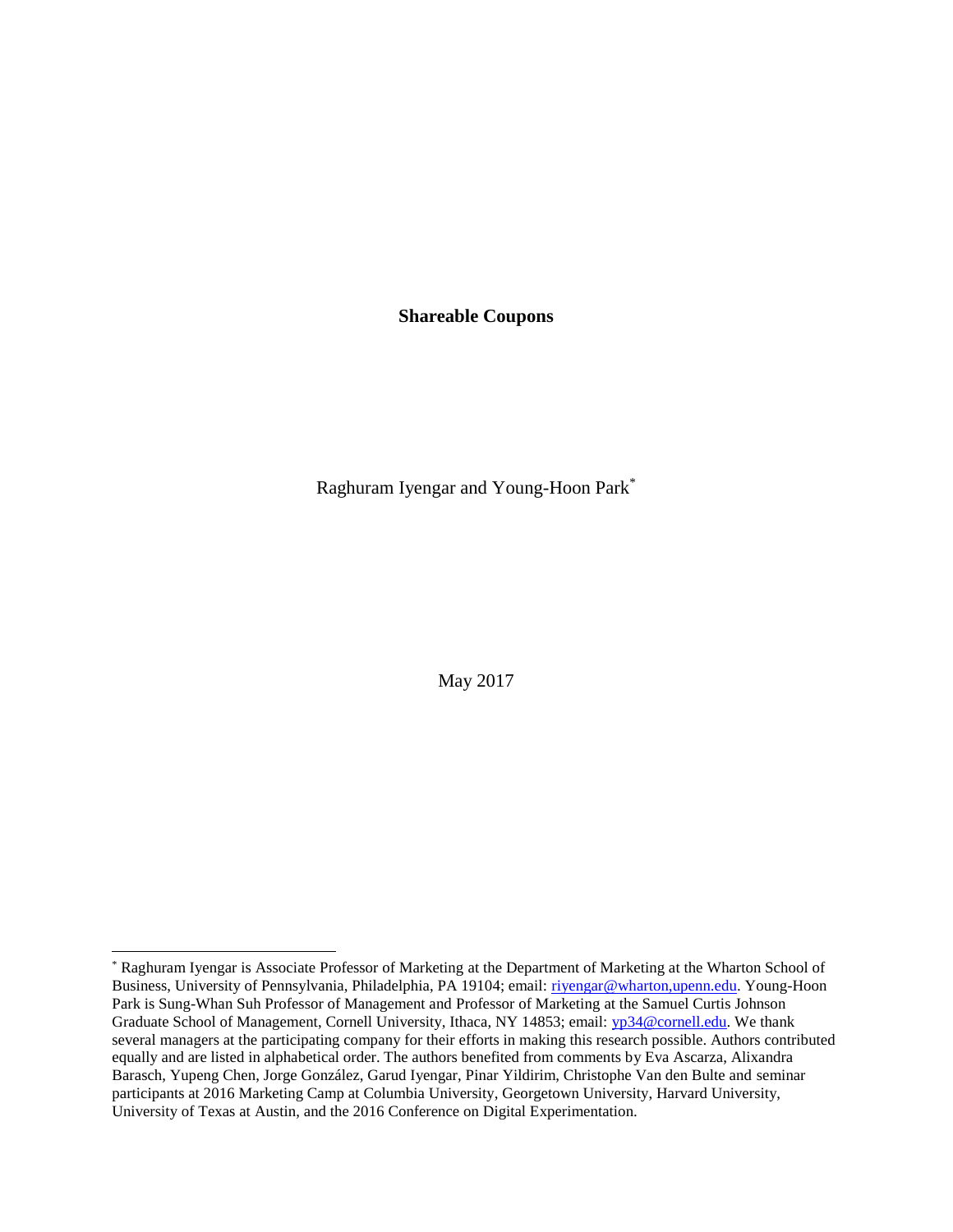## **Shareable Coupons**

## **Abstract**

Firms try new promotion campaigns to continually engage their customers. A recent phenomenon is of shareable coupons that customers can redeem for themselves and share with friends. Despite the increasing popularity of shareable coupons in practice, little research has examined why and under what conditions they succeed. We evaluate the causal impact of shareable coupons on redemption using data from two large-scale field experiments in which customers were randomly exposed to either shareable or non-shareable (i.e., regular) coupons of equal monetary value. An aggregate-level analysis of revenues in the shareable-coupon group shows that the number of the coupons shared has a positive impact on revenues. A comparison of coupon redemption across groups, however, shows that shareable coupons are less effective than regular coupons in generating revenues among customers who receive the communication directly from the firm. An analysis of heterogeneity in the treatment effect shows that customer loyalty is a key moderator for these findings. In particular, high-loyalty customers, when exposed to shareable coupons, redeem similar to those exposed to regular coupons, and share with friends, which leads to incremental revenues. In contrast, low-loyalty customers, when exposed to shareable coupons, redeem far less than those exposed to regular coupons, and have limited sharing. The latter results provide a cautionary note for firms using shareable promotions and indicate loyalty-based targeting will lead to more effective campaigns. We propose a social priming as an explanation to describe the data pattern. Results from a third experiment with participants on Amazon Mechanical Turk corroborate our proposed explanation.

Keywords: Shareable promotions, Mobile coupons, Field experiments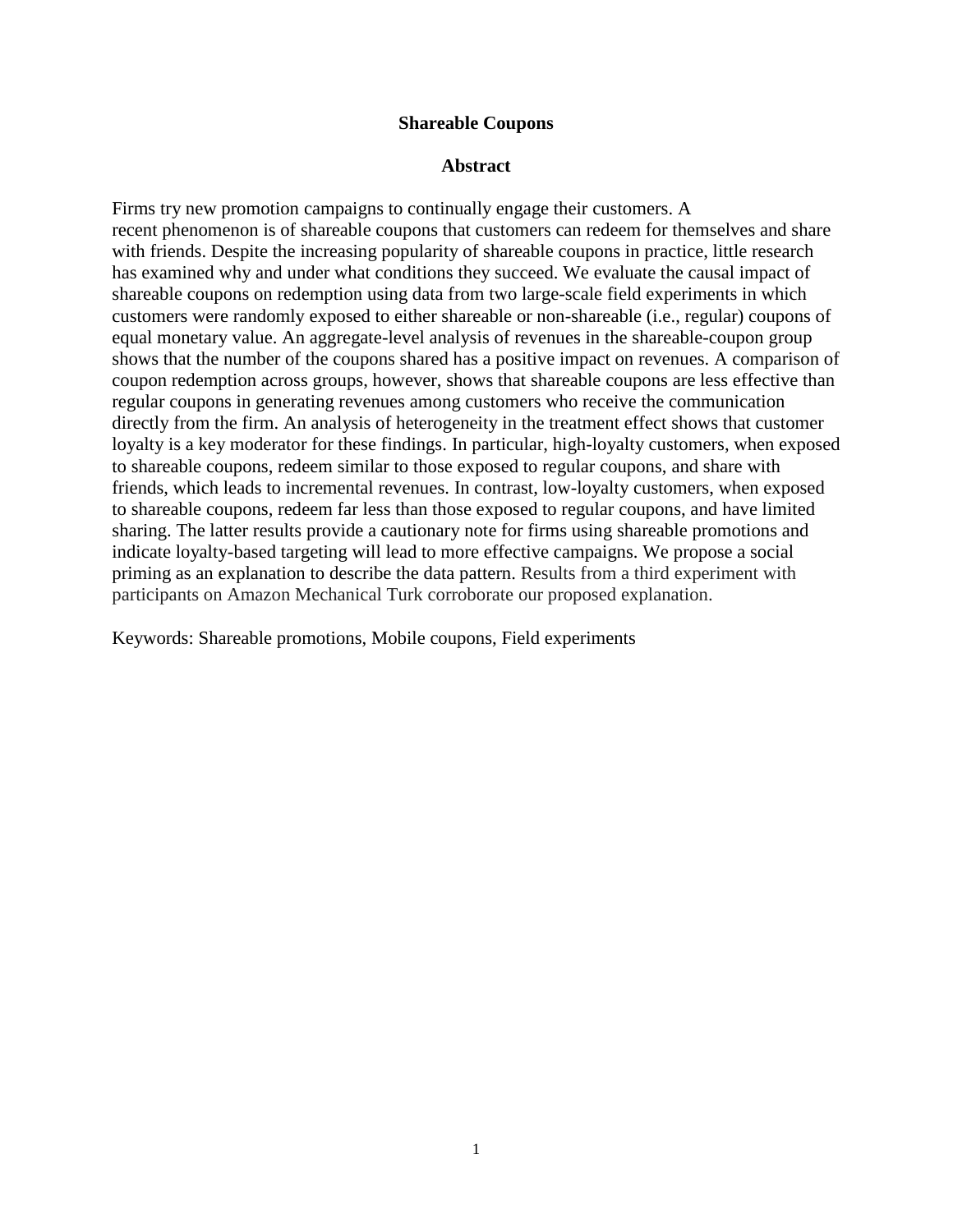#### **1. Introduction**

 $\overline{a}$ 

Understanding how consumers respond to coupon promotions has long been an object of theoretical and empirical research in marketing (e.g., Reibstein and Traver 1982, Narasimhan 1984, Neslin 1990, Raju, Dhar, and Morrison 1994). Firms across many industries spend a significant portion of their marketing budgets on such promotions. Why some customers redeem while others do not have important implications for managers to design better promotion campaigns.

With the advent of loyalty programs and granular customer-level transaction data, firms can achieve better tracking of redemption behavior and use personalized marketing offers to enhance customer engagement (e.g., Rossi, McCulloch, and Allenby 1996, Thomas, Reinartz, and Kumar 2004, Venkatesan and Farris 2012). For instance, CVS sends coupons to its ExtraCare loyalty card members based on their historical purchase amount and basket composition. Several other retailers (e.g., Target, Walgreens) also mail personalized communications and offers. Despite the deployment of targeted promotions, coupon redemptions continue to decline. While the use of coupons spiked in 2009-2011, likely due to the economic downturn, the number of coupons redeemed has declined from a high of 3.5 Billion in 2011 to 2.8 Billion in 2014.<sup>1</sup> Facing this decline, firms are continually trying to find new ways of engaging their customers in promotion campaigns.

One interesting marketing phenomenon is that of shareable coupons that customers can redeem for themselves and share with friends, family, or other people who can redeem too. This type of promotion is particularly appealing for retailers as they can leverage word-of-mouth to publicize promotions. Given that a large majority of customers trust recommendations from

<sup>&</sup>lt;sup>1</sup> INMAR 2015 Promotion Industry Analysis, available at: [https://www.inmar.com/article/inmar-2015-promotion](https://www.inmar.com/article/inmar-2015-promotion-industry-analysis-available-for-free-download/)[industry-analysis-available-for-free-download/,](https://www.inmar.com/article/inmar-2015-promotion-industry-analysis-available-for-free-download/) last accessed on March 18, 2017.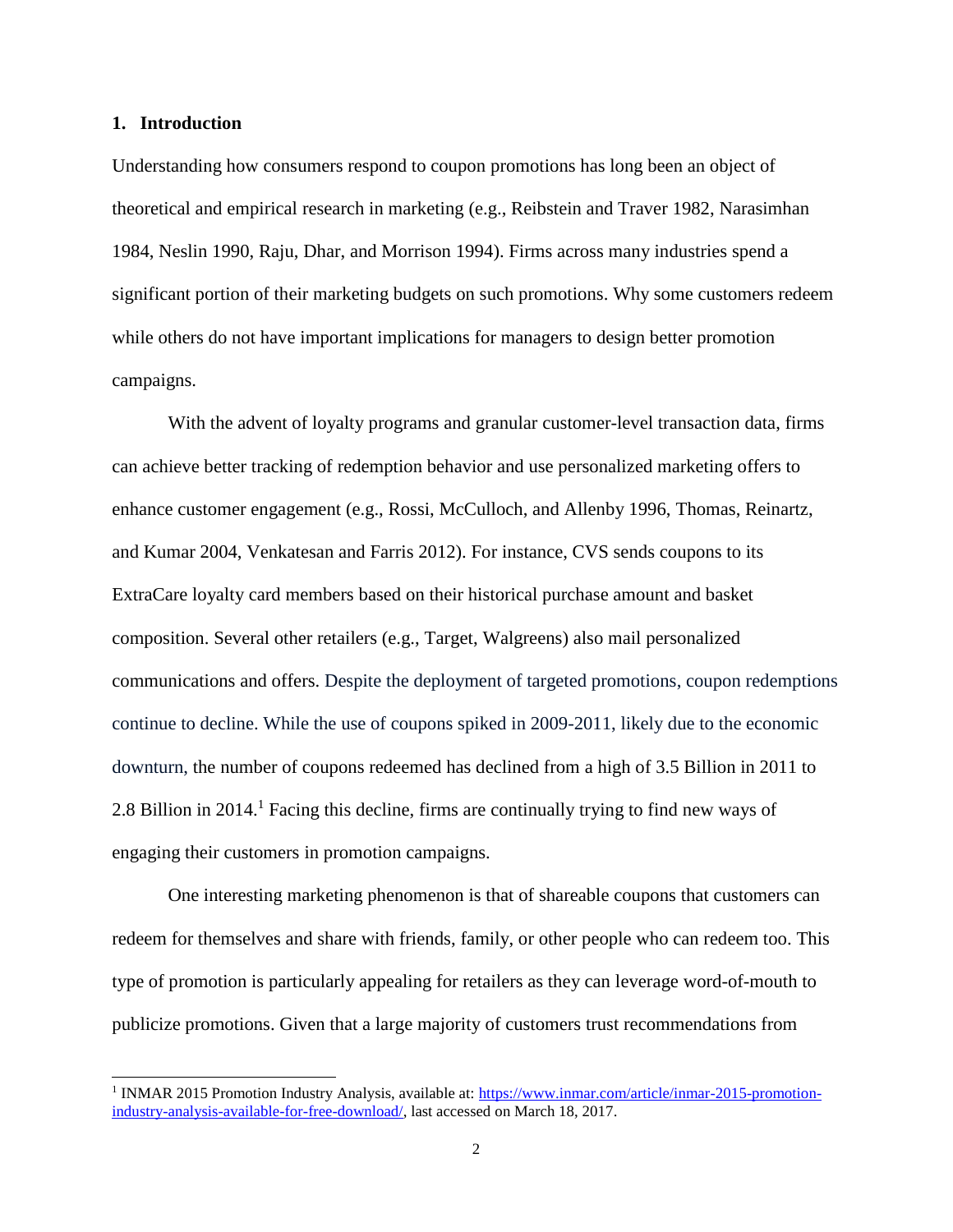friends and family more so than any other form of advertising, such word-of-mouth can be very effective in enhancing the redemption of coupons.<sup>2</sup> Consider some examples in the marketplace. Wynn Casino sends promotions to customers to redeem for themselves but also includes a callto-action link for them to share with others (see Figure 1a). Customers can send the promotion to others by clicking the "Forward this to friends" link that appears at the bottom of the first image of Figure 1a, where they are subsequently (the second image of Figure 1a) asked to provide the contact information of their friends. While some firms allow customers to share the promotions online, others allow them to do so offline. For instance, the fabric and craft retailer Jo-Ann ran a promotion in which customers received a 20% discount they could use for themselves and another one they could share with a friend (see Figure 1b). While the two examples in Figure 1 differ from each other in terms of the mode of communication among customers and the number of coupons that could be shared, both rely on leveraging connections among customers. Firms first communicate with a few customers, who in turn may communicate with others. The latter communication can lead to incremental revenues for the firm from any promotion campaigns assuming that the call-to-action for sharing does not influence their own propensity to redeem.

#### **Insert Figure 1 about here**

Anecdotal evidence suggests that companies employing shareable coupons have found success.<sup>3</sup> The results in Godes and Mayzlin (2009) regarding the positive relationship between aggregate word-of-mouth in the marketplace and week-to-week sales broadly support this notion. However, their results do not directly speak to the causal impact of a call-to-action for sharing on individual-level customer behavior. In particular, which customers are likely to respond to such a

 $\overline{a}$ 

<sup>&</sup>lt;sup>2</sup> Nielsen reports that 92% of consumers around the world trust recommendations from friends and family more so than any other form of advertising. Please see [http://www.nielsen.com/us/en/insights/news/2012/consumer-trust-in](http://www.nielsen.com/us/en/insights/news/2012/consumer-trust-in-online-social-and-mobile-advertising-grows.html)[online-social-and-mobile-advertising-grows.html,](http://www.nielsen.com/us/en/insights/news/2012/consumer-trust-in-online-social-and-mobile-advertising-grows.html) last accessed on March 2, 2017.

<sup>3</sup> http://blog.kouponmedia.com/mobile-coupons-and-social-sharing, last accessed on March 3, 2017.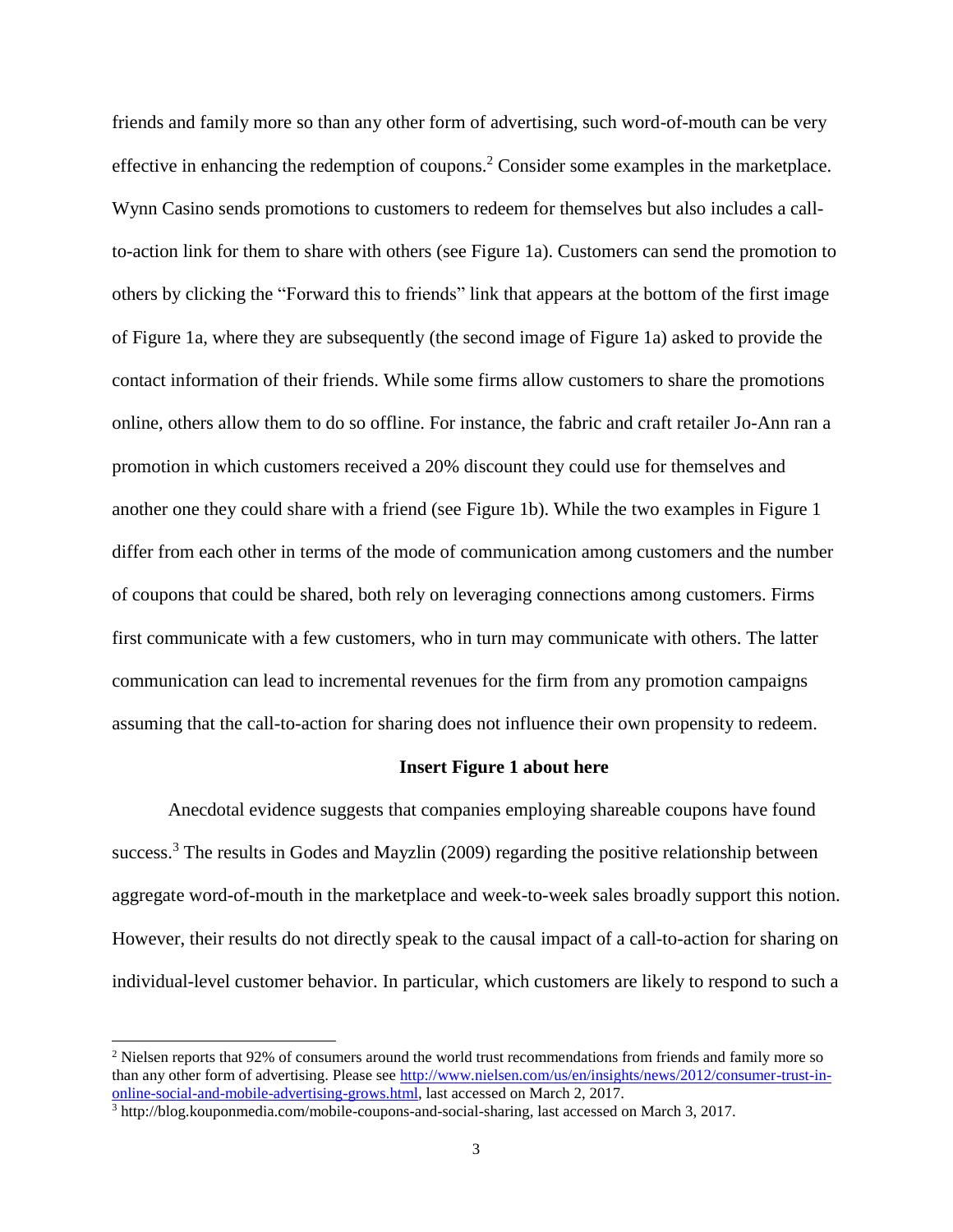call-to-action? What, if any, is the relationship between their own redemption of the coupon and its sharing? How do such coupons perform for redemption (and revenues) compared to nonshareable (regular) coupons? Understanding the reasons for the success of shareable coupons as compared to regular coupons is important managerially as it determines whether they should be employed en masse or targeted to a select group of customers who can share it with other customers. The latter is a selective strategy that proposes not to allocate resources on customers who may not respond to the call-to-action for sharing.

In this research, we conduct the first experimental evaluation of shareable coupons and provide evidence for their redemption. The use of controlled field experiments allows us to draw valid causal inferences about coupon redemption without being concerned with issues typically associated with historical data analysis, e.g., incomplete knowledge about firms' targeting rules and endogenous selection of customers. Specifically, we conducted two large-scale field experiments in collaboration with a global beauty company. In both studies, customers were randomly assigned to one of two groups: (1) a group that received a price discount coupon that they could use only for themselves (termed as the control, regular-coupon group) and (2) a group that received the price discount coupon that they could use for themselves and in addition share with friends (termed as the treatment, shareable-coupon group). In the shareable-coupon condition, there were no constraints imposed for the sequence of redeeming and/or sharing similar to the examples shown in Figure 1 (i.e., customers could redeem without sharing or share without redeeming the coupon for themselves).

An aggregate-level analysis of revenues in the shareable-coupon group shows that the number of the coupons shared has a positive impact on revenues generated, which is largely consistent with past work documenting the impact of word-of-mouth on sales (e.g., Godes and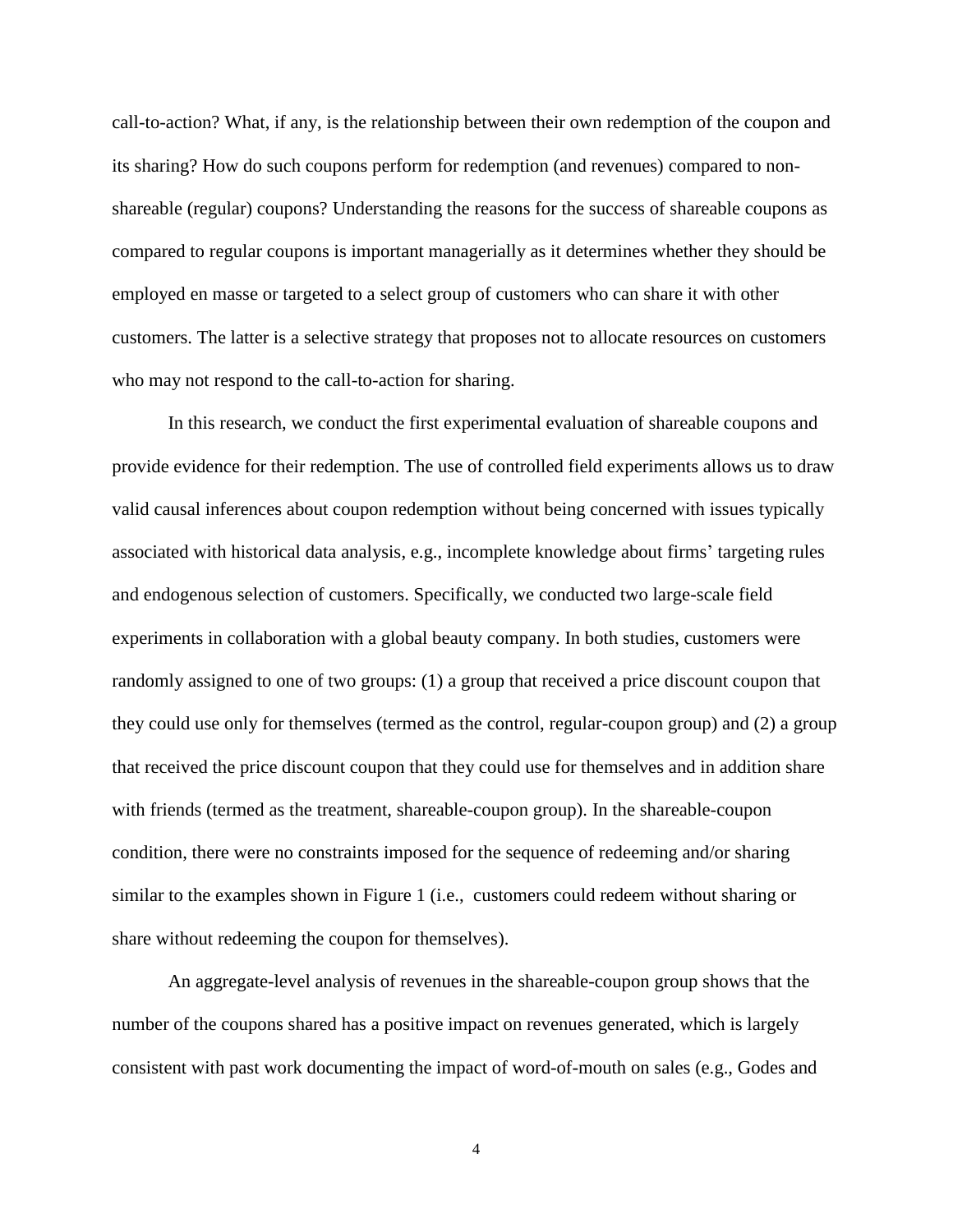Mayzlin 2009, Berger 2014). Interestingly, however, a comparison between the treatment and control group shows that shareable coupons are less effective than regular coupons in generating revenues among customers who directly receive the communication from the firm. An analysis of heterogeneity in the treatment effect shows that customer loyalty is a key moderator of our findings. High-loyalty customers (where the measure of behavioral loyalty is based on transactions prior to the field test) redeem the shareable coupons for themselves, similarly to those exposed to regular coupons, and also share with friends. These customers then become brand ambassadors, and generate incremental revenues from sharing the offer. In contrast, lowloyalty customers, when exposed to shareable coupons, redeem far less during the campaign period than those exposed to regular coupons, and have limited sharing. The latter indicates that loyalty-based targeting of shareable campaigns should generate more revenues.

Our pattern of results is robust to the type of promotion. While the main study involved a price reduction coupon, we replicated the findings with a second field study with free sample promotions. To explain the robust pattern of results, we propose a social priming as an underlying mechanism when customers are exposed to shareable coupons. Finally, we provide additional evidence for our proposed mechanism from a third experiment using participants on Amazon Mechanical Turk.

We proceed as follows. Section 2 describes our main field experiment and its related institutional details. Section 3 quantifies the impact of shareable coupons relative to regular coupons on their redemption behavior and assesses the revenue implications of targeting customers with shareable coupons. In Section 4, we describe a second field study to test whether our findings are generalizable beyond the type of promotion used in the main study. In Section 5, we discuss our proposed explanation, other alternative mechanisms that may be at work, and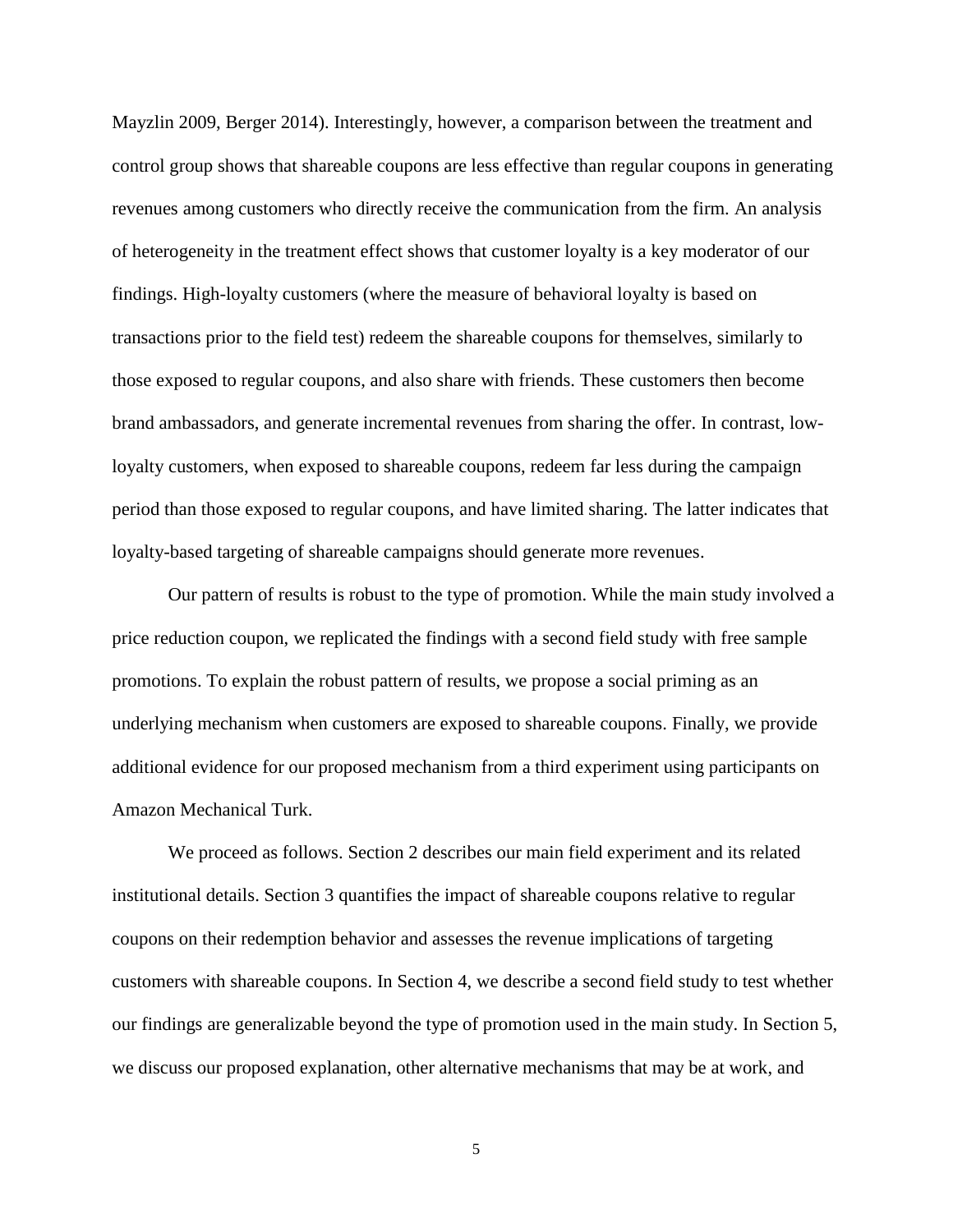describe a third experiment using participants on Amazon Mechanical Turk to further corroborate our explanation. Section 6 concludes with directions for further work.

#### **2. Experiment 1: Main Experiment**

 $\overline{a}$ 

To study the effects of shareable coupons, as compared to regular coupons, on customer behavior, we conducted a randomized field experiment with a large global beauty company. The company is a retailer that sells its own brand of beauty (e.g., skincare, makeup) products. It promotes products using different types of coupons (e.g., price discount, free sample). The beauty industry is an attractive context for our research as firms in this industry routinely experiment with new forms of promotions and target customers with personalized marketing offers. Similar to other companies in this industry, the focal company was keen on understanding the impact of shareable coupons on customer response.

To identify the casual impact of sharable coupons as compared to regular coupons, we controlled for four factors that are worth discussing. First, only members of the firm's loyalty program were eligible to participate in the experiment and receive the campaign communication directly from the firm (primary recipients). Limiting the primary recipients to be members of the firm's loyalty program allowed us to track all of their purchases in the before- and withinexperiment period. Second, exposure to shareable and regular coupons was randomized across the customers included in the study. In particular, we randomly distributed mobile coupons, either regular or sharable, to customers via their mobile phones. <sup>4</sup> Third, we were able to track the coupons shared by primary recipients and purchases made by customers with whom the coupons

<sup>4</sup>When customers joined the firm's loyalty program, they were asked to provide their name and mobile phone number so that they can receive promotions and other marketing communication from the firm. Mobile or paperless coupons used in our main experiment help alleviate selection bias as compared to paper coupons if certain type of customers are more likely to clip paper coupons and redeem than others.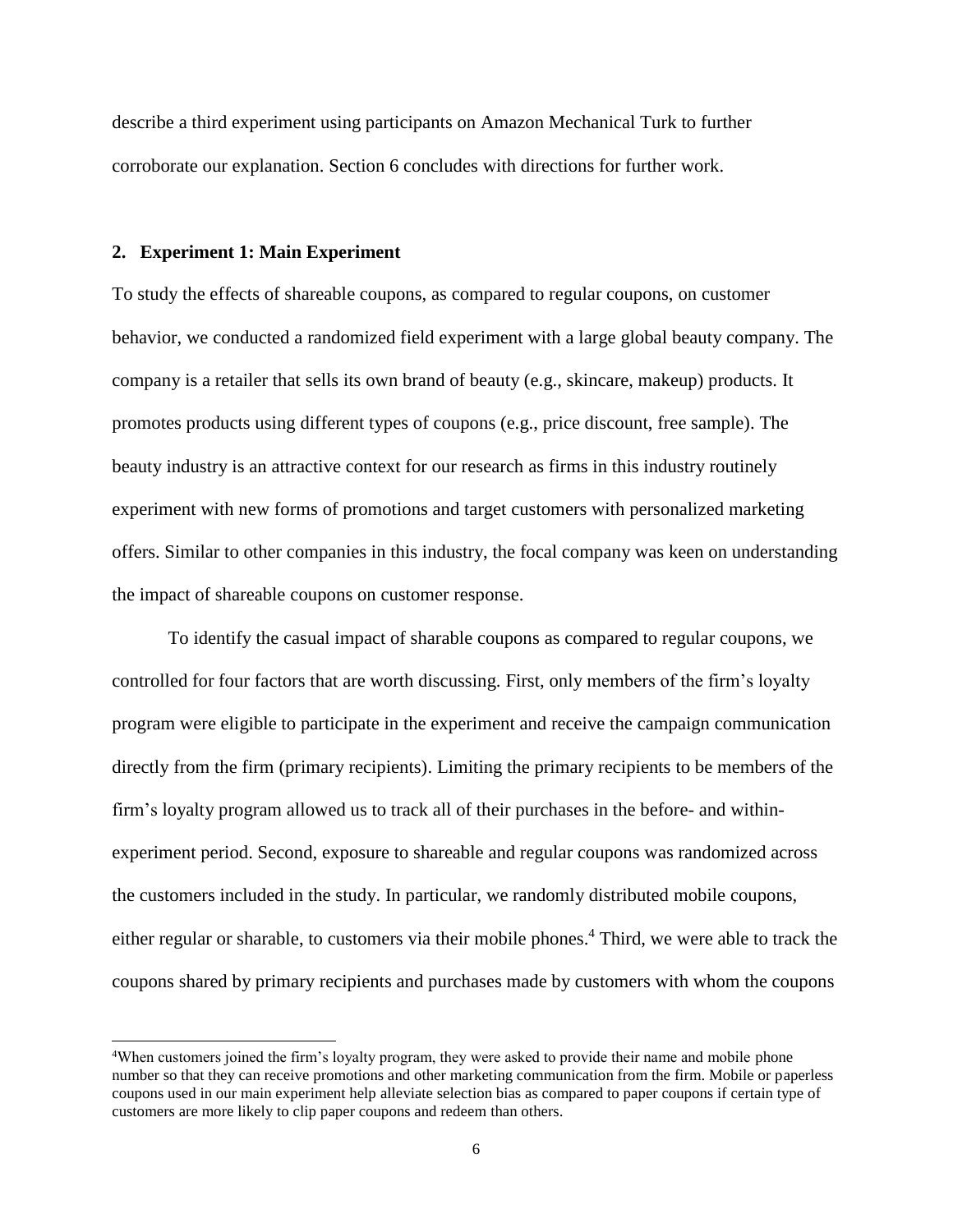were shared (secondary recipients). In addition, the purchases from secondary recipients could be linked to their corresponding primary recipient. Such linkage allowed us to measure the impact of shareable coupons on the firm's revenues with and without including the purchases made by secondary recipients. Finally, we controlled for other marketing efforts during the campaign period as all customers included in the study were exposed to no other promotions.

### **2.1 Experiment Design**

As our main objective was to compare the performance of shareable versus regular coupons for redemption, the main experiment required only two conditions, i.e., regular-coupon (control) group and shareable-coupon (treatment) group. All loyalty program members who had purchased from the retailer in the before-experiment period spanning from June 2013 to June 2014 (13 months) prior to the intervention were eligible for inclusion in the main field test. A total of 8,543 customers were assigned into the two conditions: 4,252 customers (49%) to the control group and the remaining 4,291 (51%) to the treatment group.

All customers in both conditions were contacted by the firm on the same day at the same time via their mobile phones in July 2014 for a campaign spanning a two-week period. The campaign offered a price discount coupon that recipients could redeem within the campaign period while purchasing any product that the retailer offered. In the regular-coupon group, the coupon could be redeemed only by the customer who received the campaign communication directly from the firm. The primary recipient in the shareable-coupon group, similar to the regular-coupon group, could redeem the coupon for herself. In addition, she could share the communication with as many other people as she wished. It was made clear to customers that they could use the coupon for themselves as well as share the offer with friends, family or other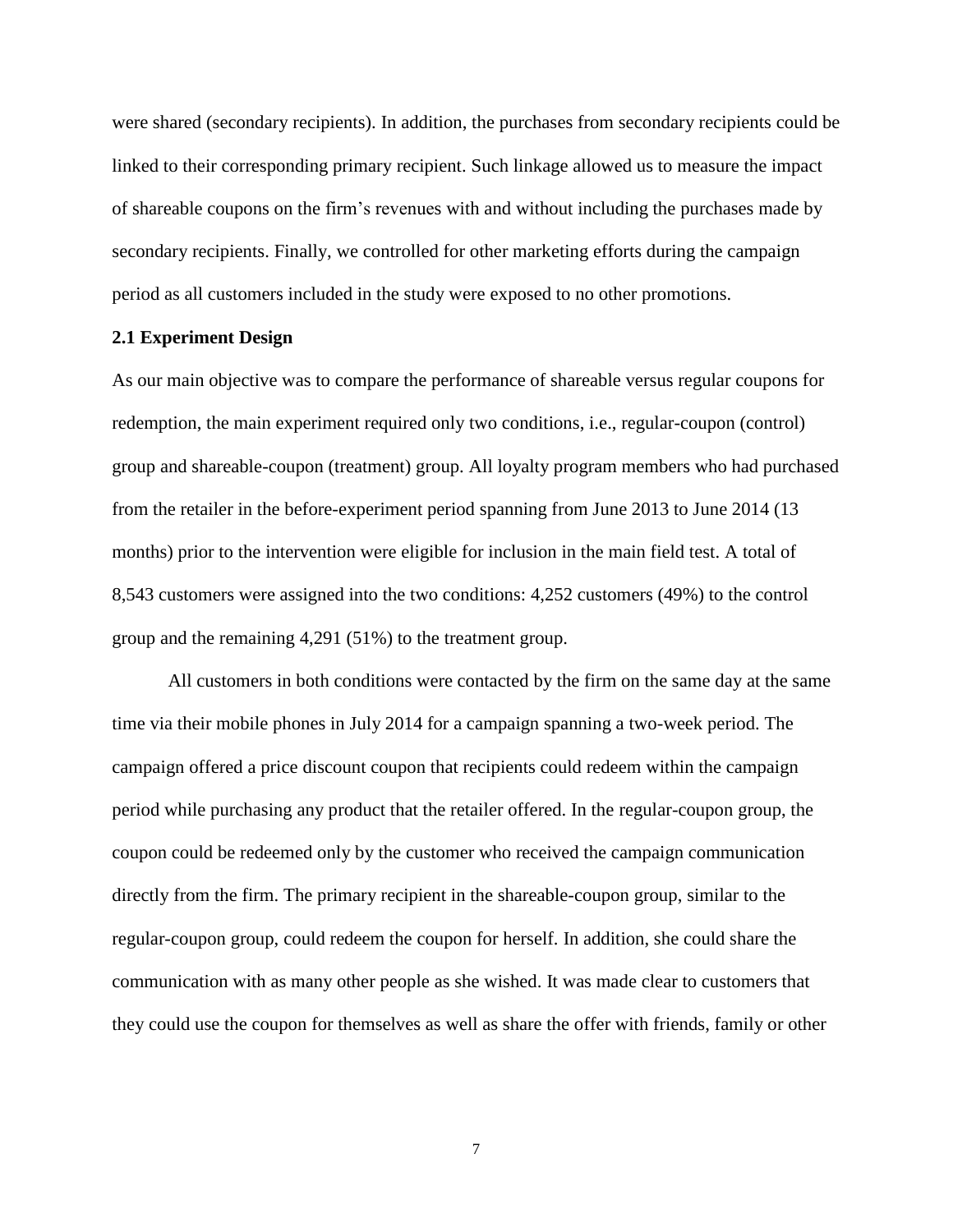people who could also redeem. The rest of the campaign communication (e.g., offer value, content) was the exactly same between the two groups.

### **2.2 Experiment Implementation**

The key difference between the coupons received by the shareable-coupon group and regularcoupon group is that coupon shareability is featured in the communication to the former but not in the latter. The implementation of the promotion for the control group was straightforward as it was common practice to give a coupon targeted to a primary recipient.

The general procedure of our experiment for the treatment group was similar to the example of Wynn Casino shown in Figure 1. But our implementation differs from that example in a few important ways and merits additional discussion. First, customers in the example of Wynn Casino are required to complete the information (e.g., name, email) of their friends to share the campaign. While such online sharing is easier than offline person-to-person sharing, e.g., Jo-Ann shown in Figure 1, it is still burdensome, as customers have to enter the name and contact information of their friends with accuracy. In order to address this concern, we used an instant messaging application (e.g., WhatsApp) in which customers in the treatment group could share the offer with others with little burden. We selected instant messaging service because of its ease for customers to share the communication with friends and its popularity among customers. Instant messaging applications use the Internet to send text messages, images, videos, and audio media messages to other users around the world using standard cellular mobile numbers. Customers in the treatment group could click a "share" button displayed in the campaign communication that will lead to the instant messaging service, select the names of (secondary) recipients among their friends listed in the instant messaging service, and click the "send" button to disseminate the coupon to the others. The instant message service automatically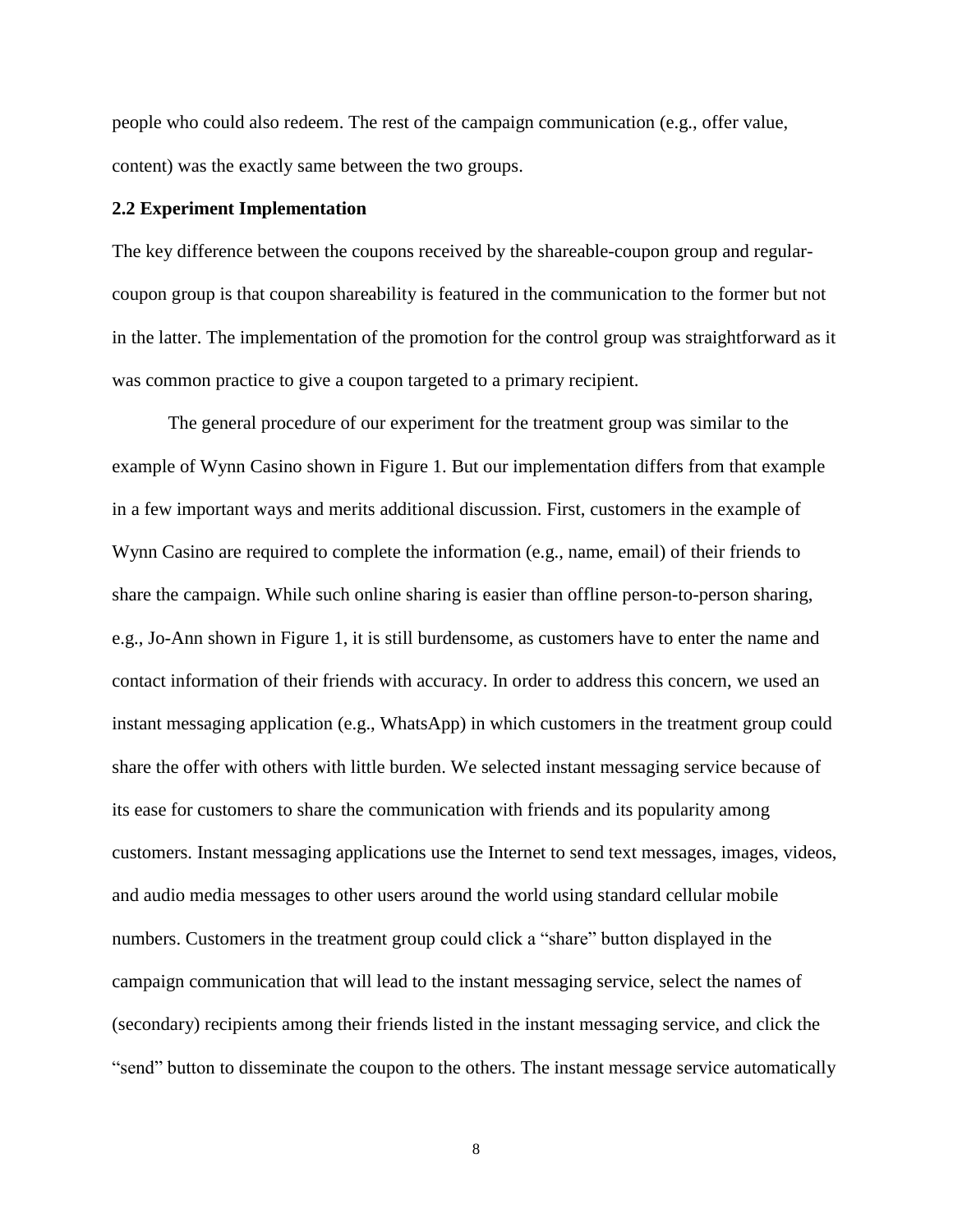delivered a message to each (secondary) recipient's account separately, and each secondary recipient received the message as one-to-one personal communication from a primary recipient. Hence, in the shareable-coupon group, the firm gave a price discount as a personal offer to primary recipients who in turn could share the coupon as a personal offer to secondary recipients.

Second, a primary recipient in the shareable-coupon group could select as many secondary recipients as she wished in a single "send." Moreover, she could make as many shares (sends) as possible within the campaign period. Once a secondary recipient clicked the coupon in the communication, she could clip it and redeem during the campaign period while purchasing any product that the retailer offered. In the firm's database, her purchase was then associated with the corresponding primary recipient. Third, customers in the shareable-coupon group were not required to purchase in order to share the coupon with their friends, and could share it at any time within the campaign period. Thus, in contrast to sequential activities, which require the completion of one activity in order for customers to engage in another activity, there was no prerequisite for sharing the offer, and purchasing and sharing were not sequential by design (e.g., Schweidel, Park, and Jamal 2014). Figure 2 shows the design of the main study as well as the set of decisions the customers, both primary and secondary recipients, faced after the intervention.

#### **Insert Figure 2 about here**

In the study, a prerequisite for coupon redemption was membership of the firm's loyalty program.<sup>5</sup> Recall that all primary recipients between the regular-coupon and the shareablecoupon group were member customers in the loyalty program. If a secondary recipient in the shareable-coupon group was already a member of the firm's loyalty program, she could clip the

 $\overline{a}$ 

<sup>&</sup>lt;sup>5</sup> It is common in practice to make membership of loyalty program as a prerequisite for coupon redemption. Without doing so, a firm cannot track customer behavior and assess the impact of the promotional coupon on revenues.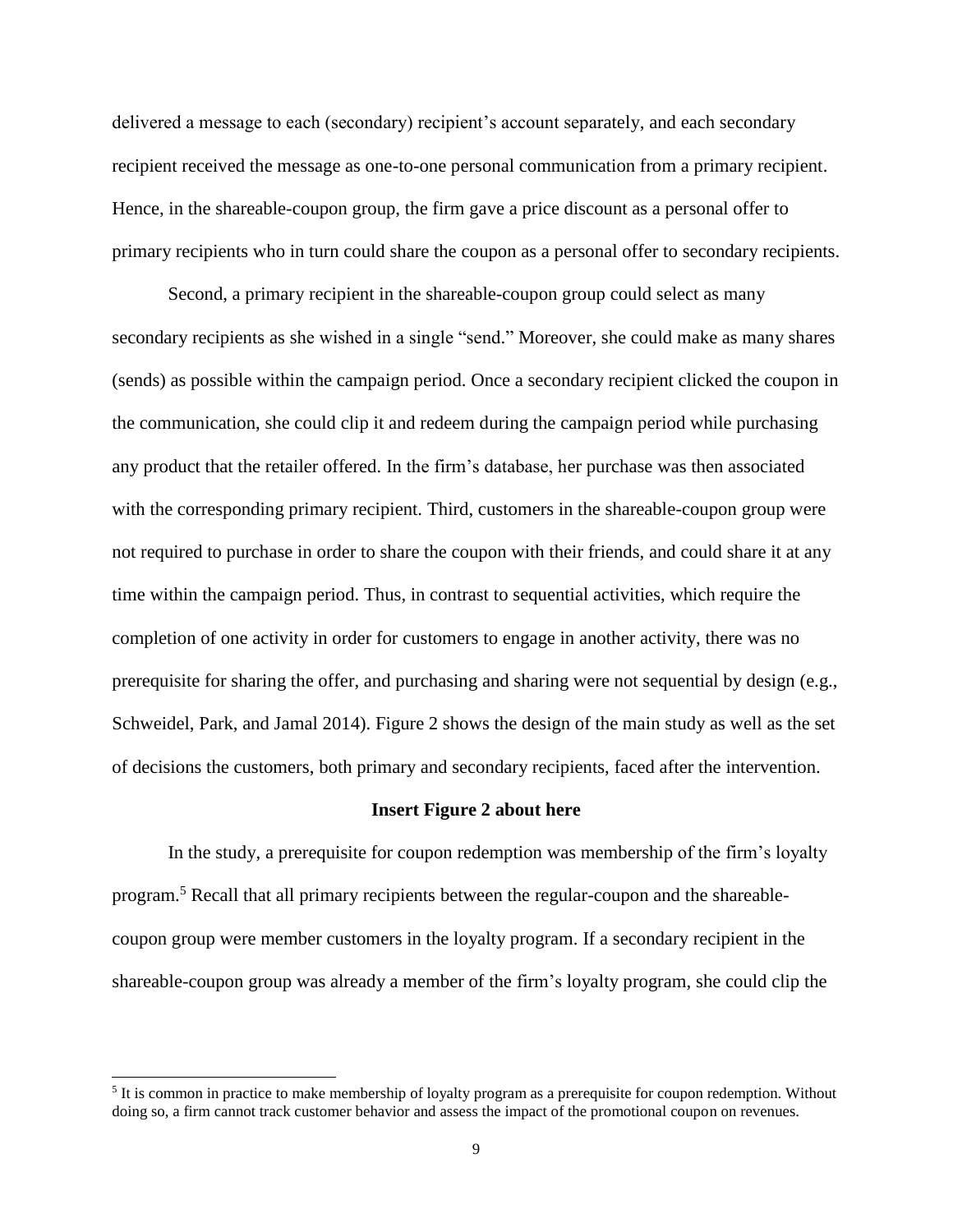mobile coupon by simply clicking on the communication and redeem it. If a secondary recipient was not a member of the loyalty program, she had to join the loyalty program to redeem.

#### **3. Results from Main Experiment**

 $\overline{a}$ 

We assess the impact of shareable coupons on several measures of customer behavior. For all primary recipients in both groups, we have data on whether or not they redeemed the coupon within the campaign period, and if so how much they purchased from the retailer. In addition, for the customers assigned to the shareable-coupon group, we have data on whether they shared the offer with others (if yes, how many times). For secondary recipients, we have purchase data for those who redeemed the coupon within the campaign period. <sup>6</sup> Hence, our data enables us to analyze the impact of shareable coupons on the firm's revenues with and without including the purchases made by secondary recipients.

Table 1 describes the individual-level transaction data over a period of 13 months prior to the experiment. It covers detailed purchase data for the 8,543 primary recipients who were part of the randomized field experiment. We checked the face validity of the randomization between the regular- and the shareable-coupon group, and found that customer behavior in the precampaign period did not vary with the type of coupons received. Below we present the results at the aggregate and individual levels, then turn our attention to an analysis of heterogeneity in the treatment effect, and finally to the value of a targeted campaign.

### **Insert Table 1 about here**

<sup>&</sup>lt;sup>6</sup> We tracked individual-level purchase data of all primary recipients at the firm's loyalty program, including secondary recipients who joined the loyalty program at the time of their transactions within the campaign period. By comparing this data with point-of-sales data, we confirmed that there was only a single secondary recipient who joined the firm's loyalty program during the campaign period (i.e., she was not a member prior to the experiment). As the partnering company already has a large number of customers as part of its loyalty program and is in a mature stage of the business, the negligible impact of a campaign on customer acquisition with shareable coupons is not surprising.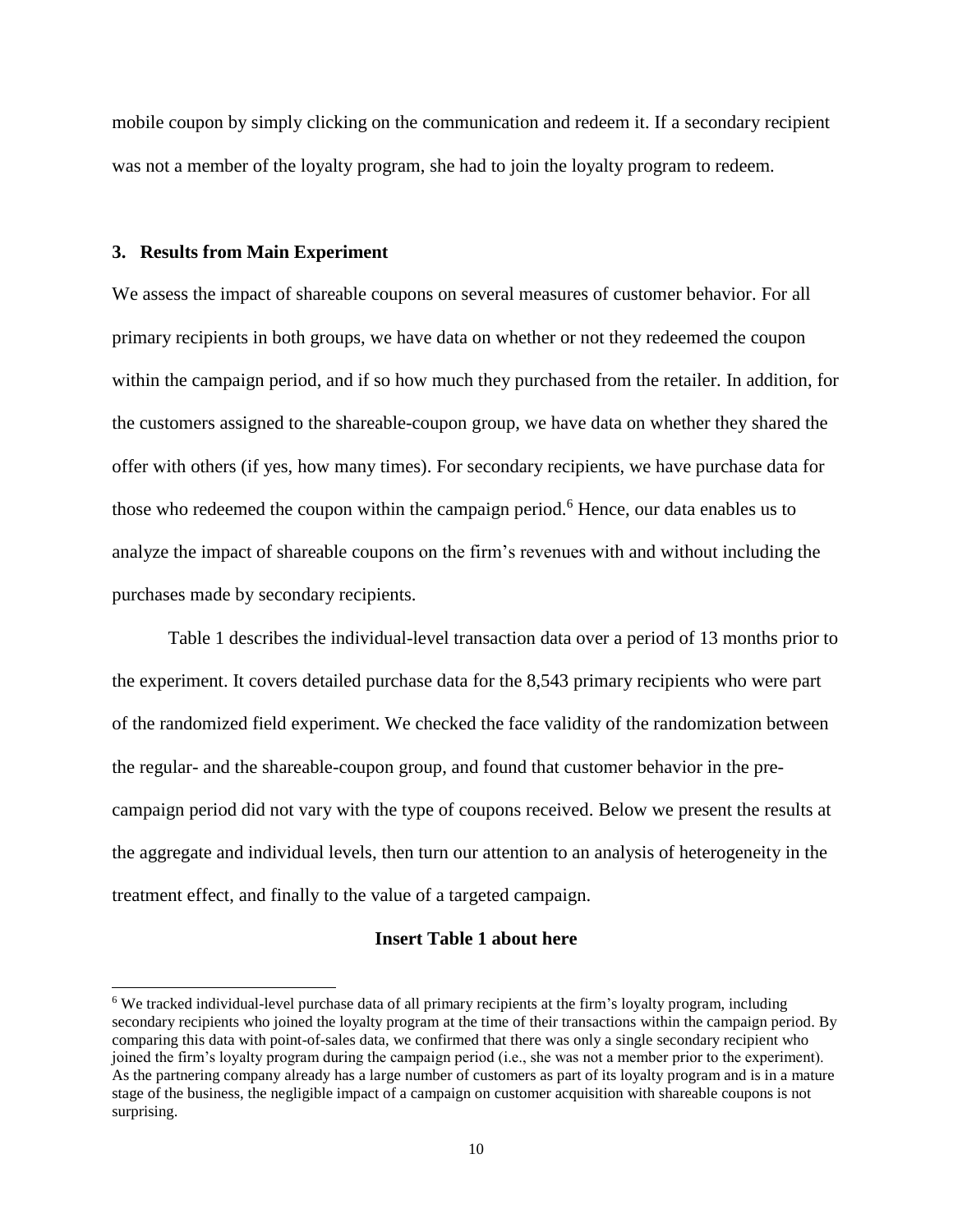#### **3.1 Aggregate-level Analysis**

 $\overline{a}$ 

One way of documenting the aggregate impact of shareable coupons on revenues is to quantify the relationship between the number of the coupons shared by primary recipients and the revenues generated.<sup>7</sup> In our context, we computed both the daily number of share occasions and the daily revenues (including both primary and secondary recipients) in the shareable-coupon group. A regression analysis showed that the number of the coupons shared daily is positively related to the revenues generated daily ( $\beta$  = 1.736,  $p$  = 0.010). This result is broadly consistent with findings in the literature that have documented a positive relationship between word-ofmouth and revenues (e.g., Godes and Mayzlin 2009, Berger 2014).

A second way to assess the aggregate impact of shareable coupons is by comparing the revenues between the treatment and control group. To this end, for the shareable-coupon group, we computed the revenues originating from all secondary recipients corresponding to a primary recipient and attributed them to that primary recipient (this may be zero if there was no revenue generated from secondary recipients). We term this revenue as the "social-value" of a primary recipient (e.g., Nair, Manchanda, and Bhatia 2010). Upon adding the self- and social-value of each primary recipient (termed as total-value) and averaging across the customers in the shareable-coupon group, we find that the total revenue is on average \$2.72. The average revenue of the regular-coupon group is \$2.73, which is virtually indistinguishable (*p* = .997). In our main field test, thus, on average the group with shareable coupons does not generate higher revenues compared to that with regular coupons.

 $<sup>7</sup>$  A primary recipient could select as many secondary recipients as she wanted. As sharing was done through the</sup> instant messaging service and due to privacy concerns, we cannot observe how many friends a primary recipient selected in a single share occasion. What we were able to observe were the number of share occasions made by each primary recipient (but not how many friends a primary recipient selected in a single share occasion) and the number of coupons downloaded by secondary recipients for each primary recipient. When secondary recipients who clipped the coupon redeemed in store, we were able to identify them and observe their purchase behavior, which could be associated with the corresponding primary recipient.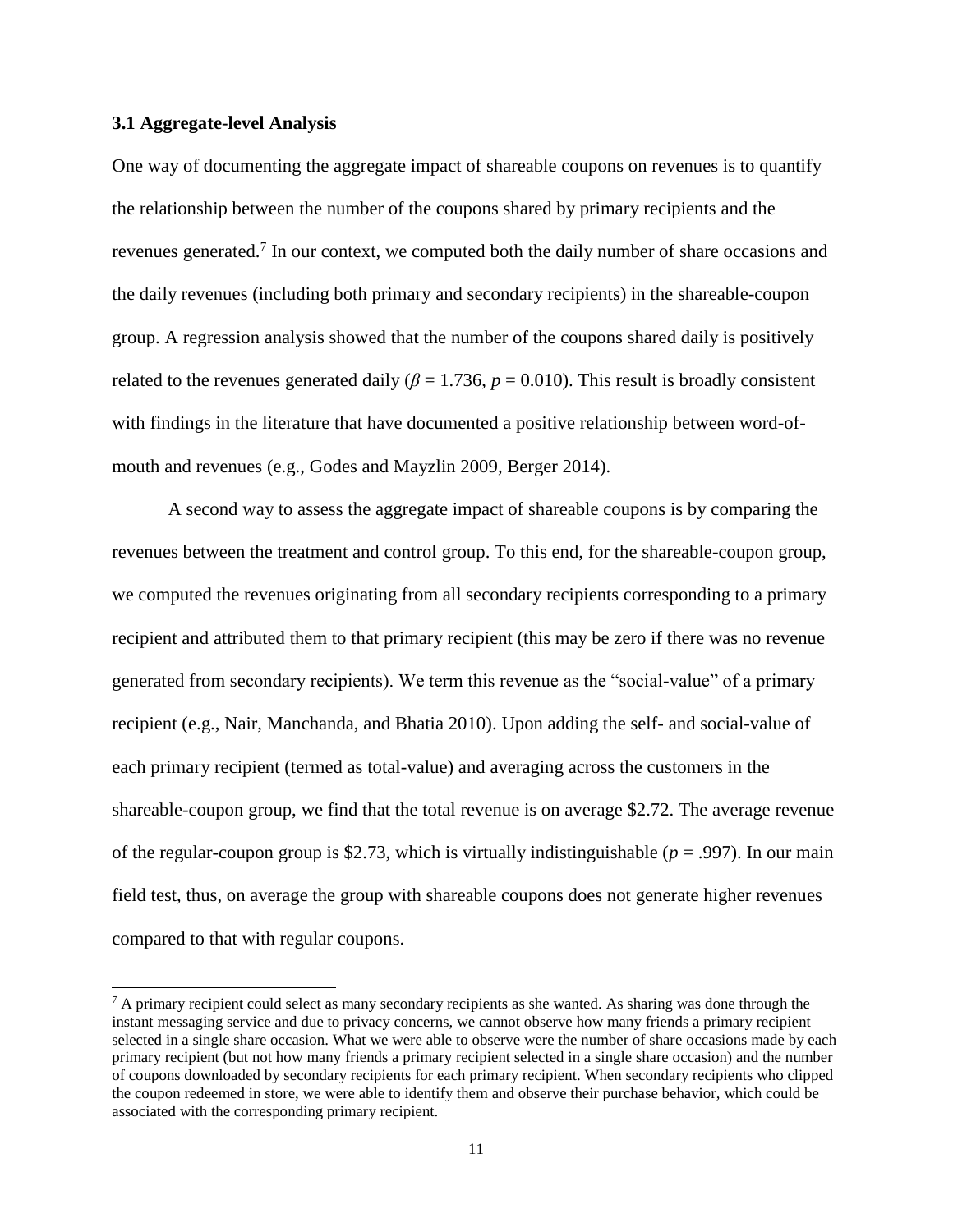At first glance, the two aggregate results described above are at odds. On the one hand, the shareable-coupon group should have incremental revenues through coupon sharing. On the other hand, the total revenues between the two groups are indistinguishable. Clearly, an investigation of individual-level redemptions to the two types of coupons is warranted.

#### **3.2 Individual-level Analysis**

We begin by assessing whether the shareable coupon is more effective than the regular coupon for converting a customer (primary recipient) to purchase within the campaign period. Figure 3 shows the redemption probability for a primary recipient by whether he or she was exposed to regular or shareable coupons. Interestingly, the regular coupon is redeemed more so than the shareable coupon. The difference between the two groups is striking. Specifically, whereas 9.05% of customers in the regular-coupon group purchased within the campaign period, only 7.22% did so in the shareable-coupon group ( $p = .002$ ). The average revenue conditional on redemption is not statistically different across the groups, \$30.16 in the regular-coupon group and \$32.43 in the shareable-coupon group ( $p = .391$ ). Taken together, while the shareable coupon did not affect the purchase amount within the campaign period, it had a strong negative impact on its redemption propensity. The average revenue of the regular-coupon group is \$2.73 while that of the shareable-coupon group among primary recipients is \$2.34 (*p* = .170). For the shareable-coupon group, a comparison of the average revenues between primary recipients only (\$2.34) and the total revenues (\$2.72 as noted in the aggregate-level analysis) indicates that the remaining  $(\$0.38 = \$2.72 - \$2.34)$  is due to incremental revenues from secondary recipients, i.e., social-value.

#### **Insert Figure 3 about here**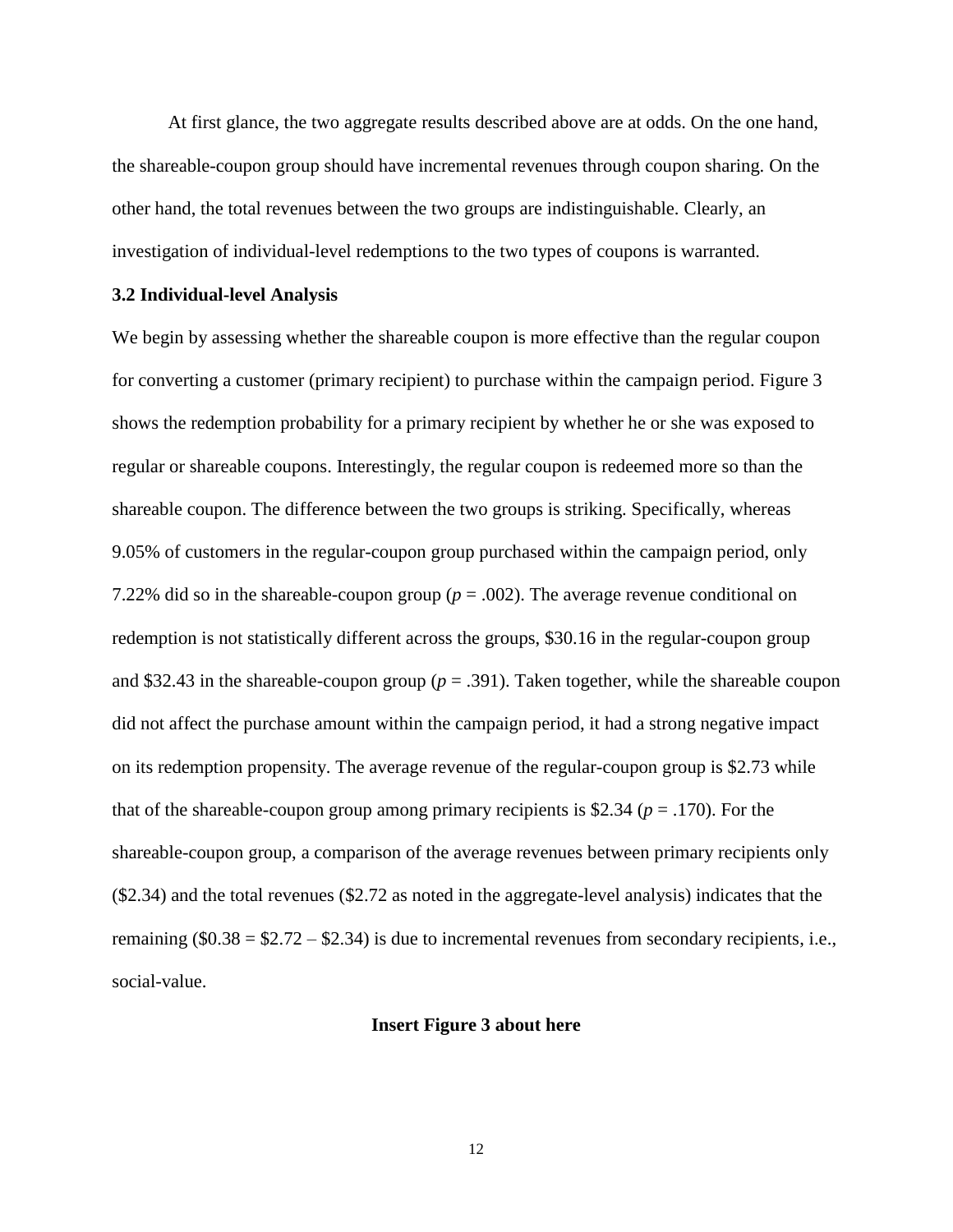We next turn our attention to an analysis of heterogeneity in the treatment effect to document how the redemption propensity of the shareable coupon varies across the customer base. Understanding such variation in campaign response is important theoretically and managerially. We leverage previous work on customer loyalty that suggests it can be a moderator of various marketing activities (e.g., Blattberg, Kim, and Neslin 2008, Kumar and Shah 2004). Customer loyalty has both behavioral and attitudinal components. Given that we have a field test with no surveys sent to customers after the experiment, we focus on behavioral loyalty and rely on recency, frequency, and monetary (RFM) measures, which summarize customers' past transaction history (e.g., Kumar and Shah 2004). Thus, we use RFM characteristics based on the individual-level data over the 13-month pre-campaign period to address customer heterogeneity in campaign response.

To obtain preliminary evidence for whether measures of behavioral loyalty moderate the impact of the coupon on customer behavior, we conduct a median split on each of the three RFM characteristics and compare the effect of the two types of coupons above and below the median.<sup>8</sup> Table 2 shows that the effect of shareable coupons on customer behavior during the campaign period (redemption and purchase amount) is heterogeneous. The effect of shareable coupons on the propensity of the primary recipients to redeem the coupon is less negative for customers with lower recency, higher frequency, and higher monetary value. In particular, while the difference in the propensity to redeem between the customers in the regular- and the shareable-coupon group is 1.83 percentage points, those customers with higher frequency (monetary value) show a difference of only 0.86 (1.08) percentage points. In contrast, customers with lower frequency

l

<sup>&</sup>lt;sup>8</sup> For the frequency measure, we checked both the number of purchases and the number of purchased products in the pre-campaign period. The results from both metrics are qualitatively similar. Hence, we reported the results with the number of purchases as the frequency measure.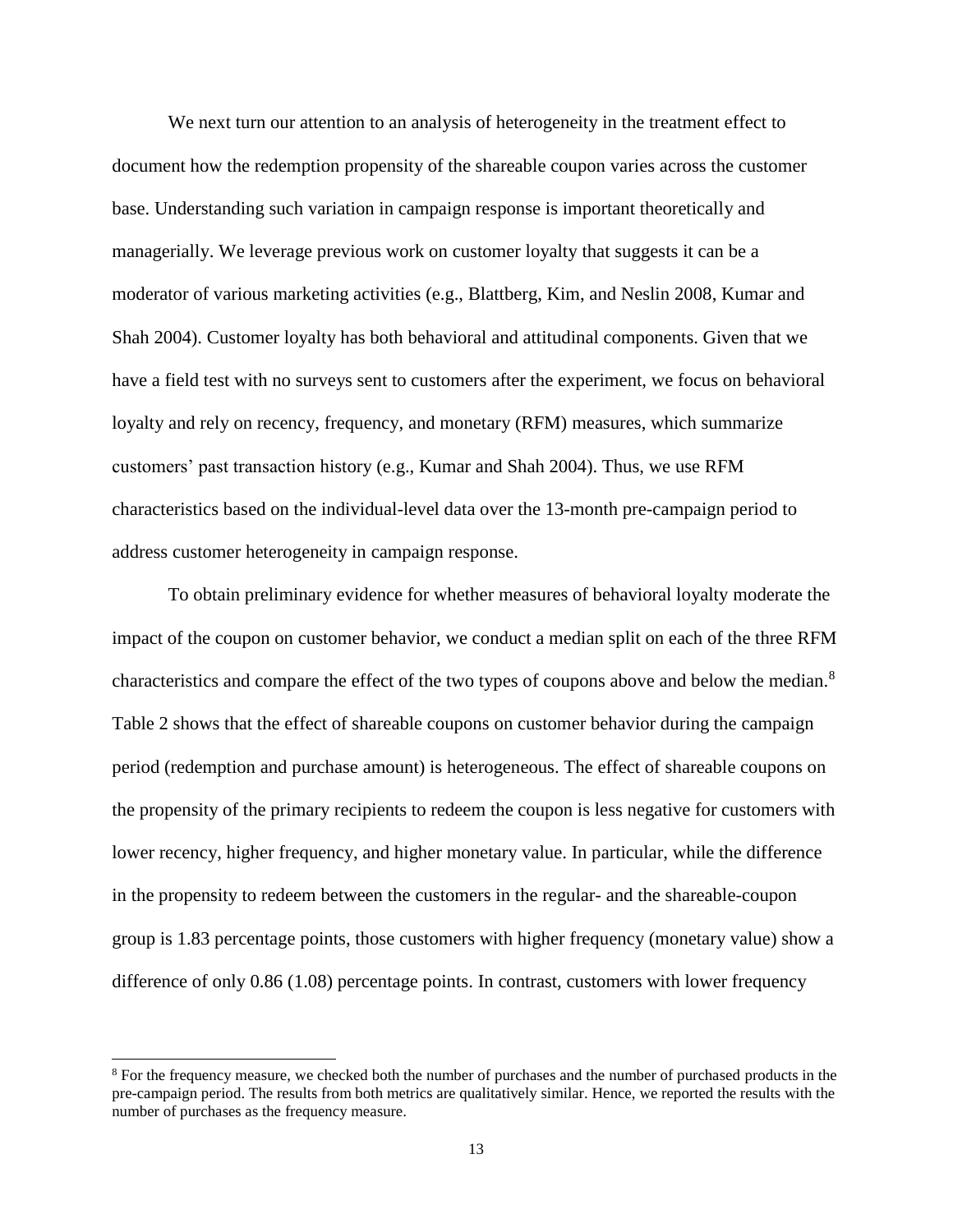(monetary value) show a larger difference of 2.57 (2.58) percentage points. The impact on customer revenues is also heterogeneous. The shareable coupon increased revenue for customers with lower recency, higher frequency, and higher monetary value. Nevertheless, the magnitude of the effect on revenues is small, ranging from –\$3.90 to \$0.30 across all groups. It appears that the primary impact of exposure to shareable coupons is on altering the propensity to redeem.

#### **Insert Table 2 about here**

The results suggest that the effects of exposure to shareable versus regular coupons vary with customers' RFM characteristics. To better quantify the effects, we consider all variables together by estimating a binary logit model using the coupon redemption of the primary recipient as the dependent variable. The analysis is straightforward because of the randomization induced by the field test. In particular, we model the probability of primary recipient  $i$  to redeem the coupon within the campaign period as follows:

$$
\text{Prob}(\text{Redeem}_i|\boldsymbol{\beta}, S_i, X_i) = \text{Prob}(\beta_0 + \beta_1 S_i + \beta_2 X_i + \beta_3 S_i X_i + \varepsilon_i > 0), \tag{1}
$$

where  $S_i$  is a dummy variable that takes a value of 1 if the customer received the shareable coupon and 0 otherwise (i.e., received the regular coupon). The vector of covariates  $X_i$  contains RFM characteristics based on pre-campaign behavior. The vector  $\beta$  contains the parameters, including the constant  $(\beta_0)$ . The parameter  $\beta_1$  measures the effect of a customer being exposed to shareable coupons on her propensity to redeem while the parameter  $\beta_2$  controls for the effect of RFM characteristics. The parameter  $\beta_3$  measures whether being exposed to shareable coupons moderates the impact of RFM characteristics on the propensity to redeem. Finally,  $\varepsilon_i$  denotes the error term, which is assumed to be logistically distributed with mean 0 and variance  $\frac{\pi^2}{2}$  $\frac{1}{3}$ . We mean-center all continuous variables (e.g., frequency) so that the main effect of the treatment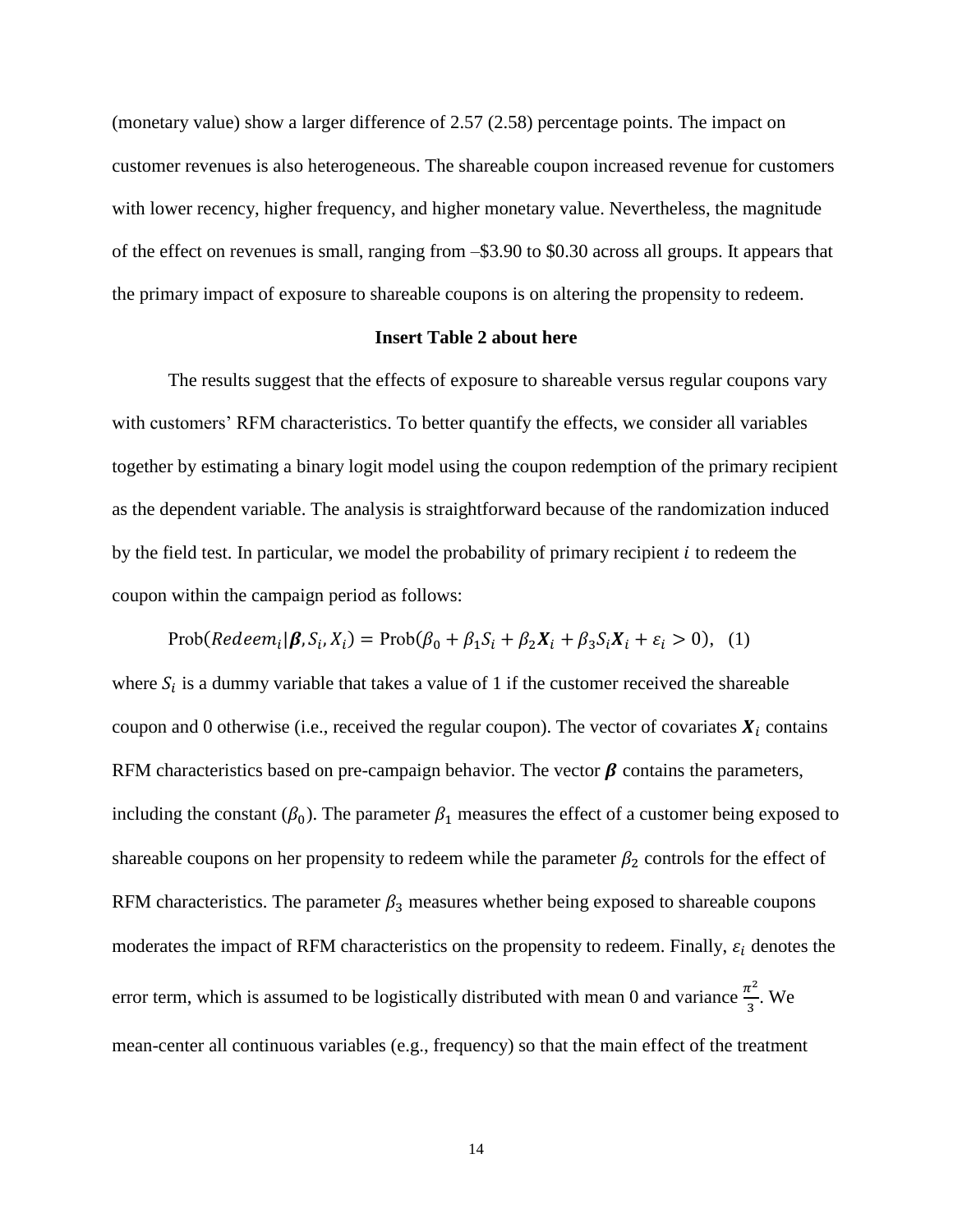$(\beta_1)$  in the model with the full set of interactions represents the effect corresponding to the "average" customer.

Table 3 shows the results for underlying drivers for coupon redemption. Column 1 presents results for the specification implied by Equation (1) but without the RFM controls. The point estimate suggests that exposure to shareable coupons decreased the propensity to redeem within the campaign period. The results in column 2 repeat the analysis with the controls for the RFM characteristics. The result shows that the pre-campaign descriptors have a significant impact on the propensity of the primary recipient to respond to the campaign. Note that after controlling for RFM measures, the main result holds. This is reassuring and suggests that our result is not an artifact of a failure of randomization. In columns 3-5, we test for heterogeneity in the effects of shareable coupons on redemption by interacting the RFM characteristics (one variable at a time) with a binary indicator for whether the customer was exposed to shareable coupons. A comparison of these three columns indicates that the redemption of the shareable coupon is higher for customers with higher frequency and monetary value. The model specification in column 6 includes all interactions with the RFM characteristics. None of the interactions is significant. The null effects are likely due to a high correlation between frequency and monetary value in our data ( $r = 0.64$ ) and a moderate correlation between recency and frequency ( $r = -0.36$ ). In addition, the model specification has a worse AIC than those in columns 4 and 5.

To address the concern of collinearity, we conducted a factor analysis using all three RFM measures. The factor analysis revealed a single factor accounting for 64% of the total variance in the three variables.<sup>9</sup> We interpret this factor as "customer loyalty." In column 7, we

 $\overline{a}$ 

<sup>9</sup> The loadings of recency, frequency and monetary value on the single factor were –0.66, 0.87 and 0.84, respectively. Thus, lower recency, higher frequency and higher monetary corresponds to a higher factor score.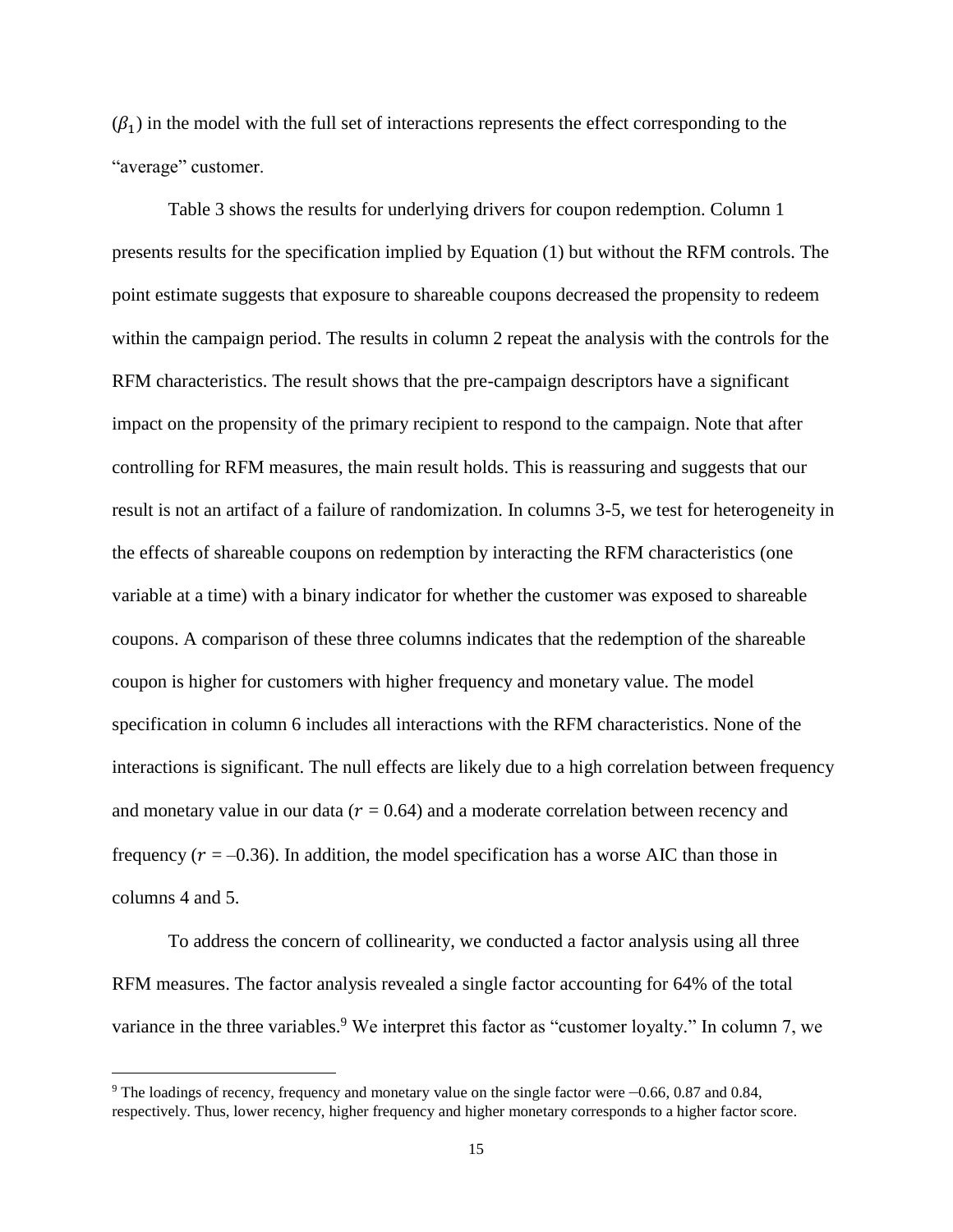apply a model specification with customer loyalty as an explanatory variable, together with the indicator variable for exposure to shareable coupons and their interaction. The results indicate that the effectiveness of shareable coupons improves with customer loyalty.

#### **Insert Table 3 about here**

Another key measure of customer behavior is the amount of coupon sharing within the treatment group. In the study, of the 4,291 primary recipients in the treatment group, 359 (8.37%) customers shared the offer with friends, family or other people, while 759 secondary recipients downloaded the coupon and 68 of them redeemed. Note that we can link each of the 68 secondary recipients with the corresponding primary customer who shared the offer.<sup>10</sup> We also find that the primary recipients in the treatment group who shared the coupon have a significantly higher redemption rate (45.68%) as compared to those who do not (3.71%). The latter result shows that customers who like to redeem the coupon for themselves are also more likely to share.

We also assess the underlying drivers of sharing behavior. We estimate a logit model for whether or not the primary recipient in the treatment group shared the coupon, using their precampaign descriptives. Table 4 shows the results. Column 1 presents the analysis with the controls for the RFM characteristics. The result suggests that customers who had purchased recently and frequently are likely to share the offer with their friends. Similar to the analysis for the propensity to redeem the coupon, we address the concern of collinearity among the RFM variables by conducting a factor analysis. The results in column 2 indicate that sharing is significantly higher for customers with higher customer loyalty.

l

 $10$  We cannot observe any data for secondary recipients who did not redeem the coupon (691 secondary recipients). This is because primary recipients in the shareable-coupon group, not the firm, communicated the offer with them, and thus the firm can track their purchases only when they redeem the coupon.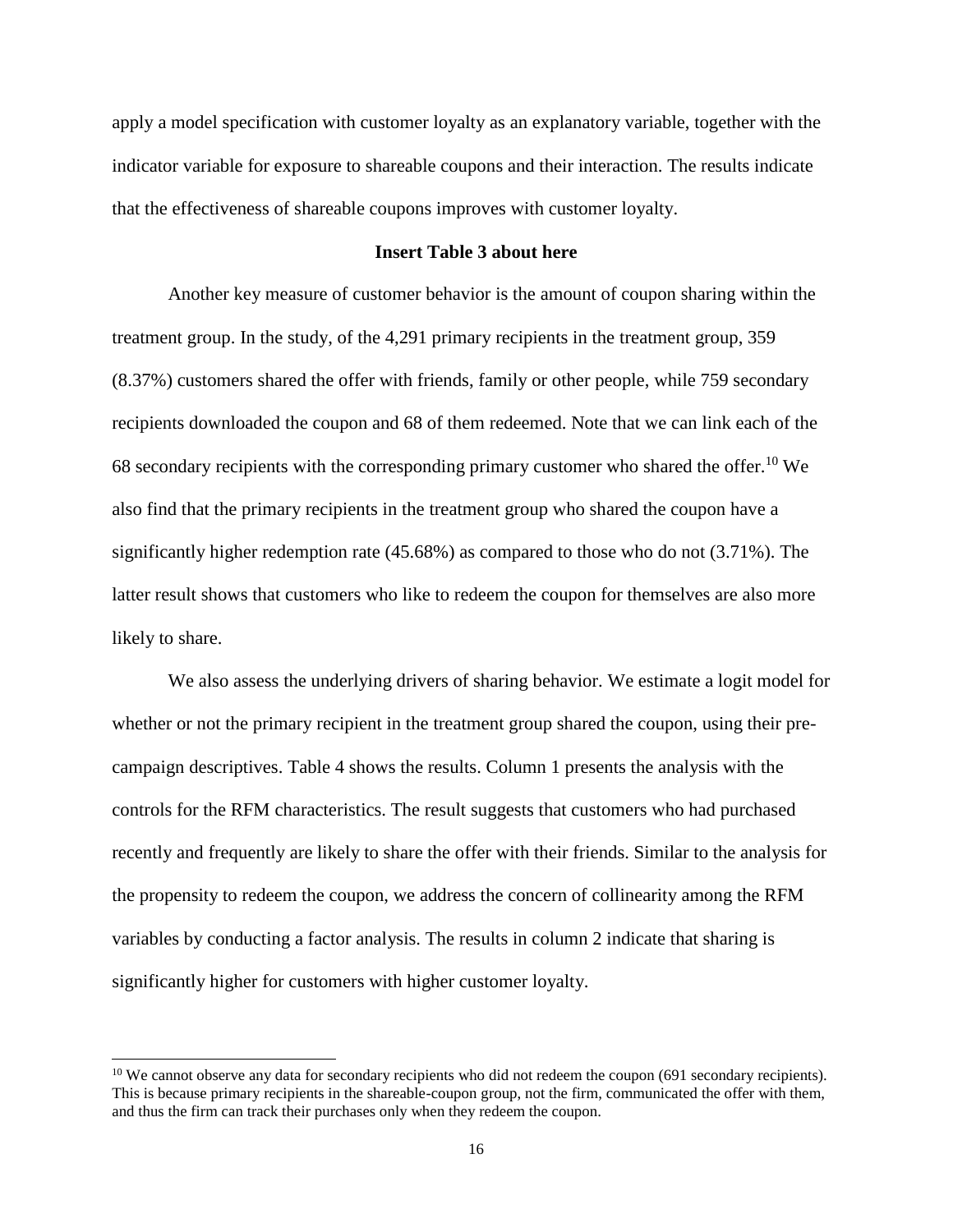#### **Insert Table 4 about here**

#### **3.3 The Value of Targeted Campaign**

Our results discussed in section 3.2 suggest that shareable coupons are more suitable for highloyalty customers. While the results are statistically robust to many specifications, we have yet to establish whether they are economically meaningful. We do so by documenting the value of targeted campaign with shareable coupons using the data from the main study. For the purpose of illustration, we select pre-campaign frequency measure as a basis for customer segmentation. We conduct a median split on the frequency metric using customer transactions prior to the intervention and create four cells by comparing the regular-coupon versus the shareable-coupon groups with high and low frequency, i.e., high- and low-customer loyalty. Using the data from our randomized field experiment, we then compare customer behavior across cells within the campaign period.

Table 5 shows redemption behavior and customer revenues if the company were to send regular versus shareable coupons to both low- and high-loyalty segments. The two columns under "Low Loyalty" in Table 5 indicate that low-loyalty customers have a lower propensity to redeem upon being exposed to shareable coupons (4.26%) as compared to regular coupons (6.83%). Combining the propensity to redeem with the respective conditional purchase amount, the average self-value in the shareable-coupon group (\$1.23) is lower than that in the regularcoupon group (\$1.93). For the shareable-coupon group, we combine the self-value together with the social-value associated with the primary recipients to determine the average total-value (\$1.45). The total-value in the shareable-coupon group is lower than the value from the regularcoupon group.

#### **Insert Table 5 about here**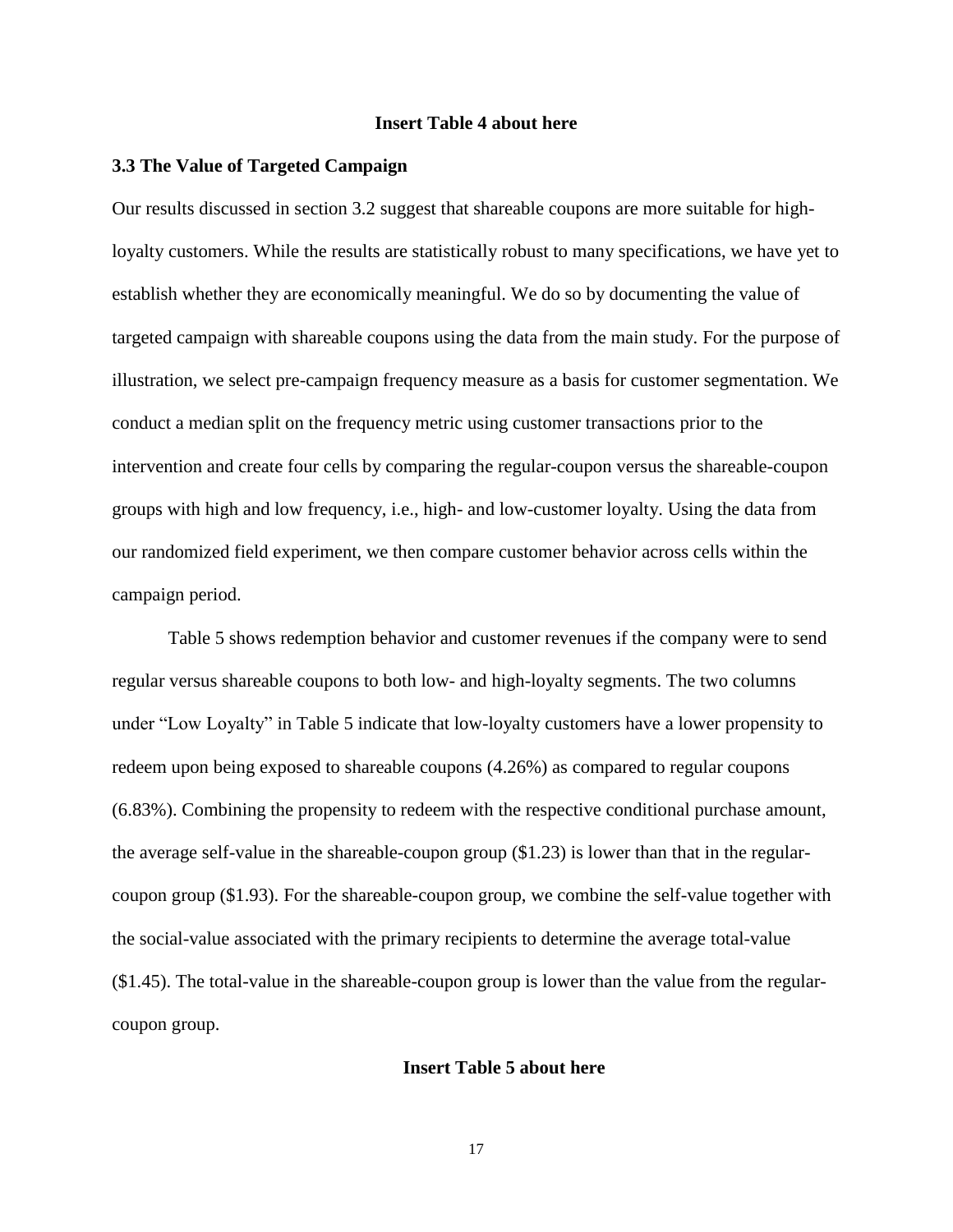The two columns under "High Loyalty" in Table 5 indicate that high-loyalty customers have a similar propensity to redeem the coupon upon being exposed to either shareable coupons (11.13%) or regular coupons (11.99%). Combining the propensity to redeem the coupon with the respective conditional purchase amount, the average self-value in the shareable-coupon group (\$3.81) is similar to that in the regular-coupon group (\$3.79). In the shareable-coupon group, the self-value together with the social-value associated with the primary recipients determines the total-value (\$4.42). The total-value in the shareable-coupon group is higher than the value from the regular-coupon group.

As described in the aggregate-level analysis, a mass campaign that does not differentiate between high- and low-loyalty customers while communicating with shareable coupons would yield \$2.72 in expected revenues. A regular coupon to all customers yields very similar expected revenues (\$2.73). Alternatively, one could target a regular coupon to low-loyalty customers and a shareable coupon to high-loyalty customers. Such targeting would lead to \$3.01 in expected revenues, i.e., approximately a 10.26% increase in revenues as compared to either of the two mass campaigns. Taken together, shareable coupons are suitable only for the high-loyalty customers. The low-loyalty customers could be targeted with regular, non-shareable, coupons because the inclusion of shareability features in the communication lowers their response to the coupon.

#### **4. Experiment 2: Type of Promotion**

Our results in the main experiment suggest that the regular coupon is more effective for converting a customer to purchase than the shareable coupon, and the effect size varies by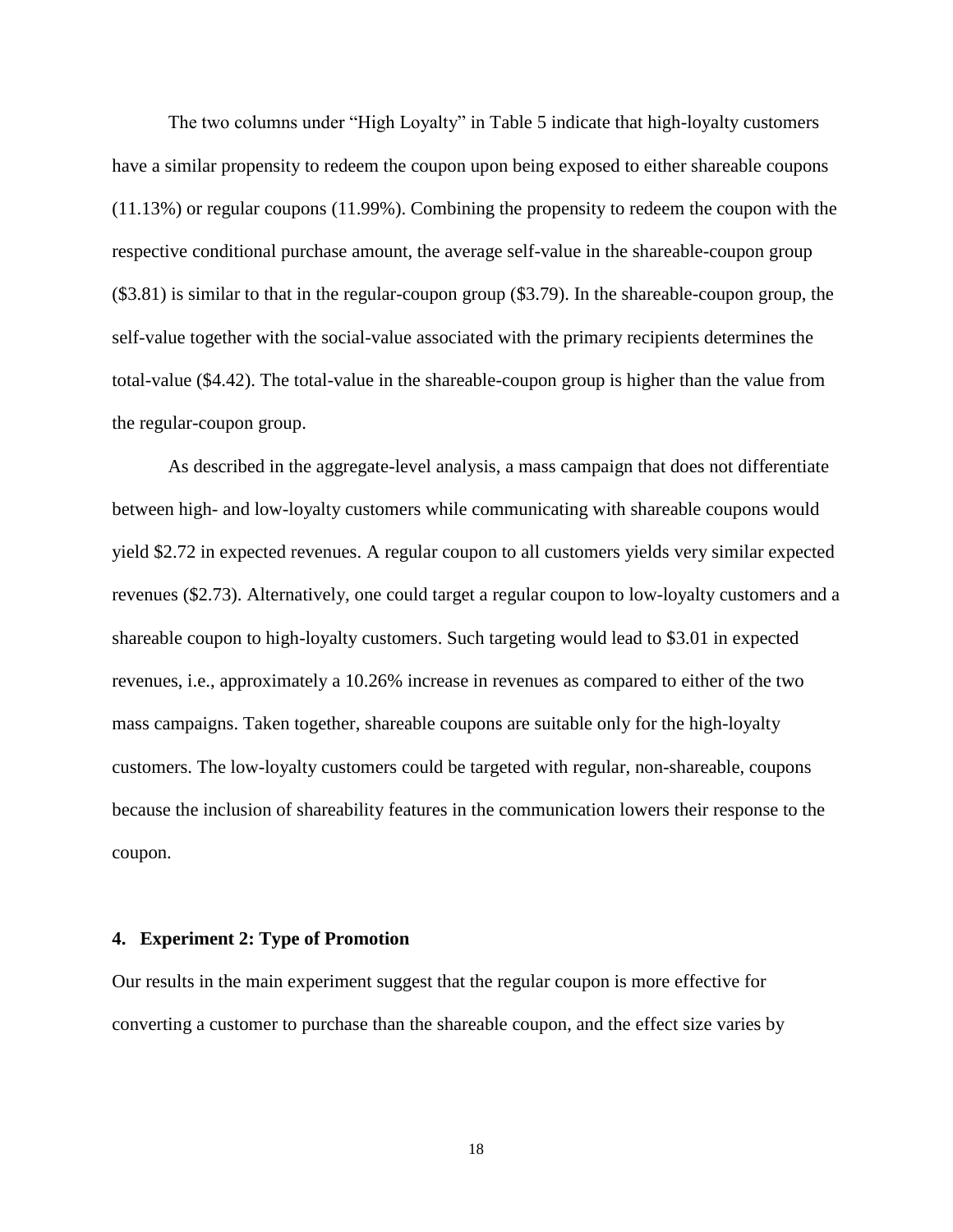customer loyalty. In this section, we assess whether our findings are generalizable beyond the type of promotion used (i.e., a price promotion).

One concern with the use of price promotions is that some primary recipients are less likely to share as it may signal they are ones who care about price discounts (this argument though does not explain why low-loyalty consumers should redeem shareable coupons less so for themselves than regular coupons). Hence, whether the effects extend to non-price promotions is an important empirical question.

For this study, we employed a non-price promotion using free sample coupon because it is very common in practice. Researchers have documented that price and non-price promotions affect customer behavior differently (e.g., Lammers 1991, Schindler 1998). Diamond and Campbell (1989), for example, argue that price discounts are commensurable with the product's price, while free sample promotions are not directly comparable. As a result, price discounts are framed as "reduced losses" and free samples are framed as "segregated gains," which may result in consumers reacting differently to price and non-price promotions that are equivalent monetarily. Therefore, it is theoretically important to examine whether the findings in the main study can extend to a non-price promotion.

The experiment was run by a retailer owned by the same company as in our main study. It was run approximately at the same time as our first study. In experiment 2, customers receive free samples upon purchasing any among featured products in the communication. A total of 48,175 customers were randomized into the two groups in the experiment. We randomly assigned 14,467 customers (30%) to the control (regular-coupon) group and the remaining 33,708 to the treatment (shareable-coupon) group.<sup>11</sup> There was no overlap between these

 $\overline{a}$ 

 $11$  Table A in Appendix presents the individual-level data in the pre-campaign period. It supports that there is no systematic variation between the two conditions.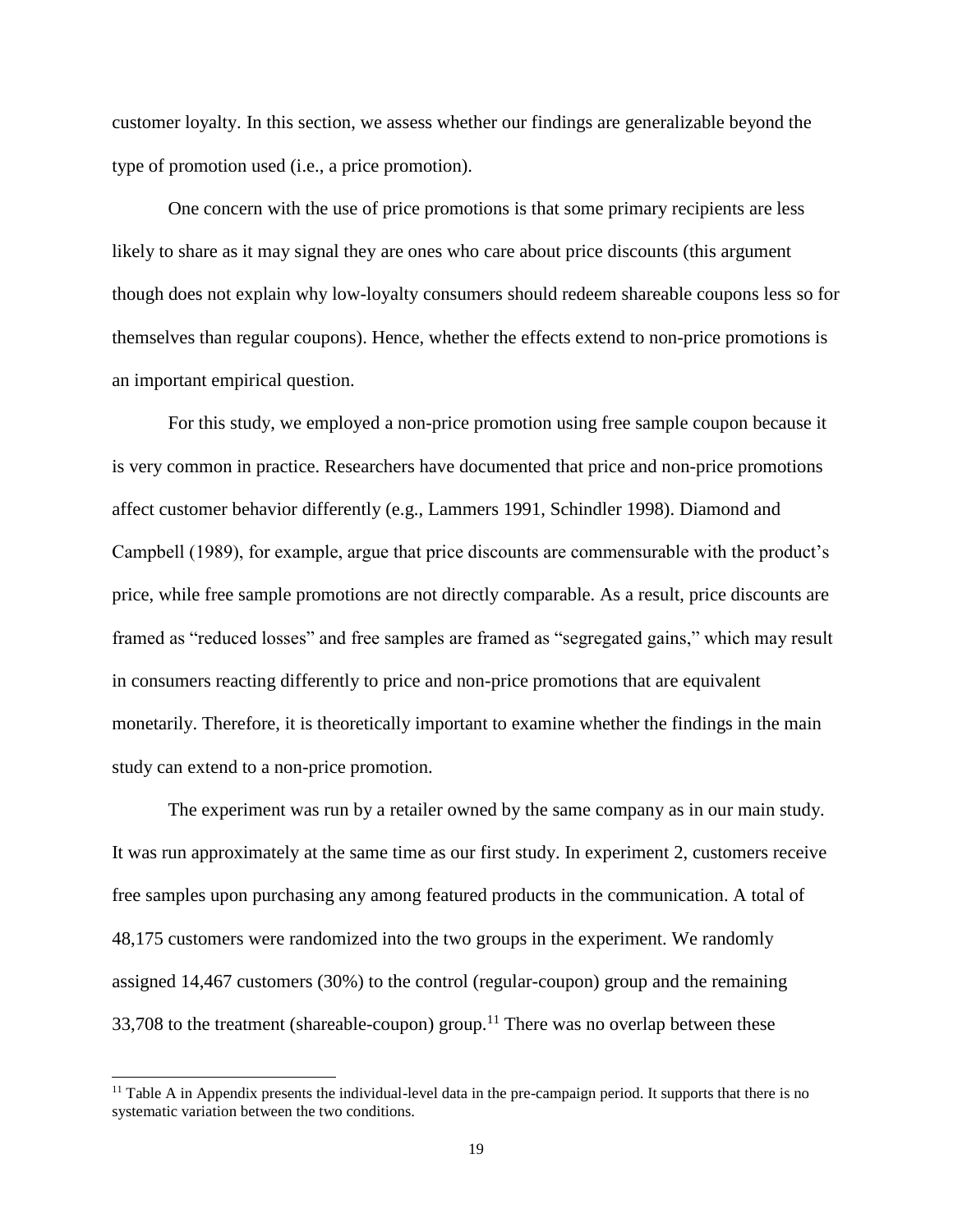customers and those in our main analysis. Customers in both groups were contacted by the firm on the same day at the same time via their mobile phones. The communication included a few featured products, and if customers purchased any of those featured products, they could receive free samples. In the regular-coupon group, free samples could be obtained only by primary recipients. In the shareable-coupon group, primary recipients could redeem free sample coupon for themselves and also share the offer with their friends. Thus, the mode of communication with customers and how mobile coupons were distributed were identical to the main study. In addition, the rest of the campaign communication remained the same between the groups.

We find that  $1.31\%$  of customers in the regular-coupon group redeem as compared to 1.09% in the shareable-coupon group ( $p < 0.045$ ). This finding is in line with what we found in the main study, suggesting that our key finding is robust to the type of promotion. In addition, we conducted a median split on the frequency metric using customer transaction prior to the intervention and create four cells by comparing the regular-coupon versus the shareable-coupon groups with high and low frequency.<sup>12</sup> Our results suggest that high-loyalty customers have a similar propensity to redeem the coupon being exposed to either regular coupons or shareable coupons (1.97% vs. 1.72%, respectively, *p*-value = 0.221). For low-loyalty customers, on the other hand, we find that there is a difference in the redemption propensity between the control and the treatment group (0.79% vs. 0.60%, respectively,  $p$ -value = 0.093). In summary, our key findings are robust to whether the promotion is with price discounts or not.

#### **5. Underlying Mechanism and Alternative Explanations**

 $\overline{a}$ 

 $12$  As the number of purchases has limited variation among the customers included in this study, we reported the results with the number of products purchased as the frequency measure.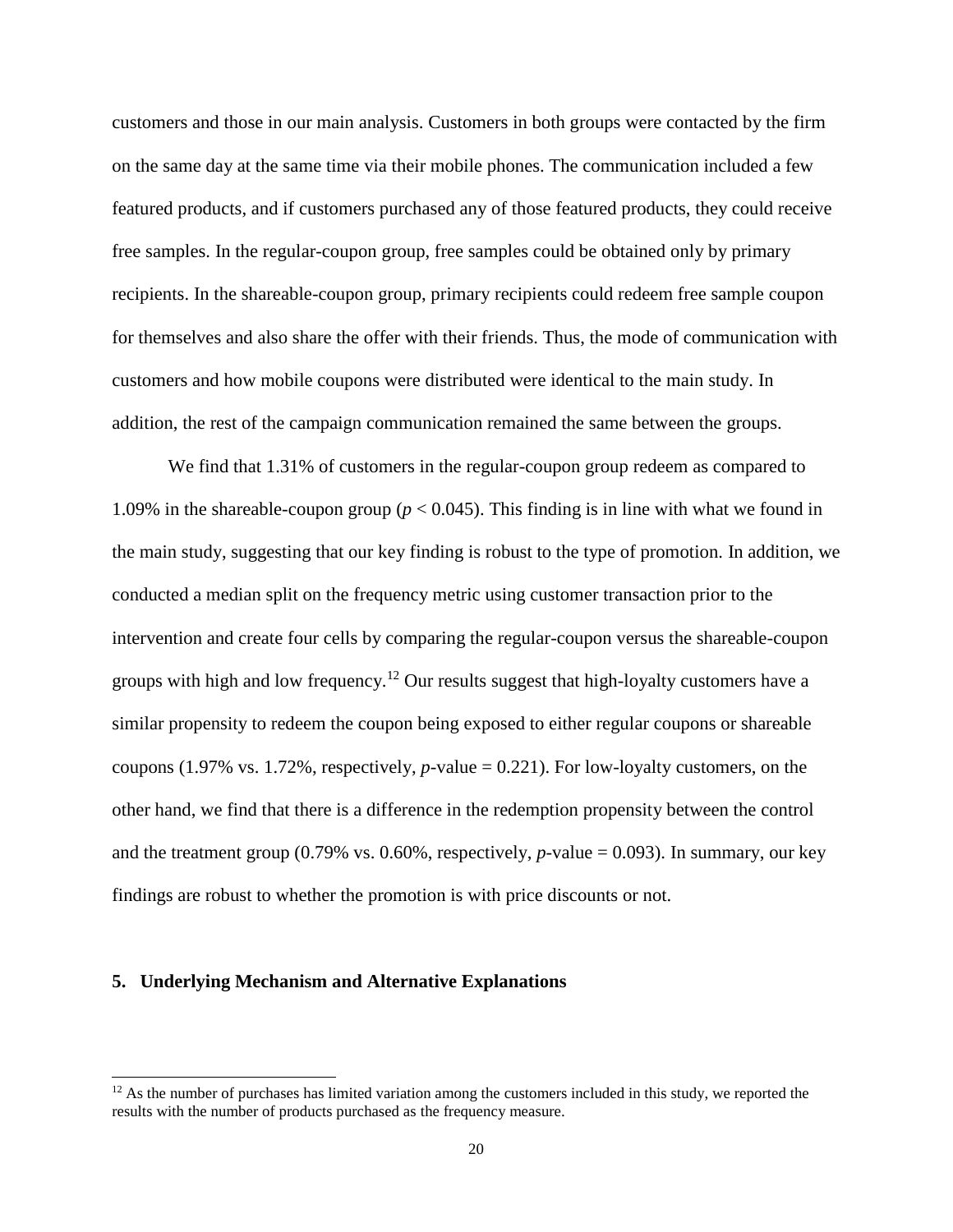Having established the robustness of the results, in this section we propose an underlying mechanism (social priming) that can explain the pattern of our findings. We also investigate a few alternative explanations (promotion exclusivity, self-interested behavior) for the results. Finally, we discuss the results of a third experiment that supports our proposed mechanism.

### **5.1 Underlying Mechanism: Social Priming**

An exposure to shareable coupons primes customers to think about the preferences of friends, family or other people (e.g., Barasch and Berger 2014). We propose that such introspection can lead consumers to update their preferences for the offer but will do so differentially based on past experience with the firm (which we term as behavioral loyalty). We base our argument on the concept of homophily, i.e., friends are likely to be similar to each other for a wide range of sociodemographic attributes and preferences (McPherson, Smith-Lovin, and Cook 2001). Recent work also suggests that consumers perceive their friends to be similar in beliefs and attitudes and that they make inferences about friends' opinions from their own views (e.g., Goel, Mason, and Watts 2010). Please see experiment 3 in Section 5.3 for empirical evidence of homophily in our context.

How may low- and high-loyalty customers differentially update their preferences for the coupon? For primary recipients who are less loyal to the firm, they will likely have friends who also do not value the offer from the firm. As these primary recipients do not purchase from the retailer frequently, they are likely to be more uncertain about the value of the offer (e.g., Moorthy, Ratchford, and Talukdar 1997). When shareability features in the communication prompted them to think about how their friends may respond, they would be less favorable toward the offer. This updated preference, in turn, will lead to a lower redemption of shareable coupons as compared to regular coupons (which do not nudge customers to think about how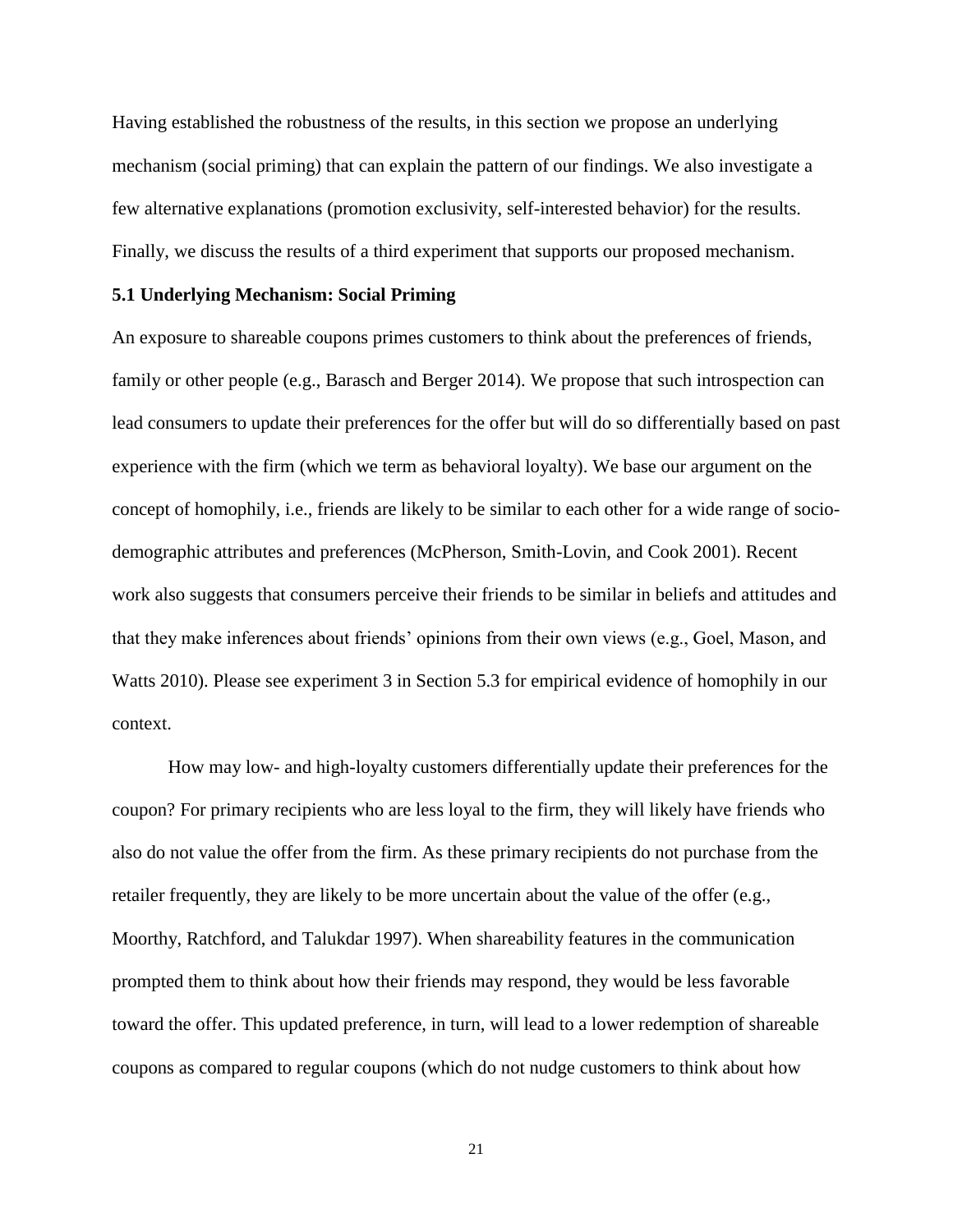friends may respond). The underlying process bears resemblance to an "echo chamber" wherein selective exposure to content generates polarized communities having similar consumption patterns (e.g., Del Vicario et al. 2016). In contrast, primary recipients who are more loyal to the firm will likely have friends who value its offerings. Such primary recipients buy frequently and would be more certain about the value of the offer. Thus, priming friends is less likely to change their own valuation (as there is little need to update preferences) compared to those who receive regular coupons. 13

#### **5.2 Alternative Explanations**

#### 5.2.1 Promotion Exclusivity

l

It is possible that shareable coupons appear less attractive, as compared to regular coupons, as they are not exclusive. Past work on coupons suggests that consumers' valuation of coupons depend on their exclusivity, in addition to their monetary savings (e.g., Chandon, Wansink, and Laurent 2000). Consumers tend to view exclusivity positively (e.g., Dreze and Nunes 2009) and exclusive offers lead to higher redemption rates (e.g., Feinberg, Krishna, and Zhang 2002, Venkatesan and Farris 2012). Thus, our pattern of a lower aggregate redemption for shareable coupons (compared to regular coupons) may arise from its non-exclusivity. While plausible, the data on individual-level redemption from our studies does not support this mechanism. If exclusivity were the primary driver of a low redemption of shareable coupons, customers with high loyalty to the firm should be less responsive to the offer as compared to customers with low loyalty. This is because the former has a stronger relationship with the firm and may expect exclusive offers that reward them for their loyalty. In the main study, however, we find the

 $<sup>13</sup>$  Our argument is similar in spirit to Ackerberg (2001) that empirically explores the impact of advertising on</sup> purchase on consumer packaged goods and suggests that experience with the product should moderate the impact of advertising.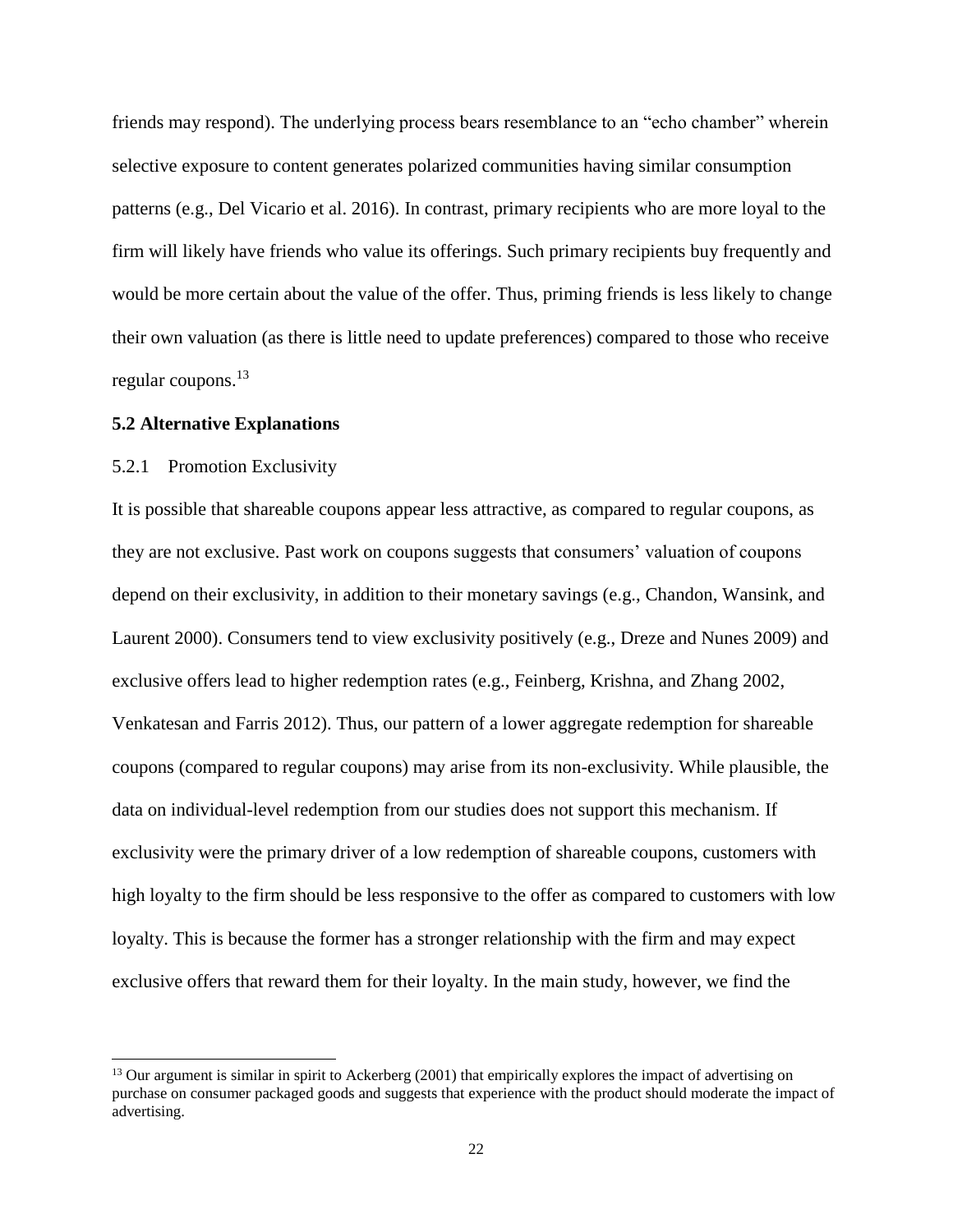customers who have high propensity to redeem the coupon (the high-loyalty customers) also have a high propensity to share the coupon with others.

### 5.2.2 Self-interested Behavior

It is possible that customers may share the coupon with others because they want to game the system. For instance, customers may share the coupon with friends because they want to use multiple coupons for their own purchases. High-loyalty customers (who purchase more from the retailer) are more likely to show such behavior because they could get more discounts by applying more coupons. Some institutional details of our context alleviate the concern. In our research context, each mobile coupon is linked to the mobile phone number of a customer in the firm's loyalty program. Hence, only a single coupon could be redeemed per customer (i.e., mobile phone number) within the campaign period. This is an increasingly common practice among retailers that track individual-level transactions. In order to redeem multiple coupons, a primary recipient would need to bring mobile phones associated with other customers in the loyalty program (or secondary recipients come along on a joint shopping trip). While possible, our analysis shows that of 359 primary recipients who shared the offer with friends, only 32 (8.91%) pairs of primary and secondary recipients redeemed the coupon within the campaign period. In addition, an analysis of the difference (in days) of when a secondary recipient and her associated primary recipient redeemed the coupon shows that it is an average of 3.07 days (std. dev. = 3.55 days). Moreover, this explanation cannot capture why low-loyalty customers redeem shareable coupons less so for themselves as compared to regular coupons. Thus, self-interested behavior of customers is unlikely to explain our data pattern.

#### **5.3 Experiment 3: More Evidence on the Proposed Mechanism**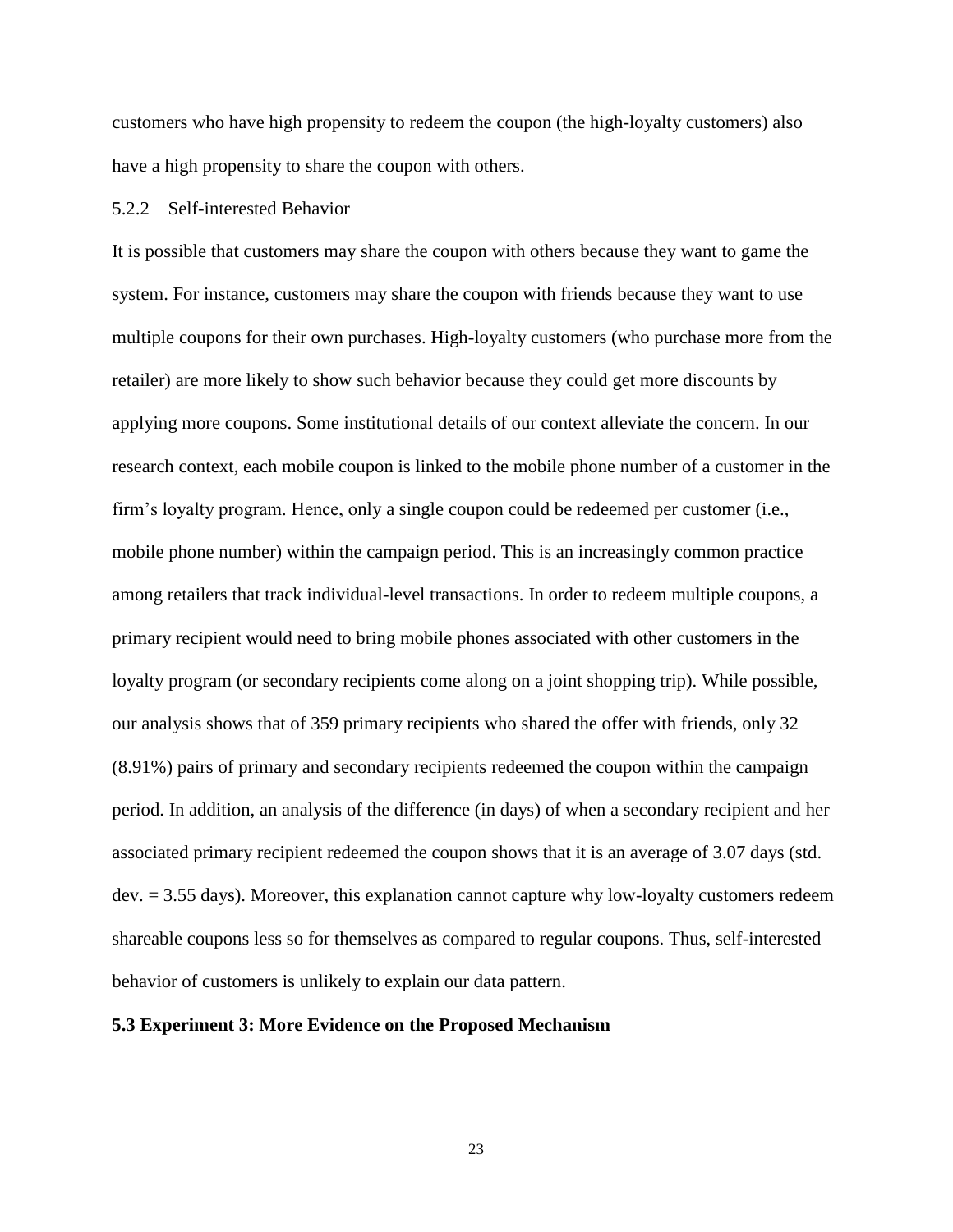The alternative explanation of self-interested behavior discussed above is related with the institutional details of our field tests (e.g., a primary recipient may use multiple coupons by sharing with friends and then going shopping with them). Our proposed explanation of social priming, in contrast, should be at work even when primary recipients merely think about the preferences of their friends without really sharing the coupon. To test whether our findings can extend to other contexts with no actual sharing of coupons, we designed an experiment in which consumers stated their intention to redeem a shareable coupon and share it with friends in a hypothetical scenario. If the pattern of results in this study is similar to the one in the two field studies, it provides additional corroboration for our proposed mechanism.

Participants were 187 members of a subject pool recruited on Amazon Mechanical Turk. Respondents were randomly assigned to one of four between-subjects conditions, namely, two brands (Bath and Body Works, Sephora) and two types of coupons (regular, shareable).<sup>14</sup> For ease of explication, we combine the data of the two brands, and refer to the remaining two between-subjects conditions as follows: control (regular-coupon) group and treatment (shareable-coupon) group. The two groups are the same as the two groups included in the two randomized field experiments. At the beginning of the study, we asked respondents about their intention to visit the store or website of the retailer on a scale of 1 (least likely) to 7 (most likely). In the control group, participants were told that the retailer was offering a price discount coupon that could be applied towards the purchase of any products that the retailer offered, and would expire in the next two weeks. They were then asked to rate their likelihood (on a 10-point scale) of redeeming the coupon within the campaign period. In the treatment group, similar to the

l

<sup>&</sup>lt;sup>14</sup> We conducted a pilot study with about 50 respondents at Amazon Mechanical Turk to understand their liking for several brands. The results indicated that there was heterogeneity in the liking for Bath and Body Works and Sephora as compared to other brands.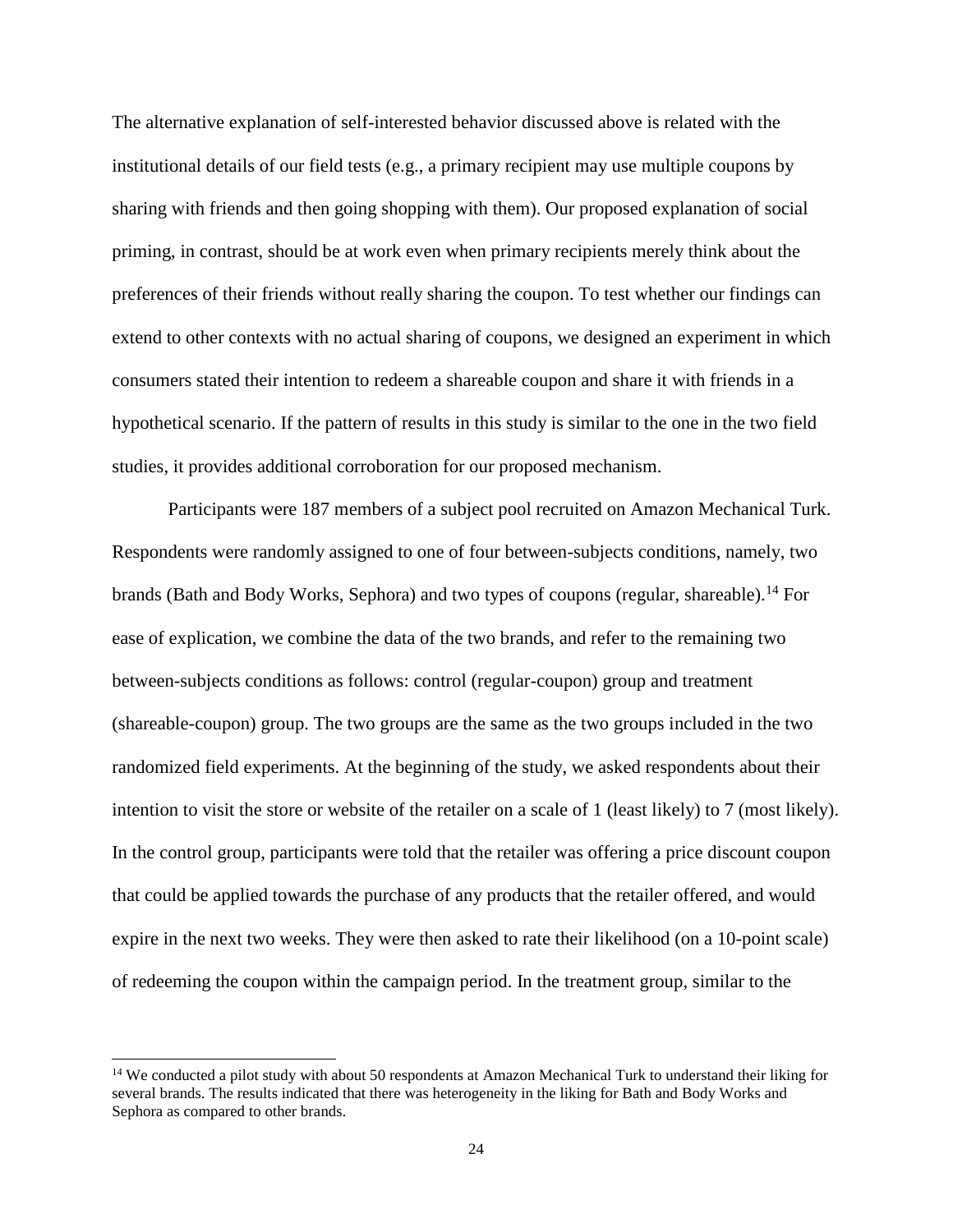control group, participants were given a description of the communication, which they could also share with friends, family or other people. They were then asked for their likelihood of redeeming and sharing the offer (on a 10-point scale) within the campaign period. The order of the two questions on purchasing and sharing were randomized across participants. Finally, they were asked to rate their similarity of brand preferences to their friends' (on a 10-point scale).

Our results show that the redemption likelihood in the regular-coupon group is 5.86, and that in the shareable-coupon group is 4.77 ( $p = 0.023$ ). The pattern of results replicates the findings in the field experiments. Moreover, to examine whether the redemption of coupons is moderated by customer loyalty, we define high-loyalty customers as those who rated their intention to visit the store or website of the retailer in the top two boxes (6 and above) while lowloyalty customers are the ones who rated it at 5 and below. We find that there is no difference for the high-loyalty customers between the regular-coupon and the shareable-coupon group (8.82 and 8.90, respectively,  $p$ -value = 0.888), while there is a difference for the low-loyalty customers between the two groups (5.16 and 4.24, respectively,  $p$ -value = 0.059). This analysis of heterogeneity in the treatment effect replicates the pattern of results shown in the two field tests.

We computed the similarity in brand preferences between respondents and their friends. The average similarity is 6.66 (std. dev.  $= 3.01$ ), which is quite high. Upon breaking into down by customer loyalty, we find that the average similarity is high for both high-loyalty customers (7.36) and low-loyalty customers (6.33). This result supports our assumption of homophily in preferences for both high- and low-loyalty customers. Put differently, both types of customers are similar to their friends––high-loyalty customers know other high-loyalty customers, and lowloyalty customers know other low-loyalty customers.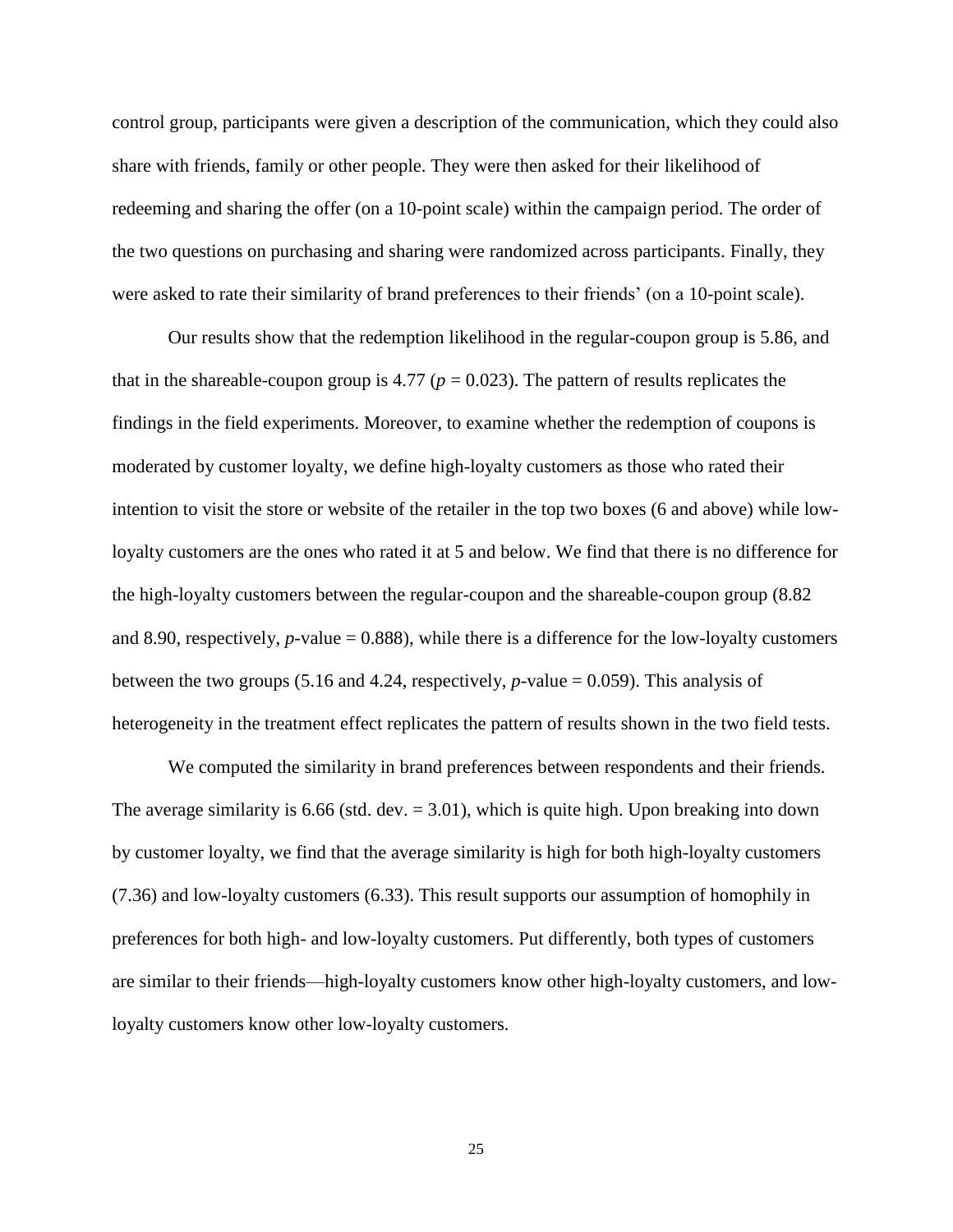In sum, our proposed mechanism of social priming can explain the pattern of the results across all three studies with and without actual sharing of the offer.

#### **6. Conclusion**

Firms frequently attempt to increase customer purchase and loyalty with promotions. With the advent of new technology, it has become easier for firms to communicate with their customers and for customers to communicate with each other. To leverage connections among customers, firms have increasingly offered shareable coupons, which provide benefits to customers that a firm directly communicates with (i.e., primary recipients) but also to other customers who may receive these coupons to redeem from primary recipients (i.e., secondary recipients).

To our best knowledge, this paper represents the first causal test of whether firms benefit from marketing campaigns that feature shareability. Using data from two large-scale field experiments in which customers were randomly exposed to either shareable or regular (i.e., nonshareable) coupons, we investigate customer response when they are allowed to share. On the one hand, there is good news. An aggregate-level analysis of the shareable-coupon group shows that the number of the coupons shared has a positive impact on revenues generated, which is consistent with past work. On the other hand, shareable coupons are less effective than regular coupons in generating revenues among primary recipients. An analysis of heterogeneity in the treatment effect uncovers a more nuanced relationship between redemption and sharing behavior. High-loyalty customers, when exposed to shareable coupons, redeem similarly to those exposed to regular coupons, and share with friends leading to incremental revenue for the firm. In sharp contrast, low-loyalty customers, when exposed to shareable coupons, redeem far less than those exposed to regular coupons, and have limited sharing. These results suggest that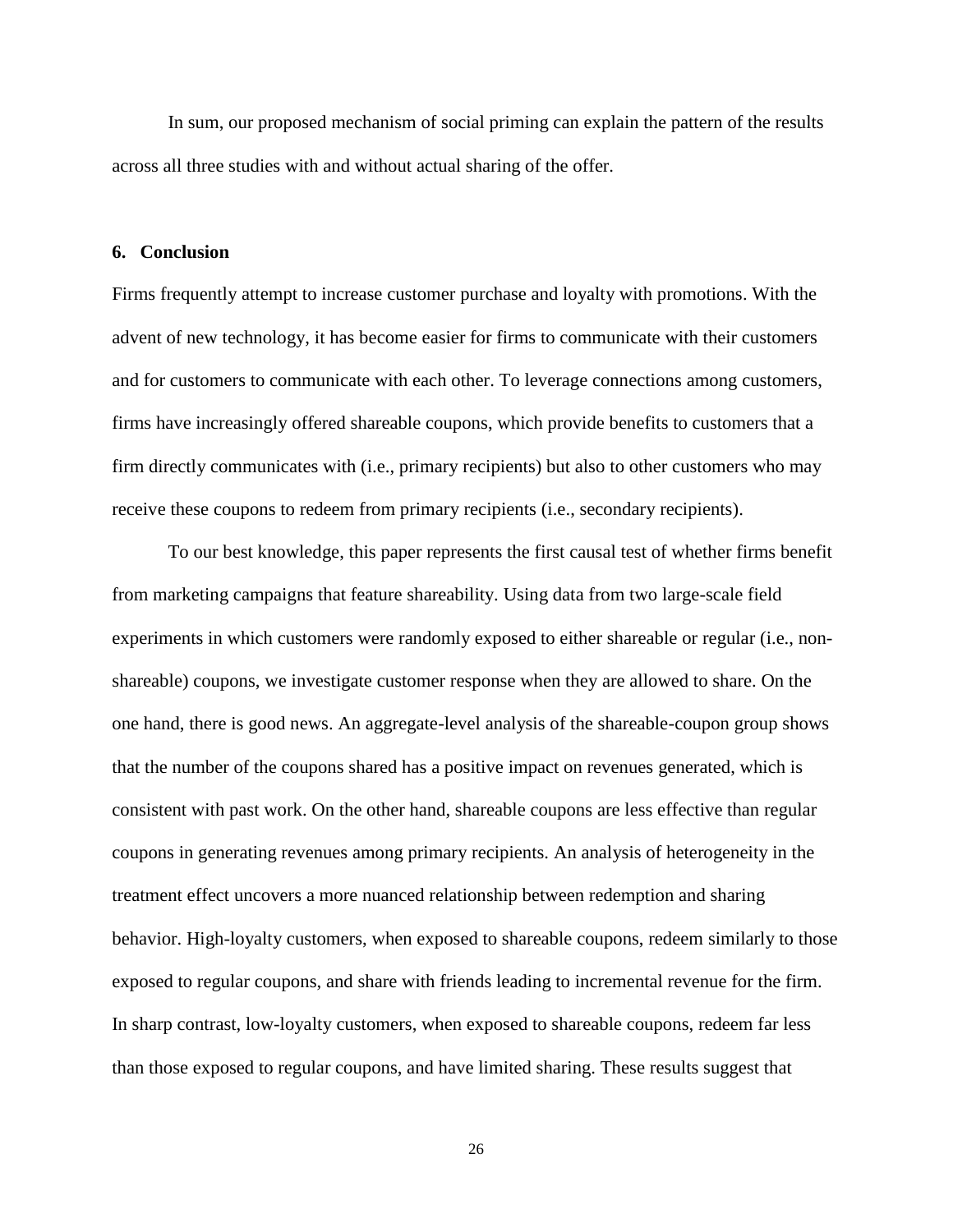marketing campaigns embedded with shareability features should be targeted to high-loyal customers as it gives them the opportunity to be brand ambassadors. Our results are robust regardless of whether the coupon offers price discounts or free samples. We propose an explanation for the phenomenon based on social priming. Data from an experiment using participants on Amazon Mechanical Turk corroborates the proposed mechanism.

Our work adds to the literature on word-of-mouth and its impact on sales (see Godes et al. 2005 for an excellent summary). Consistent with past work, we find that word-of-mouth positively impacts market-level sales. For instance, upon aggregating the data in the main study at a daily level, the relationship between the number of occasions in which coupons were shared in the shareable-coupon group and revenues is positive (without differentiating among revenues from primary or secondary recipients). This aggregate result is consistent with past findings despite our evidence of a more complex relationship between shareability and own propensity to redeem for primary recipients. Thus, our research can serve as a base for future work that seeks to uncover more insights by considering the relationship between word-of-mouth and sales at a granular level.

Our research complements extant work on price discount coupons and temporary price reductions (e.g., Kumar and Pereira 1995, Leone and Srinivasan 1996, Ailawadi, Lehmann, and Neslin 2001) and the effects of free sample promotions (e.g., Lammers 1991, Gedenk and Neslin 1999, Bawa and Shoemaker 2004). We take one step further and investigate how shareable coupons impact redemption behavior of customers. Our research also complements the emerging literature on the impact of referrals on firm profits. Schmitt, Skiera, and Van den Bulte (2011) have documented that referred customers may have higher profitability for a service firm with recurring transactions. Our focus, in contrast, is on the impact of referral requests on the behavior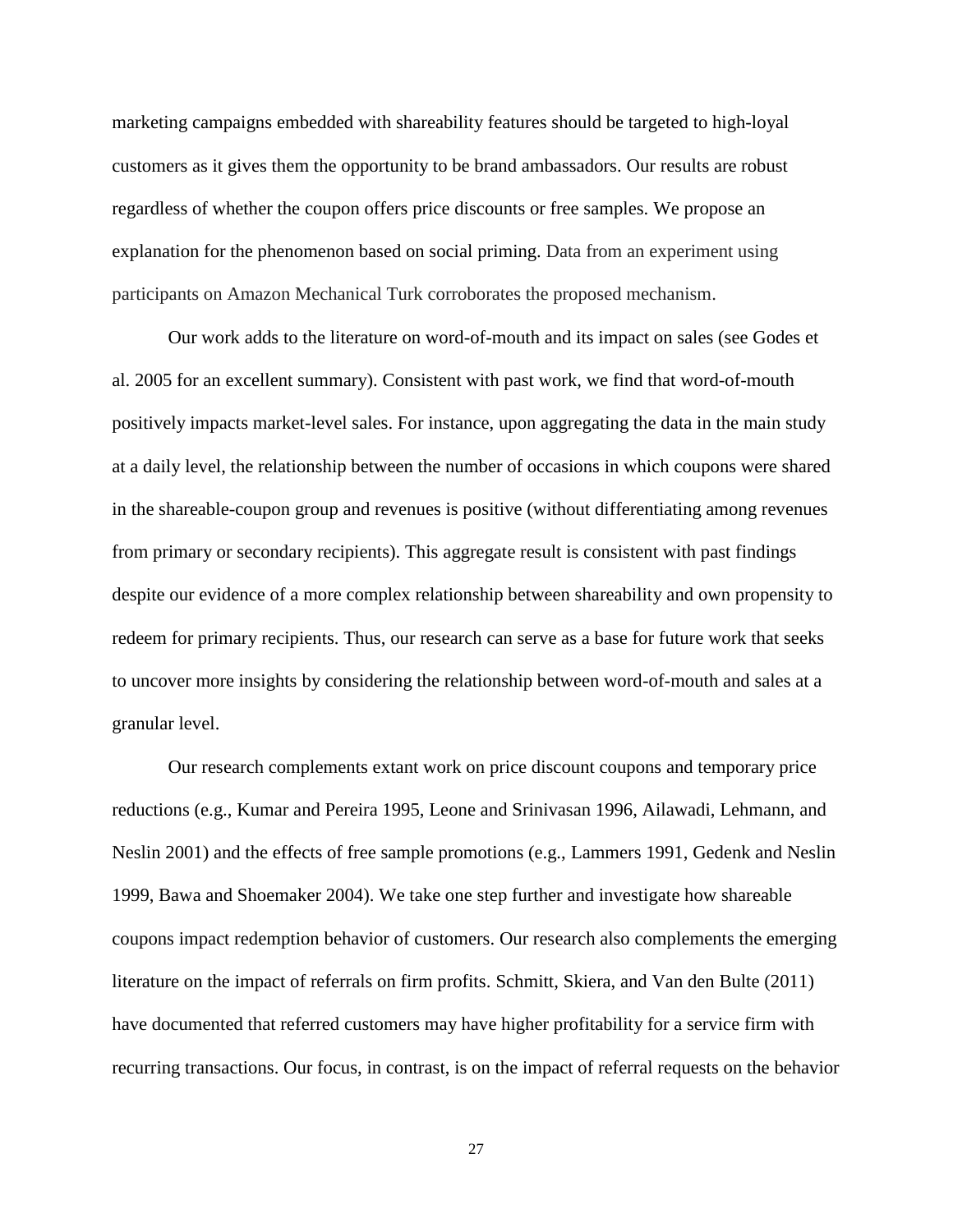of potential referrers themselves in a one-shot setting. In addition, our work adds to the growing body of literature studying the effect of mobile promotions (e.g., Danaher et al. 2015, Luo et al. 2014, Fang et al. 2015, Fong, Fang, and Luo 2015).

There are a number of directions in which our research can be extended. First, our research was undertaken in a one-shot setting in which customers were exposed to campaign communications. In this empirical setting, we find the short-term impact of shareable coupons during the campaign period. It will be useful to examine whether such campaigns have longerterm impact on customer behavior and firm revenues (e.g., Kumar and Pereira 1995, Leone and Srinivasan 1996, Ailawadi, Lehmann, and Neslin 2001), similar to post acquisition benefit of referral programs documented by Schmitt, Skiera, and Van den Bulte (2011).

Second, in our studies, primary recipients could share the coupon with any number of others. As Figure 1 shows, some companies (e.g., Jo-Ann) allow customers to share with only one other customer while other companies (e.g., Wynn Casino) set the limit at a maximum of five. Prior research suggests that audience size can change what people share (e.g., Barasch and Berger 2014). It will be interesting to investigate how the impact of shareable coupons varies by audience size that the firm allows customers to share the coupon with. For instance, it is possible that limiting the audience size forces primary recipients to think carefully about which friends are appropriate for the coupon. Such introspection, in turn, may lead to high-value secondary recipients on average as compared to our current context in which primary recipients could share with as many friends as they wished.

Third, we considered shareable coupons that offered no additional monetary benefits to primary recipients for sharing and/or for purchases made by secondary recipients. In the context of referral programs, there is work that suggests that whether referral rewards change the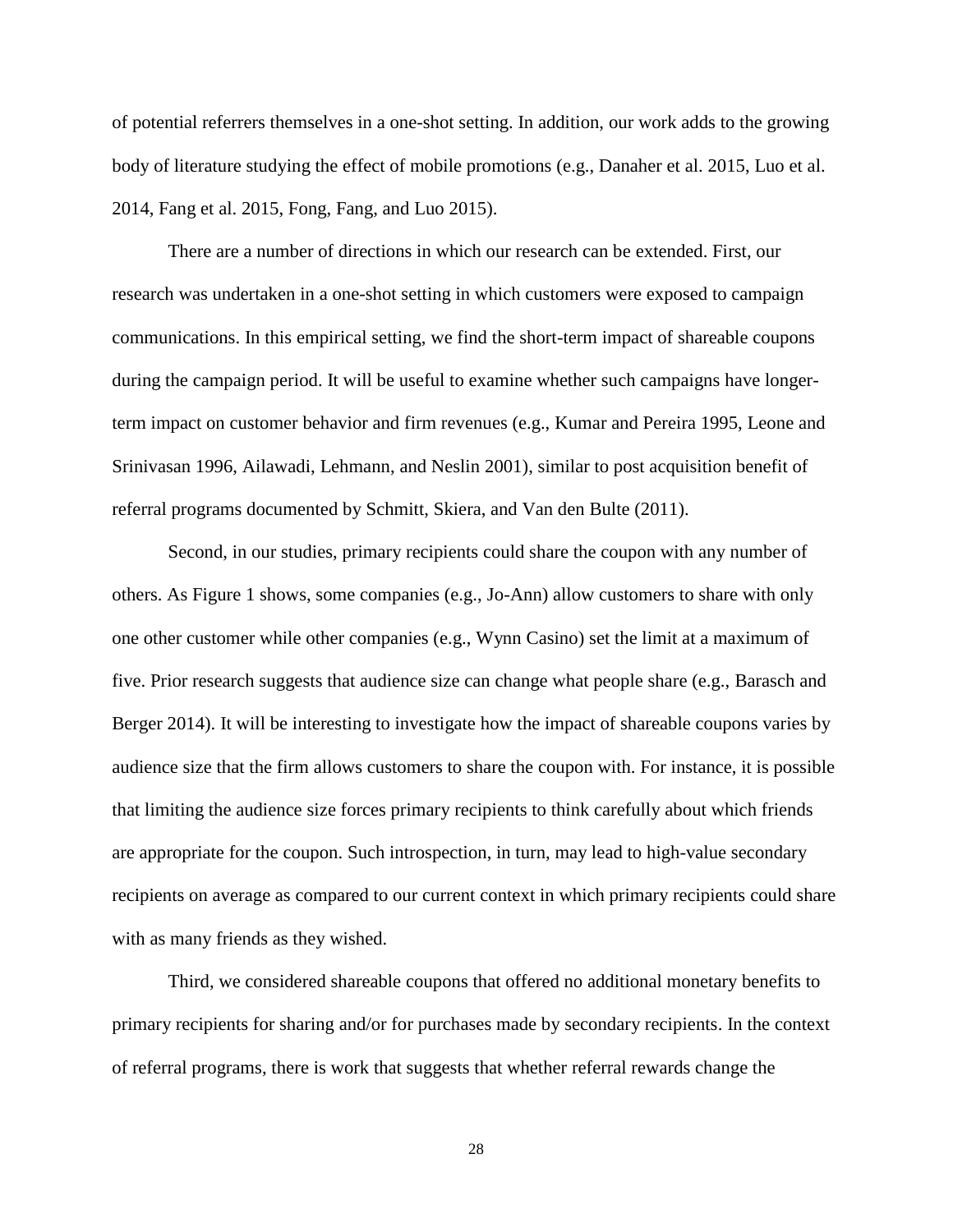likelihood of referral depends on the nature of the tie between referrer and referee (e.g., Ryu and Feick 2007). In particular, referral rewards may not be needed when there is a strong tie between referrer and referee whereas rewards are useful when there is a weak tie. Other work suggests that extrinsic rewards may lower people's interest in what are intrinsically motivated activities (i.e., sharing the coupon so that more people benefit). Please see Lepper and Green (1978) and Frey and Jegen (2001) for a discussion of the crowding-out effect. While shareable coupons in practice do not have monetary rewards associated with them, it will be useful to assess how such incentives may impact their performance. For instance, monetary incentives may change the number of primary recipients who are interested in sharing, but more interestingly, may also impact whom the coupon is shared with.

Fourth, we only varied whether or not the coupon was shareable. While the shareability feature of the coupons may suggest that it is not exclusive, some retailers are using shareable coupons but signaling the exclusivity of the offer as well. For instance, Coach sends its customers shareable coupons but indicates that they have received the offer as they are among the most loyal customers (see Figure 4). How would the provision of customer information and value change the redemption and sharing of the offer? In a similar vein, it will be interesting to test if different framing of customer value can moderate customer engagement (e.g., notifying customers that they are loyal to the firm versus signaling they are in the 10% of customer value). Finally, it will also be useful to test how other ways of manipulating exclusivity of the offer can change the redemption of the coupons, e.g., limiting the campaign period or the number of coupons that can be redeemed (e.g., Frenzen and Nakamoto 1993).

#### **Insert Figure 4 about here**

We hope that our paper encourages additional work in these and related areas.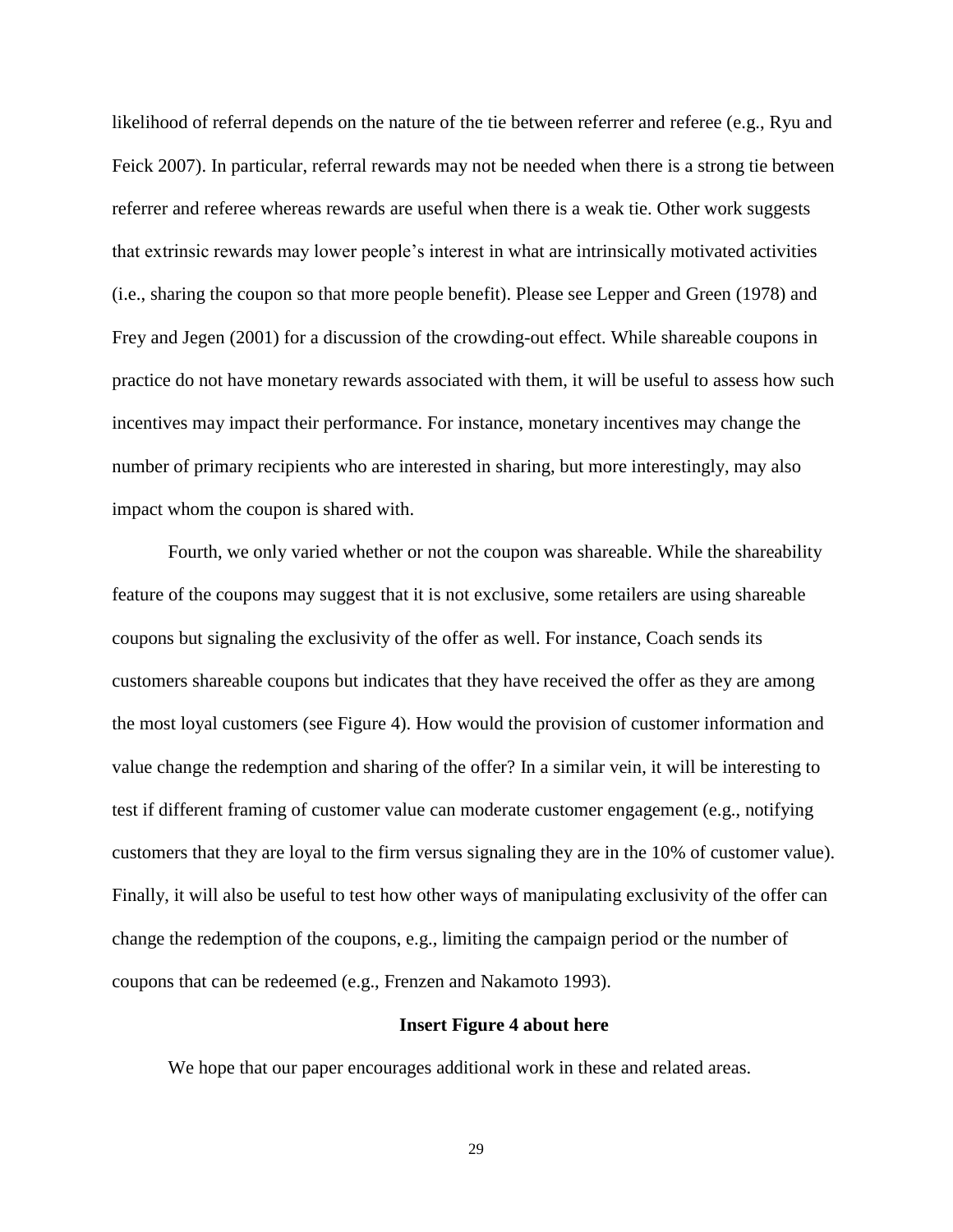## **References**

Ackerberg, Daniel A. (2001), "Empirically Distinguishing Informative and Prestige Effects of Advertising," *RAND Journal of Economics*, 32 (2), 316-333.

Ailawadi, Kusum L., Donald R. Lehmann, and Scott A. Neslin (2001), "Market Response to a Major Policy Change in the Marketing Mix: Learning from Procter & Gamble's Value Pricing Strategy," *Journal of Marketing*, 65 (1), 44-61.

Barasch, Alixandra and Jonah Berger (2014), "Broadcasting and Narrowcasting: How Audience Size Affects What People Share," *Journal of Marketing Research*, 51 (3), 286-299.

Bawa, Kapil and Robert W. Shoemaker (2004), "The Effects of Free Sample Promotions on Incremental Brand Sales," *Marketing Science*, 23 (3), 345-363.

Berger, Jonah (2014), "Word-of-Mouth and Interpersonal Communication: A Review and Directions for Future Research," *Journal of Consumer Psychology*, 24 (4), 586-607.

Blattberg, Robert C., Byung-Do Kim, and Scott A. Neslin (2008), *Database Marketing: Analyzing and Managing Customer*, Springer, New York, NY.

Chandon, Pierre, Brian Wansink, and Gilles Laurent (2000), "A Benefit Congruency Framework of Sales Promotion Effectiveness," *Journal of Marketing*, 64 (4), 65-81.

Danaher, Peter J., Michael S. Smith, Kulan Ranasinghe, and Tracey S. Danaher (2015), "Where, When, and How Long: Factors That Influence the Redemption of Mobile Phone Coupons," *Journal of Marketing Research*, 52 (5), 710-725.

Del Vicario, Michela, Alessandro Bessi, Fabiana Zollo, Fabio Petronic, Antonio Scala, Guido Caldarellia, H. Eugene Stanley, and Walter Quattrociocchi (2106), "The Spreading of Misinformation Online," *Proceedings of National Academy of Sciences*, 113 (3), 554-559.

Diamond, William D. and Leland Campbell (1989), "The Framing of Sales Promotions: Effects on Reference Price Change," *Advances in Consumer Research*, 16 (1), 241-247.

Dreze, Xavier and Joseph C. Nunes (2009), "Feeling Superior: The Impact of Loyalty Program Structures on Consumer's Perceptions of Status," *Journal of Consumer Research*, 35 (6), 890- 905.

Fang, Zheng, Bin Gu, Xueming Luo, and Yunjie Xu (2015), "Contemporaneous and Delayed Sales Impact of Location-Based Mobile Promotions," *Information Systems Research*, 26 (3), 552-564.

Feinberg, Fred M., Aradhna Krishna, and Z. John Zhang (2002), "Do We Care What Others Get? A Behaviorist Approach to Targeted Promotions," *Journal of Marketing Research*, 39 (3), 277- 291.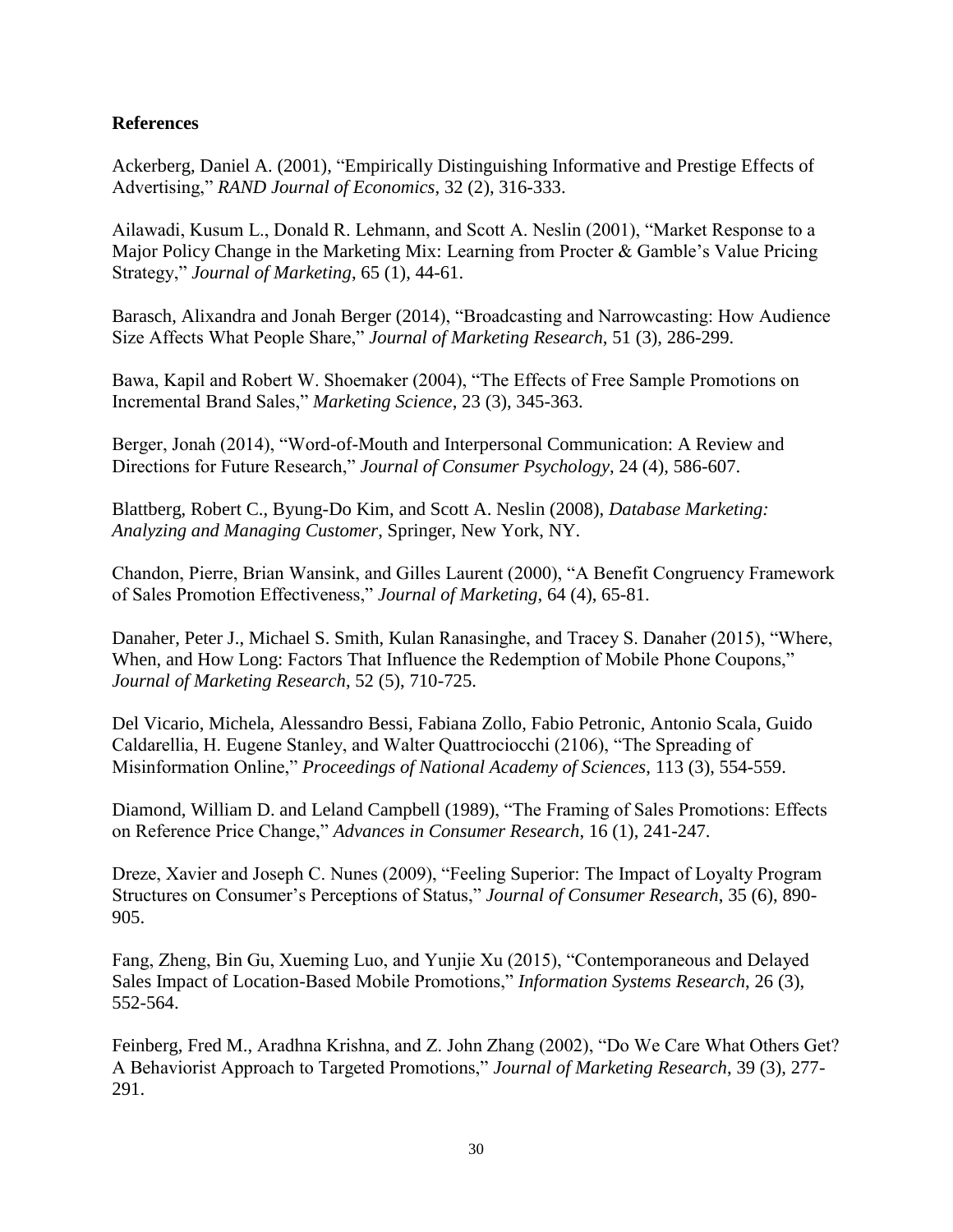Fong, Nathan M., Zheng Fang, and Xueming Luo (2015), "Geo-Conquesting: Competitive Locational Targeting of Mobile Promotions," *Journal of Marketing Research*, 52 (5), 726-735.

Frenzen, Jonathan and Kent Nakamoto (1993), "Structure, Cooperation and the Flow of Market Information," *Journal of Consumer Research*, 20 (3), 360-375.

Frey, Bruno S. and Reto Jegen (2001), "Motivation Crowding Theory," *Journal of Economic Surveys*, 15 (5), 589-611.

Gedenk, Karen and Scott A. Neslin (1999), "The Role of Retail Promotion in Determining Future Brand Loyalty: Its Effect on Purchase Event Feedback," *Journal of Retailing*, 75 (4) 433- 459.

Godes, David and Dina Mayzlin (2009), "Firm-Created Word-of-Mouth Communication: Evidence from a Field Test," *Marketing Science*, 28 (4), 721-739.

Godes, David, Dina Mayzlin, Yubo Chen, Sanjiv Das, Chrysanthos Dellarocas, Barak Libai, Bruce Pfeiffer, Subrata Sen, and Mengze Shi (2005), "The Firm's Management of Social Interactions," *Marketing Letters*, 16 (3/4), 415-428

Goel, Sharad, Winter Mason, and Duncan J. Watts (2010), "Real and Perceived Attitude Agreement in Social Networks," *Journal of Personality and Social Psychology*, 99 (4), 611-621.

Kumar, V. and Arun Pereira (1995), "Explaining the Variation in Short-Term Sales Response to Retail Price Promotions," *Journal of the Academy of Marketing Science*, 23 (3), 155-169.

Kumar, V. and Denish Shah (2004), "Building and Sustaining Profitable Customer Loyalty for the 21st Century," *Journal of Retailing*, 80 (4), 317-330.

Lammers, H. Bruce (1991), "The Effect of Free Samples on Immediate Consumer Purchase," *Journal of Consumer Marketing*, 8 (2), 31-37.

Leone, Robert P. and Srini S. Srinivasan (1996), "Coupon Face Value: Its Impact on Coupon Redemption, Brand Sales, and Brand Profitability," *Journal of Retailing*, 72 (3), 273-289.

Lepper, Mark R. and David Greene (1978), *The Hidden Costs of Reward: New Perspectives on Psychology of Human Motivation*, Hillsdale, NY: Erlbaum.

Luo, Xueming, Michelle Andrews, Zheng Fang, and CheeWei Phang (2014), "Mobile Targeting," *Management Science*, 60 (7), 1738-1756.

McPherson, Miller, Lynn Smith-Lovin, and James M. Cook (2001), "Birds of a Feather: Homophily in Social Networks," *Annual Review of Sociology*, 27 (1), 415-444.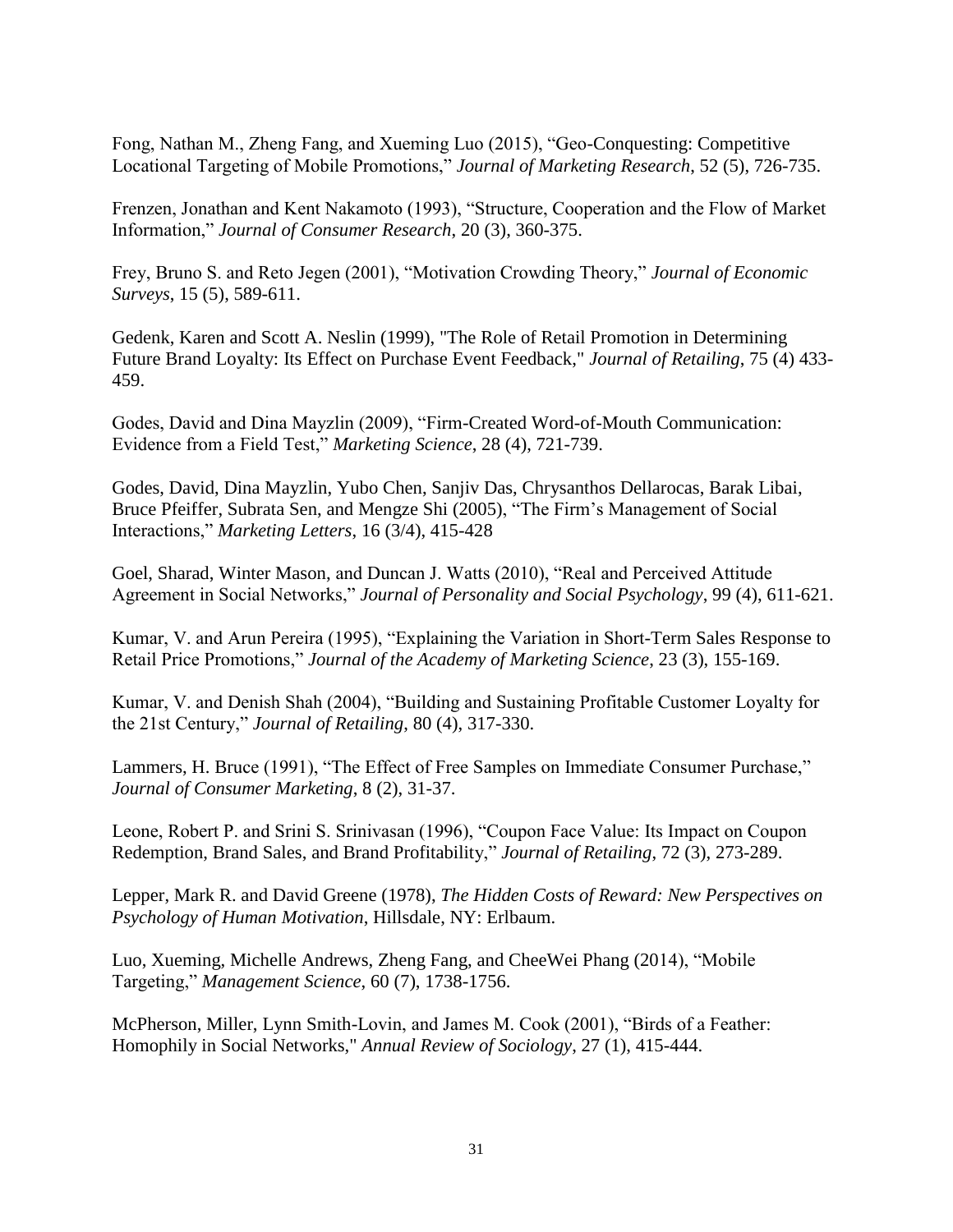Moorthy, Sridhar, Brian T. Ratchford, and Debabrata Talukdar (1997), "Consumer Information Search Revisited: Theory and Empirical Analysis," *Journal of Consumer Research*, 23 (4), 263- 277.

Nair, Harikesh, S., Puneet Manchanda, and Tulikaa Bhatia (2010), "Asymmetric Social Interactions in Physician Prescription Behavior: The Role of Opinion Leaders," *Journal of Marketing Research*, 47 (5), 883-895.

Narasimhan, Chakravarthi (1984), "A Price Discrimination Theory of Coupons," *Marketing Science*, 3 (2), 128-147.

Neslin, Scott A. (1990), "A Market Response Model for Coupon Promotions," *Marketing Science*, 9 (2), 125-145.

Raju, Jagmohan S., Sanjay K. Dhar, and Donald G. Morrison (1994), "The Effect of Package Coupons on Brand Choice," *Marketing Science*, 13 (2), 145-164.

Reibstein, David J. and Phillis A. Traver (1982), "Factors Affecting Coupon Redemption Rates," *Journal of Marketing*, 46 (4) 102-113.

Rossi, Peter E., Robert E. McCulloch, and Greg M. Allenby (1996), "The Value of Purchase History Data in Target Marketing," *Marketing Science*, 15 (4), 321-340.

Ryu, Gangseong and Lawrence Feick (2007), "A Penny for Your Thoughts: Referral Reward Programs and Referral Likelihood," *Journal of Marketing*, 71 (1), 84-94.

Schindler, Robert M. (1998)," Consequences of Perceiving Oneself as Responsible for Obtaining a Discount: Evidence for Smart-Shopper Feelings," *Journal of Consumer Psychology*, 7 (4), 371- 392.

Schmitt, Philipp, Bernd Skiera, and Christophe Van den Bulte (2011), "Referral Programs and Customer Value," *Journal of Marketing*, 75 (1), 46-59.

Schweidel, David A., Young-Hoon Park, and Zainab Jamal (2014), "A Multiactivity Latent Attrition Model for Customer Base Analysis," *Marketing Science*, 33 (2), 273-286.

Thomas, Jacquelyn, Werner Reinartz, and V. Kumar (2004), "Getting the Most out of All Your Customers," *Harvard Business Review*, 82 (7-8), 116-123.

Venkatesan, Rajkumar and Paul W. Farris (2012), "Measuring and Managing Returns from Retailer-Customized Coupon Campaigns," *Journal of Marketing*, 76 (1), 76-94.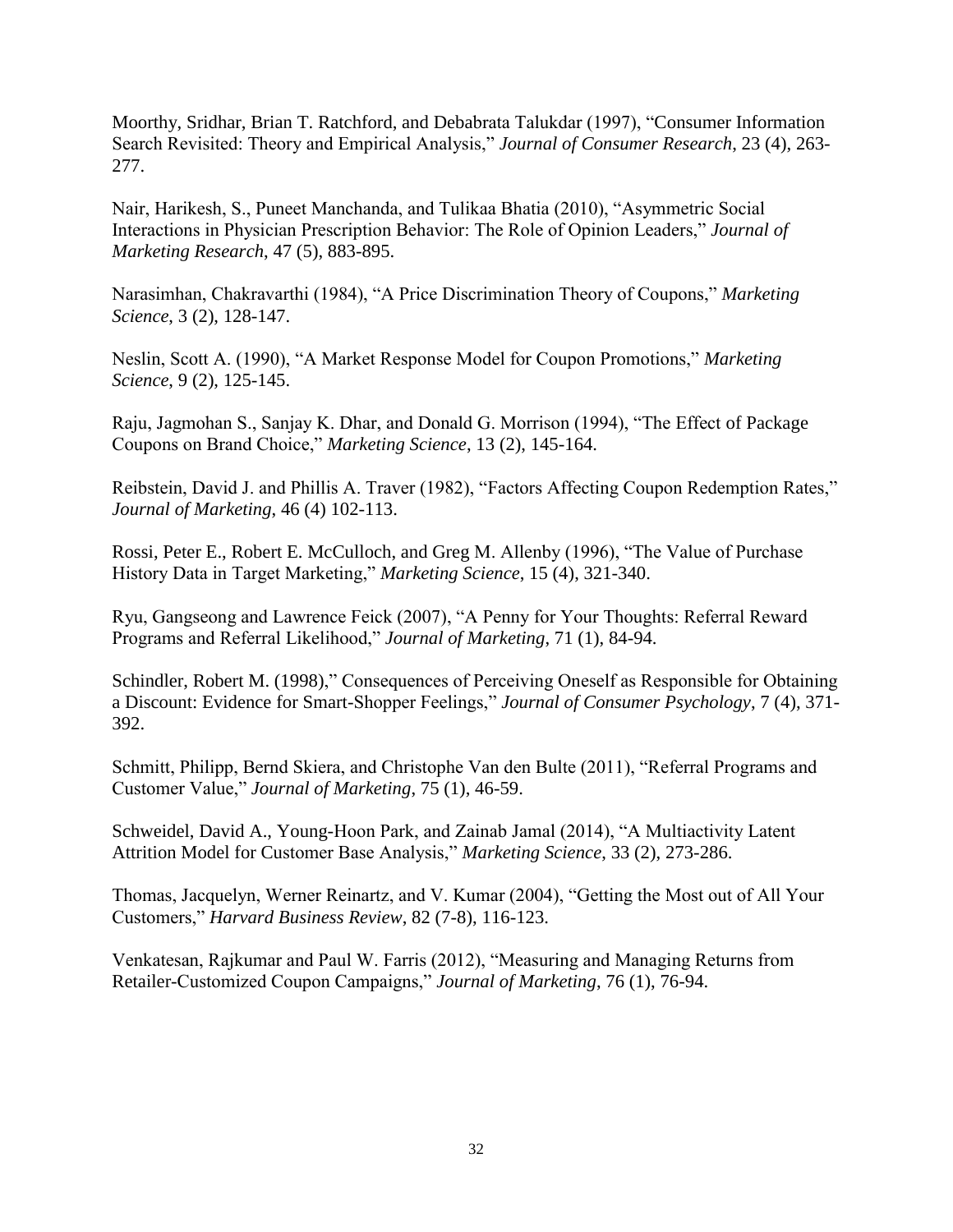|                                 | <b>Regular Coupon</b> | <b>Sharable Coupon</b> |
|---------------------------------|-----------------------|------------------------|
| Days since most recent purchase |                       |                        |
| Mean                            | 40.42                 | 40.56                  |
| p10                             | 5.00                  | 5.00                   |
| p25                             | 12.00                 | 12.00                  |
| p50                             | 28.00                 | 28.00                  |
| p75                             | 49.00                 | 49.00                  |
| p90                             | 99.00                 | 98.00                  |
| Number of products purchased    |                       |                        |
| Mean                            | 38.23                 | 38.41                  |
| p10                             | 14.00                 | 14.00                  |
| p25                             | 19.00                 | 19.00                  |
| p50                             | 29.00                 | 30.00                  |
| p75                             | 48.00                 | 49.00                  |
| p90                             | 73.00                 | 74.00                  |
| Number of purchases             |                       |                        |
| Mean                            | 11.20                 | 11.07                  |
| p10                             | 6.00                  | 6.00                   |
| p25                             | 7.00                  | 7.00                   |
| p50                             | 10.00                 | 10.00                  |
| p75                             | 14.00                 | 14.00                  |
| p90                             | 19.00                 | 18.00                  |
| Average amount $(\$)$           |                       |                        |
| Mean                            | 33.30                 | 33.58                  |
| p10                             | 15.74                 | 16.07                  |
| p25                             | 20.32                 | 20.50                  |
| p50                             | 27.60                 | 27.88                  |
| p75                             | 39.39                 | 40.06                  |
| p90                             | 56.20                 | 57.06                  |
| Observations                    | 4252                  | 4291                   |

# **Table 1: Pre-campaign Descriptive Statistics of the Main Study**

Average amount is the individual average purchase amount based on pre-campaign behavior.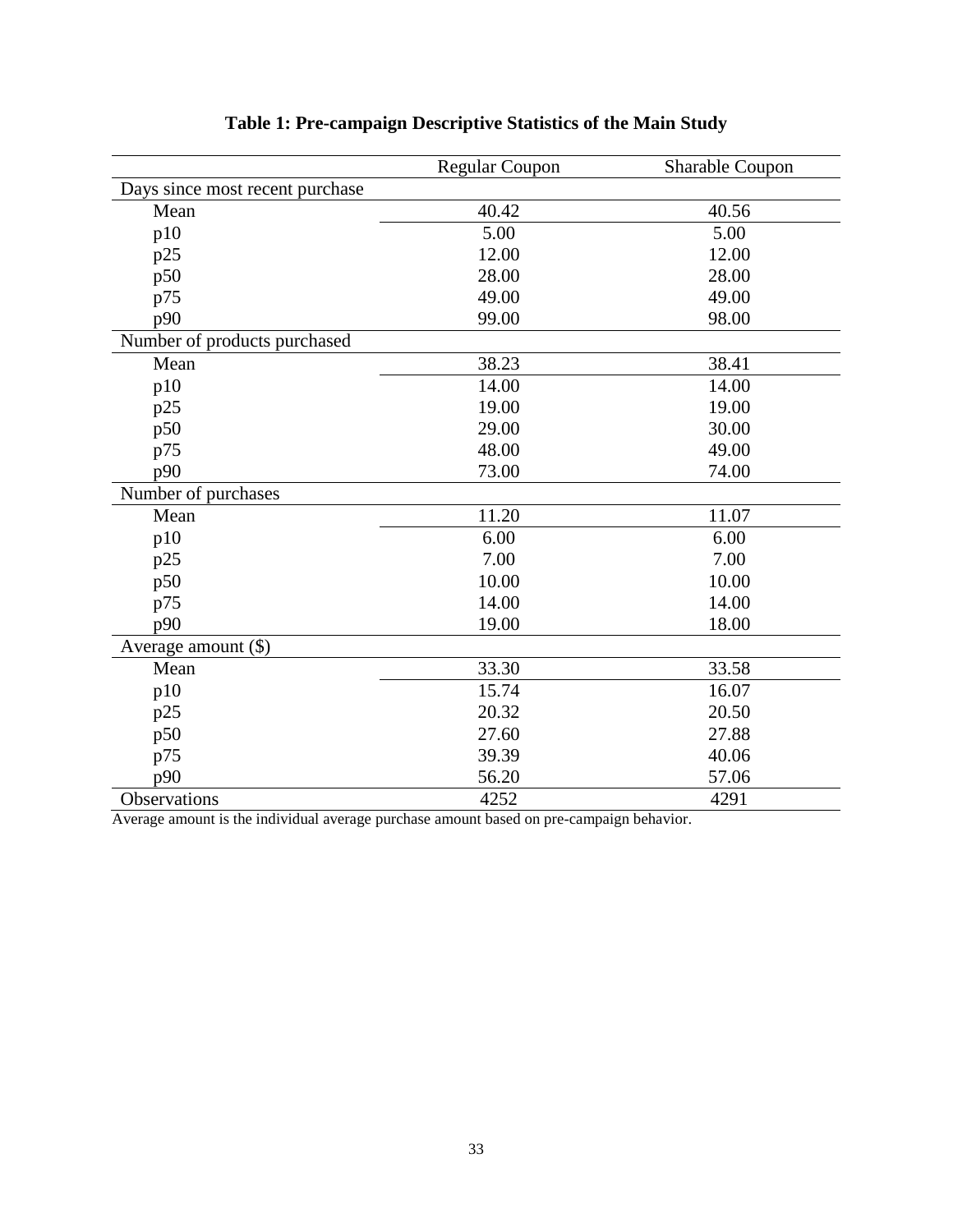|                   |      | Probability of Redemption (%) |           | Purchase Amount (\$) |         |           |         |
|-------------------|------|-------------------------------|-----------|----------------------|---------|-----------|---------|
|                   |      | Regular                       | Shareable |                      | Regular | Shareable |         |
|                   | N    | Coupon                        | Coupon    | Diff.                | Coupon  | Coupon    | Diff.   |
| All customers     | 8543 | 9.05                          | 7.22      | 1.83                 | 30.16   | 32.43     | $-2.27$ |
| By Recency        |      |                               |           |                      |         |           |         |
| $<$ 28            | 4263 | 10.89                         | 9.08      | 1.81                 | 30.29   | 34.19     | $-3.90$ |
| $\geq 28$         | 4280 | 7.18                          | 5.42      | 1.76                 | 29.96   | 29.58     | 0.38    |
| By Frequency      |      |                               |           |                      |         |           |         |
| >10               | 3686 | 11.99                         | 11.13     | 0.86                 | 31.59   | 34.22     | $-2.63$ |
| $\leq 10$         | 4857 | 6.83                          | 4.26      | 2.57                 | 28.25   | 28.90     | $-0.65$ |
| By Monetary value |      |                               |           |                      |         |           |         |
| $>$ \$267         | 4269 | 10.78                         | 9.70      | 1.08                 | 34.30   | 36.04     | $-1.74$ |
| $\leq$ \$267      | 4274 | 7.33                          | 4.75      | 2.58                 | 24.09   | 25.08     | $-0.99$ |

# **Table 2: Redemption Behavior by Customer Characteristics**

The cut-off point in each RFM measure was selected as the closest integer value to the median split. All measures for segmenting customers are based on pre-campaign behavior.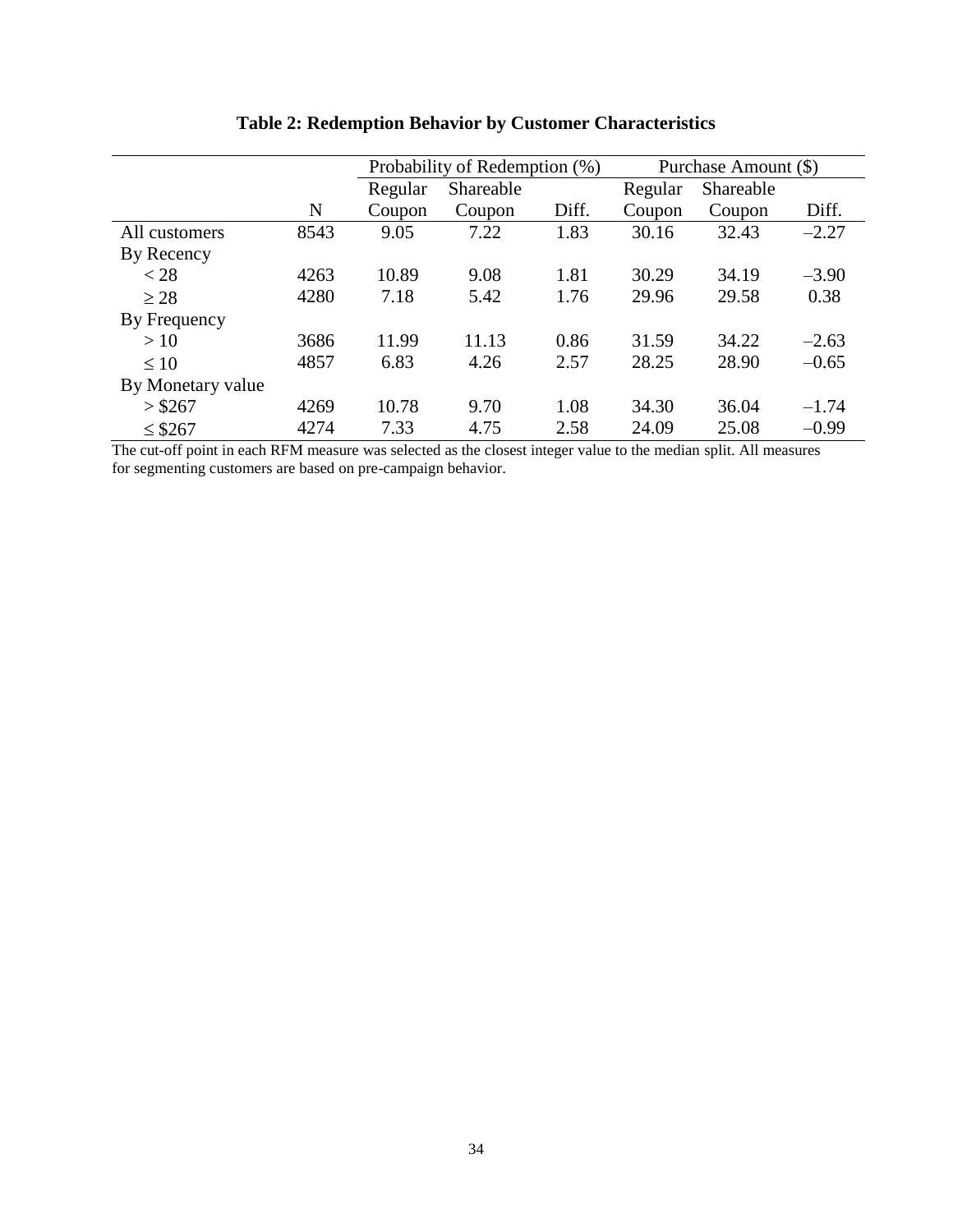|                               |             | <b>RFM</b>  | Recency     | Frequency   | Monetary    | All          | <b>RFM Factor</b> |
|-------------------------------|-------------|-------------|-------------|-------------|-------------|--------------|-------------------|
|                               | Main Effect | Controls    | Interaction | Interaction | Interaction | Interactions | (Loyalty)         |
| Shareable coupon dummy        | $-.246***$  | $-.237***$  | $-.247***$  | $-.282***$  | $-.223***$  | $-.235***$   | $-.297***$        |
|                               | (.080)      | (.081)      | (.086)      | (.084)      | (.081)      | (.093)       | (.085)            |
| Recency                       |             | $-.006***$  | $-.006***$  | $-.006***$  | $-.006***$  | $-.007***$   |                   |
|                               |             | (.001)      | (.002)      | (.001)      | (.001)      | (.002)       |                   |
| Frequency                     |             | $.048***$   | $.048***$   | $.039***$   | $.048***$   | $.044***$    |                   |
|                               |             | (.007)      | (.007)      | (.009)      | (.007)      | (.010)       |                   |
| Monetary value                |             | .097        | .097        | .093        | $-.011$     | .012         |                   |
|                               |             | (.077)      | (.077)      | (.077)      | (.093)      | (.104)       |                   |
| RFM factor (loyalty)          |             |             |             |             |             |              | $.446***$         |
|                               |             |             |             |             |             |              | (.056)            |
| Shareable coupon dummy        |             |             | $-.001$     |             |             | .001         |                   |
| $\times$ Recency              |             |             | (.003)      |             |             | (.003)       |                   |
| Shareable coupon dummy        |             |             |             | $0.021*$    |             | .011         |                   |
| $\times$ Frequency            |             |             |             | (.011)      |             | (.015)       |                   |
| Shareable coupon dummy        |             |             |             |             | $0.238**$   | .183         |                   |
| $\times$ Monetary value       |             |             |             |             | (.115)      | (.155)       |                   |
| Shareable coupon dummy        |             |             |             |             |             |              | $.173***$         |
| $\times$ RFM factor (loyalty) |             |             |             |             |             |              | (.086)            |
| Constant                      | $-2.307***$ | $-2.386***$ | $-2.381***$ | $-2.368***$ | $-2.396***$ | $-2.391***$  | $-2.387***$       |
|                               | (.053)      | (.059)      | (.060)      | (.060)      | (.060)      | (.063)       | (.056)            |
| <b>Observations</b>           | 8543        | 8543        | 8543        | 8543        | 8543        | 8543         | 8543              |
| Log-likelihood                | $-2424$     | $-2324$     | $-2324$     | $-2323$     | $-2322$     | $-2322$      | $-2330$           |
| <b>AIC</b>                    | 4661        | 4659        | 4661        | 4657        | 4657        | 4660         | 4668              |

# **Table 3: Heterogeneous Effects of Shareable Coupons on Redemption Behavior**

 $^{***}$  *p* < 0.01,  $^{**}$  *p* < 0.05,  $^{*}$  *p* < 0.1. Standard errors appear in parentheses. Results are from a logit model with redemption incidence as dependent variable. The variables recency, frequency, and monetary value (with logarithm transformation) have been mean-centered.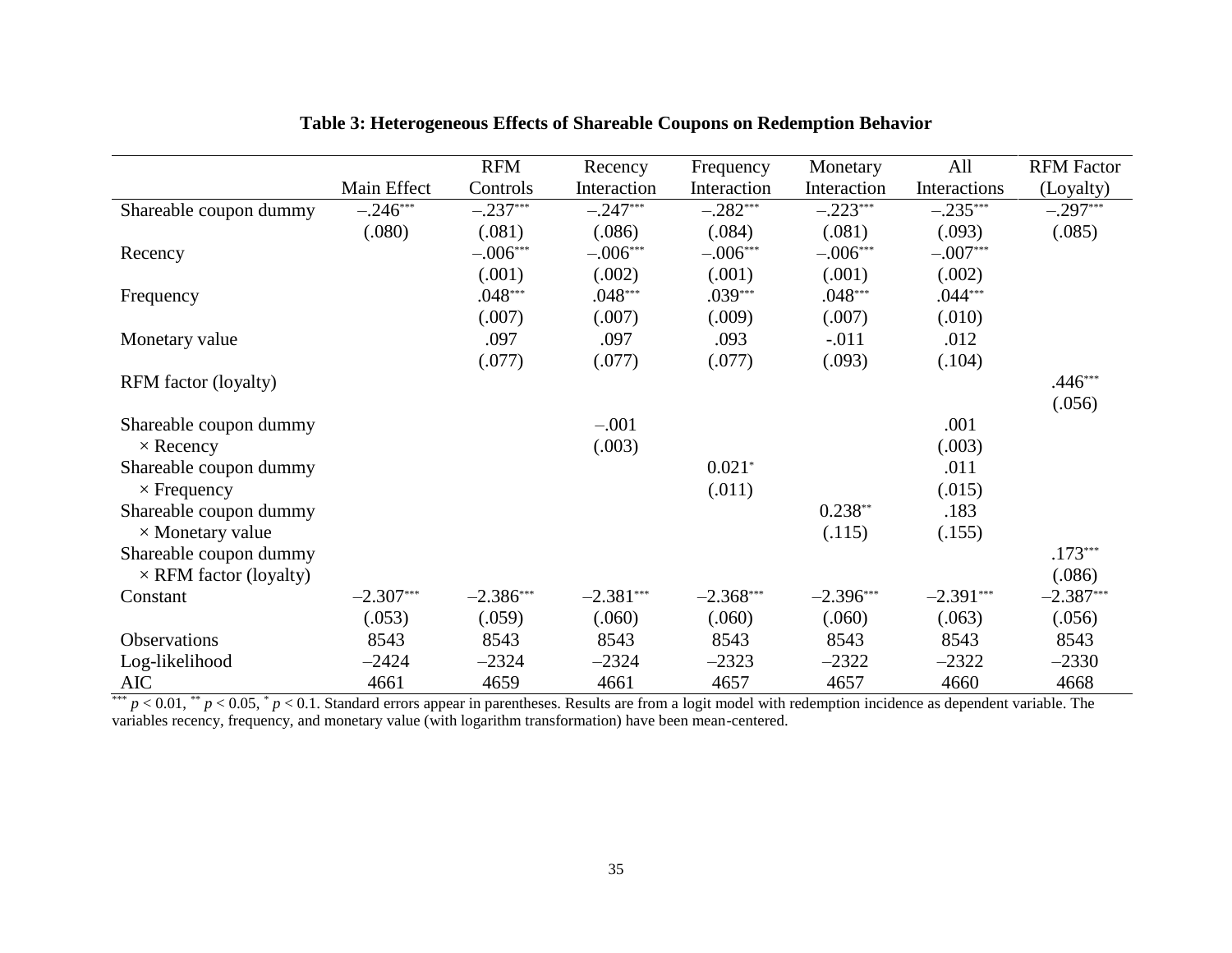|                                      | <b>RFM Controls</b> | <b>RFM Factor (Loyalty)</b> |
|--------------------------------------|---------------------|-----------------------------|
| Recency                              | $-.003*$            |                             |
|                                      | (.002)              |                             |
| Frequency                            | $.044***$           |                             |
|                                      | (.011)              |                             |
| Monetary value                       | .167                |                             |
|                                      | (.107)              |                             |
| RFM factor (loyalty)                 |                     | $.420***$                   |
|                                      |                     | (.055)                      |
| Constant                             | $-2.460$ ***        | $-3.187***$                 |
|                                      | (.058)              | (.057)                      |
| <b>Observations</b>                  | 4291                | 4291                        |
| Log-likelihood                       | $-1203$             | $-1463$                     |
| <b>AIC</b><br>$-1$<br>$-1$<br>$\sim$ | 2415                | 2930                        |

# **Table 4: Parameter Estimates of Sharing Behavior**

\*\*\*  $p < 0.01$ , \*\*  $p < 0.05$ , \*  $p < 0.1$ . Standard errors appear in parentheses. Results are from a logit model with sharing incidence as dependent variable. The variables recency, frequency, and monetary value (with logarithm transformation) have been mean-centered.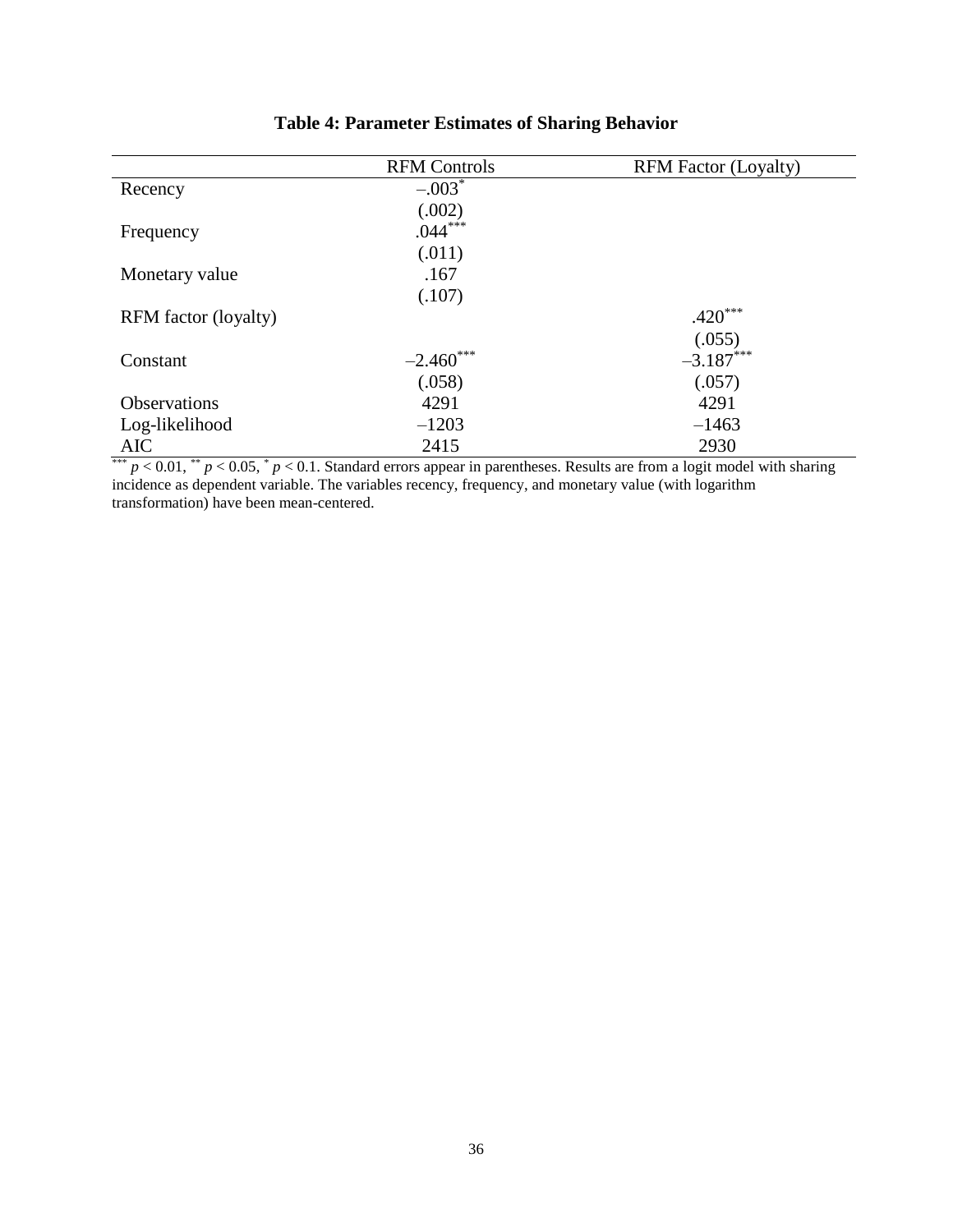|                                         |                      | Low Loyalty | <b>High Loyalty</b> |           |
|-----------------------------------------|----------------------|-------------|---------------------|-----------|
|                                         | Shareable<br>Regular |             | Regular             | Shareable |
|                                         | Coupon               | Coupon      | Coupon              | Coupon    |
| Number of customers                     | 2417                 | 2440        | 1835                | 1851      |
| Percent of primary recipients redeeming | 6.83                 | 4.26        | 11.99               | 11.13     |
| Conditional purchase amount (\$)        | 28.25                | 28.90       | 31.59               | 34.22     |
| Average self-value $(\$)$               | 1.93                 | 1.23        | 3.79                | 3.81      |
| Average total value $(\$)$              | 1.93                 | 1.45        | 3.79                | 4.42      |

# **Table 5: Impact of Shareable Coupons by Customer Loyalty**

The cut-off point in the frequency measure was selected as the closest integer value to the median split. The frequency measure for segmenting customers is based on pre-campaign behavior.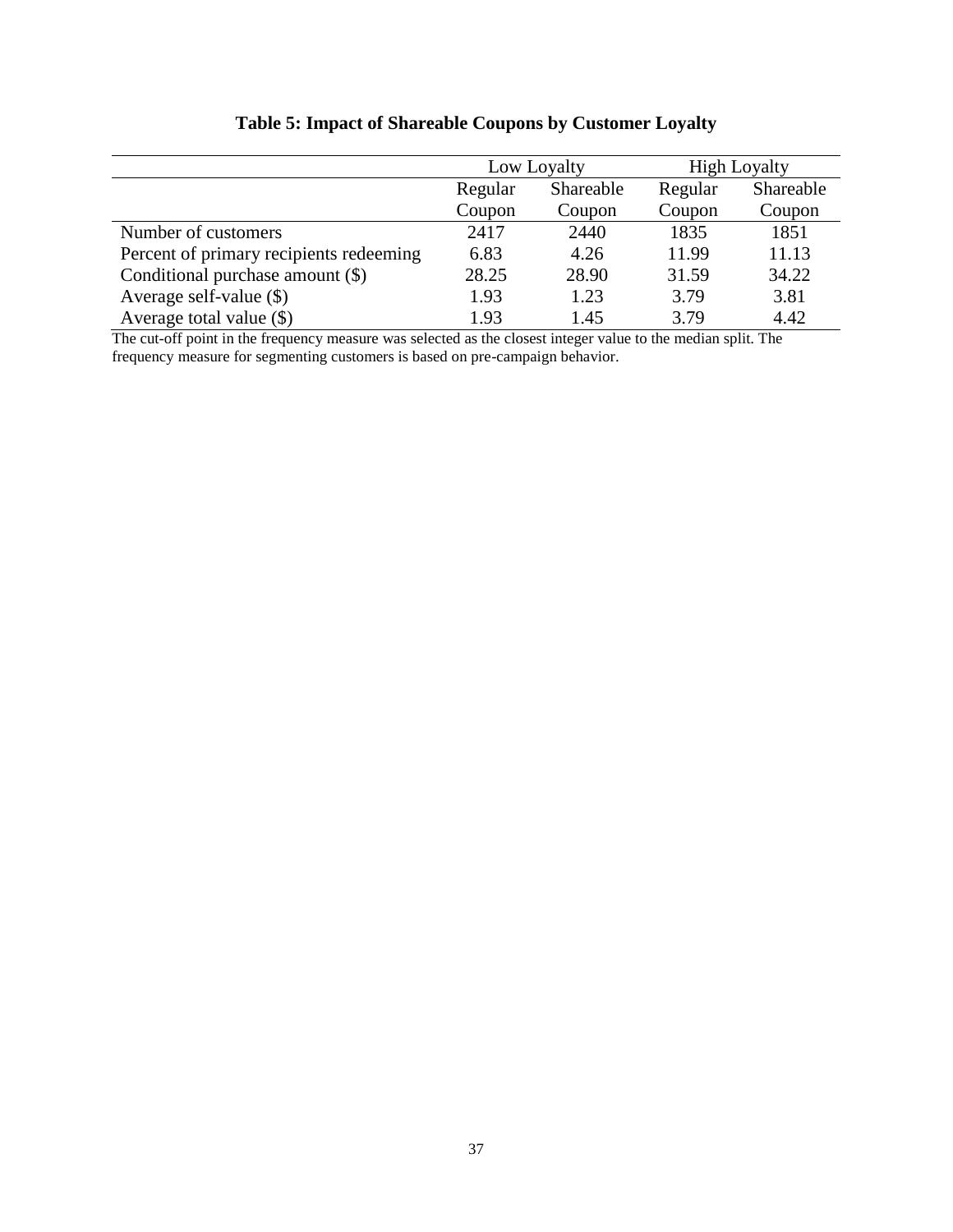**Figure 1: Examples of Shareable Promotions**

**Figure 1a: Wynn Casino**

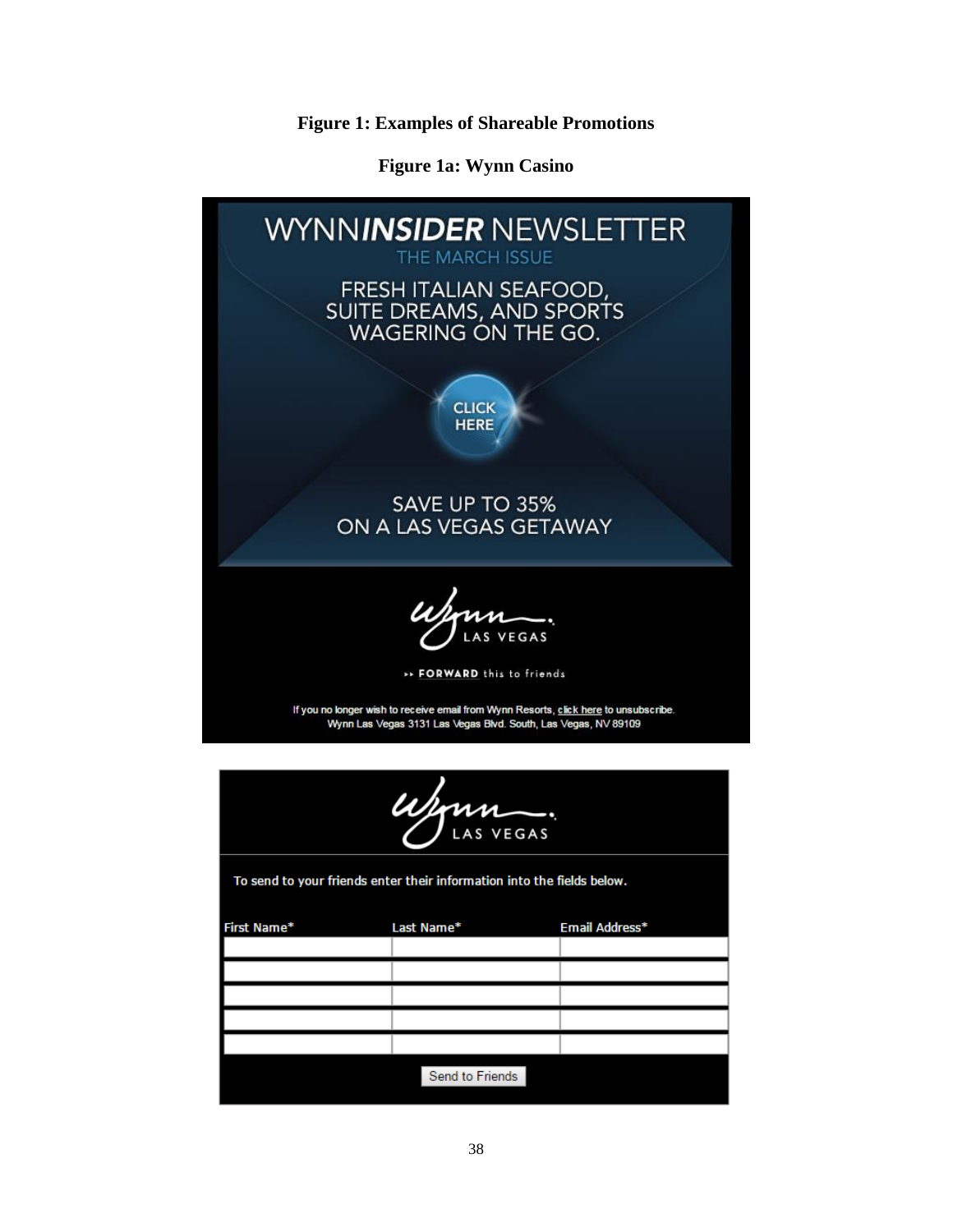## **Figure 1b: Jo-Ann**

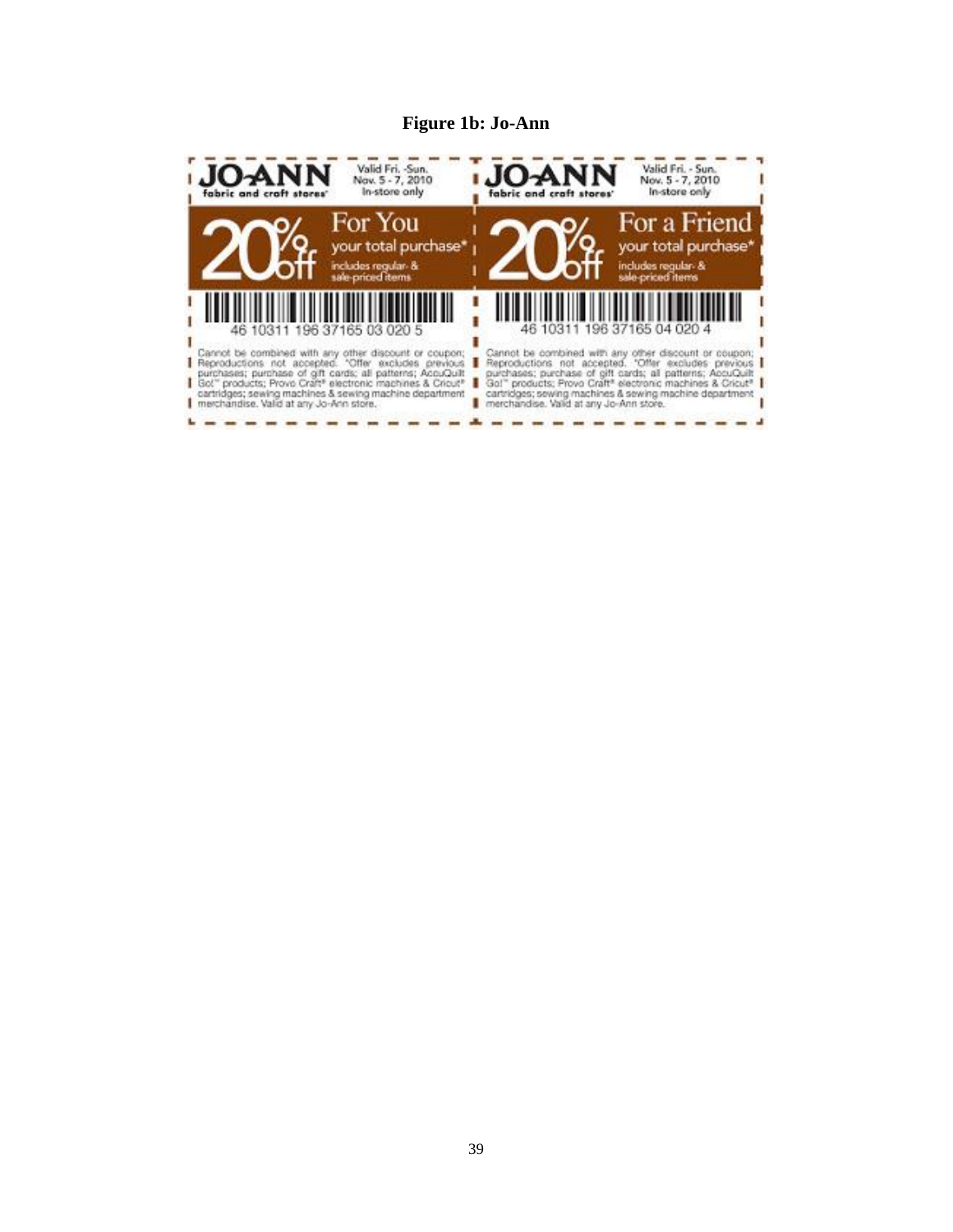

# **Figure 2: General Procedure of the Main Study**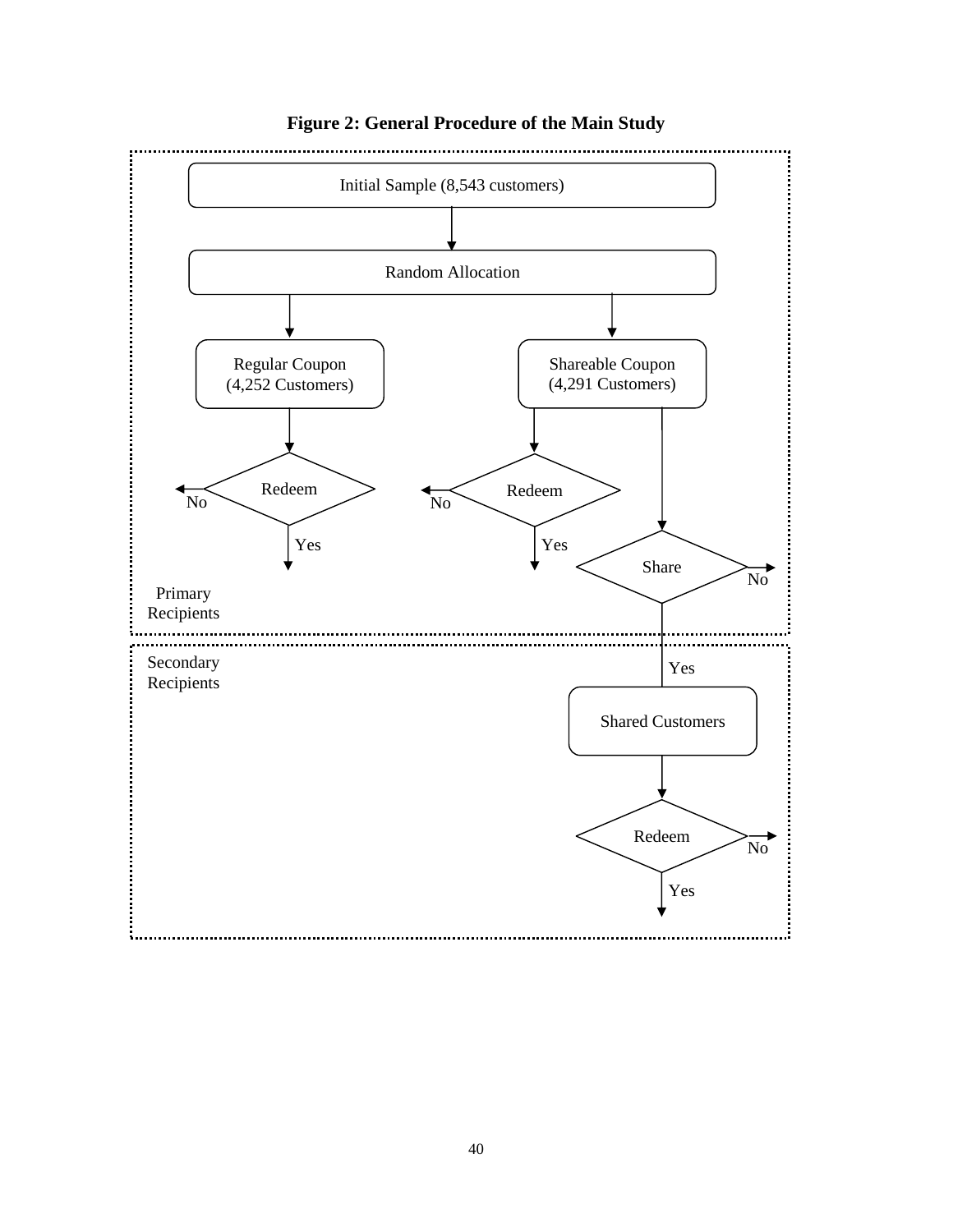

**Figure 3: Comparison of Redemption for Regular versus Shareable Coupons**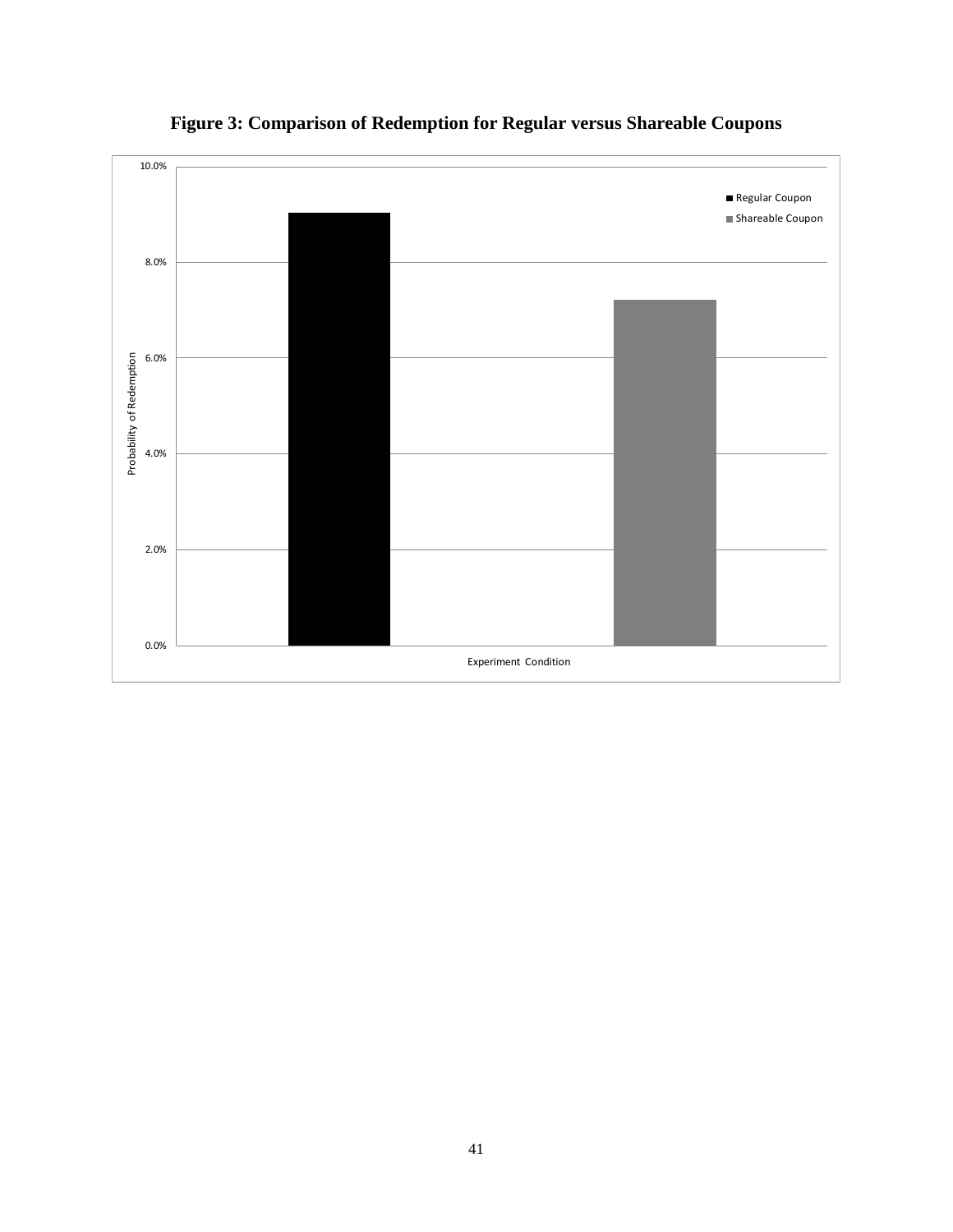# COACH FOR YOU<br>Shop our latest arrivals and enjoy EXCLUSIVE ACCESS or Frou and a music and enjoy<br>20% OFF YOUR PURCHASE OF \$250<br>25% OFF YOUR PURCHASE OF \$250-\$500<br>30% OFF YOUR PURCHASE OF \$500 OR MORE As one of our most loyal customers, Saturday, March 11th through<br>Sunday, March 19th, 2017 As one of our most loyal cases. to a private event starting Saturday, March 11. Please join us in stores or online to discover Spring 2017 with this very COACH special limited time offer." FOR A FRIEND<br>Shop our latest arrivals and enjoy We look forward to seeing you soon. The PURP COMPARES IN THE STATE OF SESSION OF PURPLIKE AND SESSION CONSIDERS AND SESSION AND RESPONSIVE SUPPLY THAT THE SUPPLY OF SESSION AND RESPONSIVE OF SESSION AND RESPONSIVE OF SESSION BOOK AND RESPONSIVE OF SESSION AN Saturday, March 11th through<br>Sunday, March 19th, 2017

# **Figure 4: Example of Shareable Promotions with Exclusivity**